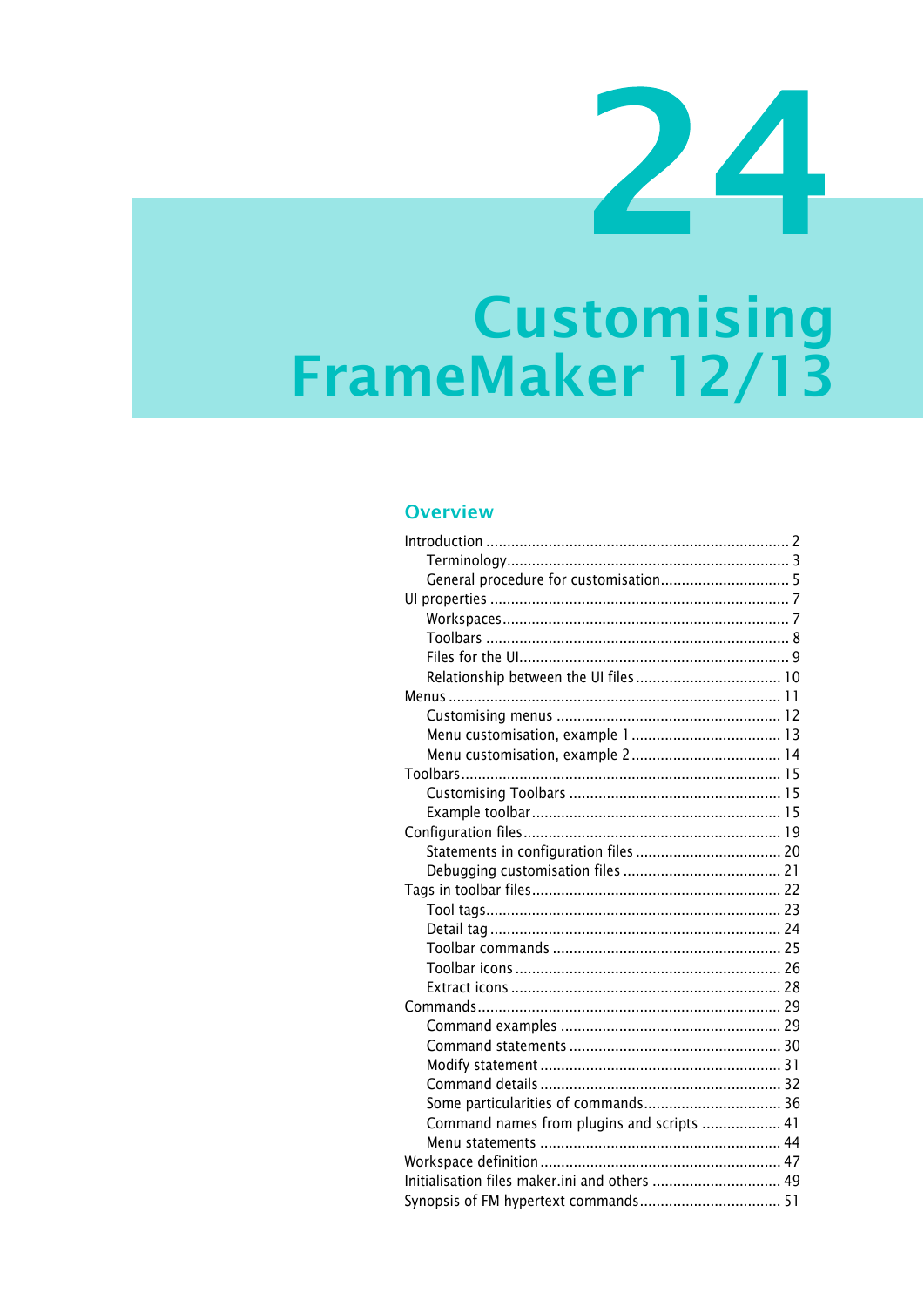# <span id="page-1-1"></span><span id="page-1-0"></span>**Introduction**

From the beginning FrameMaker could be customised.

- Menus can be switched from complete to quick. This is a standard feature.
- Menus can be modified.
- Commands can be created and referenced in menus and toolbars.

Until the arrival of the new user interface with FM-9 the process was described in an Adobe file, which was lastly issued for FM-7. The text provided by this file was grosso modo still valid for FM 11. However, the new interface requires significantly more information, which is not available from Adobe until now.

### **Document history**

This document is not sacrosanct. In particular it has not been verified by Adobe and hence may contain errors or misinterpretations. Readers are requested to communicate errors or enhancements to the author klaus(daube.ch)

- 2014-05 Clarify the situation with non-existing toolbaricons.
- 2014-09 Check the situation with FM-13-M1. It seems that nothing related to the customisation has changed.
- 2015-03 Reworking the structure of the document in some places to get a 'more logical' sequence.
- 2015-12 Add text concerning scripts as commands. Amend the example toolbar with this.
- 2016.01 Change the document title to reflect scope of document; rework structure; add scheme and examples.
- 2016-02 Clarifications concerning command names from scripts and plugins, clean up the example files.
- 2016-12 "Shortcuts in ExtendScript" added.
- 2017-04 Additional menu customisation example; better explanation for hypertext commands and scripts.

- **Sources Experiments and beta testing activities. EXPERIMENT: EXPERIMENT: EXPERIMENT: EXPERIMENT: EXPERIMENT: EXPERIMENT: EXPERIMENT: EXPERIMENT: EXPERIMENT: EXPERIMENT: EXPERIMENT: EXPERIMENT:**
	- Communication in FrameMaker related forums as well as personal communication with members of these forums.
	- (Very sparse) communication with Adobe developers.
	- User guides for FrameMaker.
	- [Adobe blogs](http://blogs.adobe.com/techcomm/)
	- Video: [Getting started with the new FM-9 UI](https://admin.adobe.acrobat.com/_a295153/p17912987/)
	- Video: [Workspace overview](http://help.adobe.com/en_US/FrameMaker/9.0/Using/WSC489C733-22A5-4271-B024-8B8DFF7238F9.html)
	- Video: [Customize and manage the Workspace](http://help.adobe.com/en_US/FrameMaker/9.0/Using/WS7276CAA0-156D-4e8c-AF4C-DD12CB3B29E7.html)

#### **Explanation of fonts and highlights**

Menus and names from the user interface are **in > this > font**. Variables (place holders) use *italic* script. Keywords and the like are in fixed pitch font. This is sample code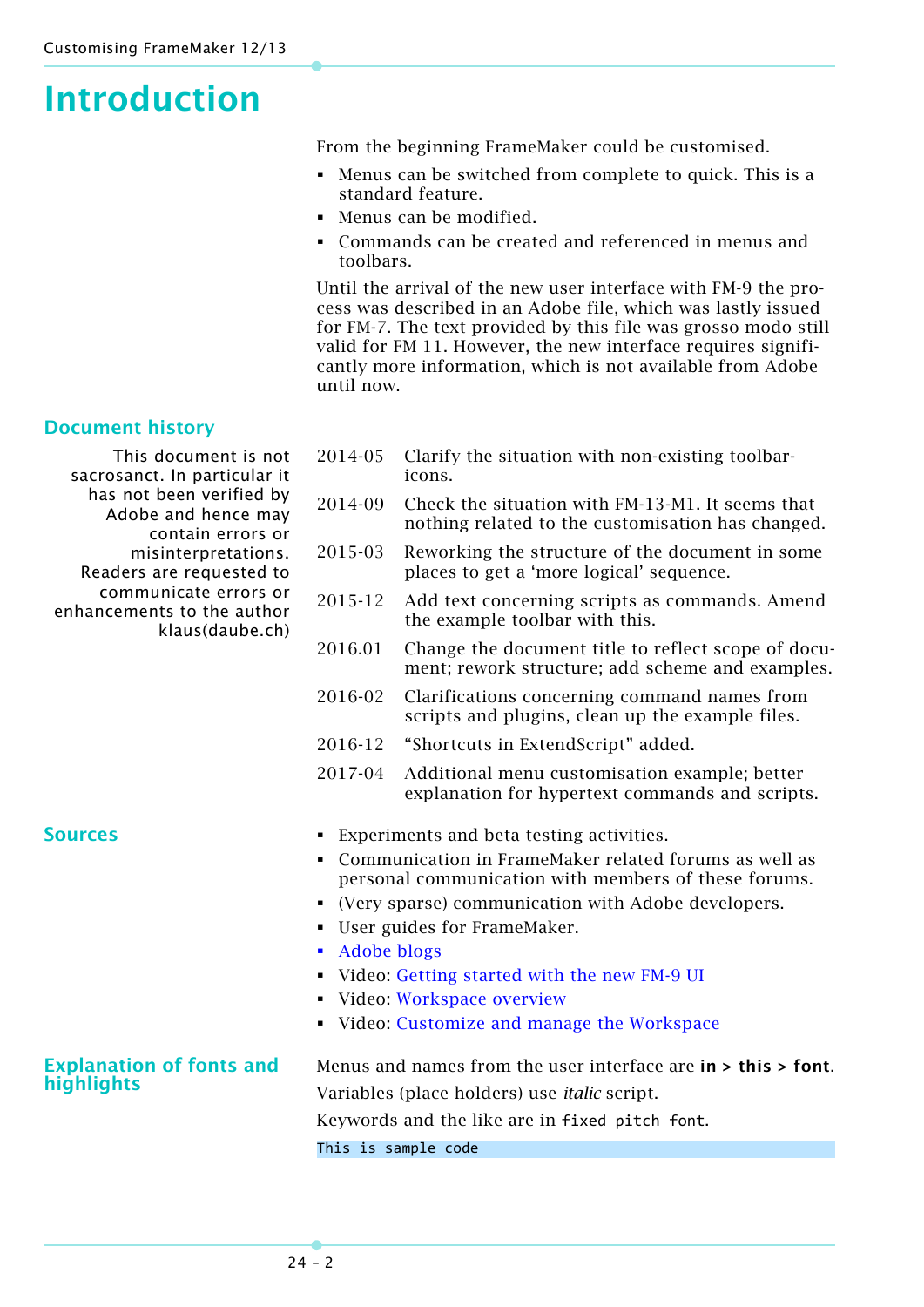## <span id="page-2-0"></span>**Terminology**

| Note:                                                         | IMHO the terminology of FM has not yet settled. The term pod<br>should be eliminated - but is used since FM-9 and confuses<br>more than it clarifies. Panel, palette and dialogue are some-<br>what synonymous. Terminology is not coherent between the<br>workspace files, the tool tips and context menus. |                                                                                                                                                                                    |  |
|---------------------------------------------------------------|--------------------------------------------------------------------------------------------------------------------------------------------------------------------------------------------------------------------------------------------------------------------------------------------------------------|------------------------------------------------------------------------------------------------------------------------------------------------------------------------------------|--|
|                                                               | For better understanding of some terms look at the picture<br><i>Elements of the workspace</i> on page 5                                                                                                                                                                                                     |                                                                                                                                                                                    |  |
| \$HOME                                                        | The FM installation directory. In my case this is<br>H:\Adobe\FrameMaker.12en\AdobeFrameMaker12 - and<br>H:\Adobe\FrameMaker.13en\AdobeFrameMaker2015 <sup>1)</sup> .                                                                                                                                        |                                                                                                                                                                                    |  |
| Access character                                              | An access character <sup>2)</sup> in a menu item is preceded by the '&'<br>symbol (e.g. E&xit).                                                                                                                                                                                                              |                                                                                                                                                                                    |  |
|                                                               | In Windows 7 and beyond these access characters are visible<br>at the menu items only when pressing the left ALT key. To<br>use the short cut for Exit, you type left ALT f x.                                                                                                                               |                                                                                                                                                                                    |  |
| Dialogue<br>grouped into panel groups and minimised to icons. |                                                                                                                                                                                                                                                                                                              | Prior to FM-9 a dialogue was either modal or non modal. Some<br>of these have been replaced by dockable panels which can be                                                        |  |
|                                                               |                                                                                                                                                                                                                                                                                                              | Even in FM-12 there are still many of the old dialogues active.                                                                                                                    |  |
| Dock                                                          | A dock is an area on the application window to which UI ele-<br>ments can be docked (anchored) and aligned.                                                                                                                                                                                                  |                                                                                                                                                                                    |  |
|                                                               | <b>Dock content</b>                                                                                                                                                                                                                                                                                          | What can be in                                                                                                                                                                     |  |
|                                                               | palatte toolbar                                                                                                                                                                                                                                                                                              | Iconised or expanded dialogs/pds, the graphics palette                                                                                                                             |  |
|                                                               |                                                                                                                                                                                                                                                                                                              |                                                                                                                                                                                    |  |
|                                                               | multi-controlbar                                                                                                                                                                                                                                                                                             | Horizontal groups of toolbars on top of the application<br>window                                                                                                                  |  |
|                                                               | palette                                                                                                                                                                                                                                                                                                      | Special tab panes such as the bottom pod (palette-kit data)                                                                                                                        |  |
| FCode                                                         |                                                                                                                                                                                                                                                                                                              | The function code is the connection between the command<br>(as defined in a configuration file such as cmd.cfg) and the<br>routine in the application which performs the function. |  |
| Menus and commands                                            |                                                                                                                                                                                                                                                                                                              | The UI information basically is split into 2 groups:                                                                                                                               |  |
|                                                               |                                                                                                                                                                                                                                                                                                              | Command sets assembled according to views.                                                                                                                                         |  |
|                                                               |                                                                                                                                                                                                                                                                                                              | Menus and tool bars assemble according to views.                                                                                                                                   |  |
| modal vs. non-modal                                           | $\blacksquare$<br>on the document.                                                                                                                                                                                                                                                                           | A modal dialogue must be closed before work can continue                                                                                                                           |  |
|                                                               |                                                                                                                                                                                                                                                                                                              | A non-modal dialogue could stay open like a palette.                                                                                                                               |  |
| Panel                                                         |                                                                                                                                                                                                                                                                                                              | A docked or undocked dialogue, which need not be closed to<br>work on the document. The automatic behaviour depends on<br>Preferences > General > Interface > Pods.                |  |
| Panel group                                                   |                                                                                                                                                                                                                                                                                                              | A collection of panels which can be handled as a whole.                                                                                                                            |  |
| Pod                                                           | term was first used in RoboHelp.                                                                                                                                                                                                                                                                             | A dockable panel. This seem to be a synonym for panel. The                                                                                                                         |  |

<sup>1</sup> The installation program does not allow to modify the last level. This is due to new mechanism (introduced with FM-10) using a data base for installation/de-installation.

<sup>2</sup> The Adobe document calls this a *mnemonic shortcut*. The access character must be carefully chosen to avoid duplicates within a menu.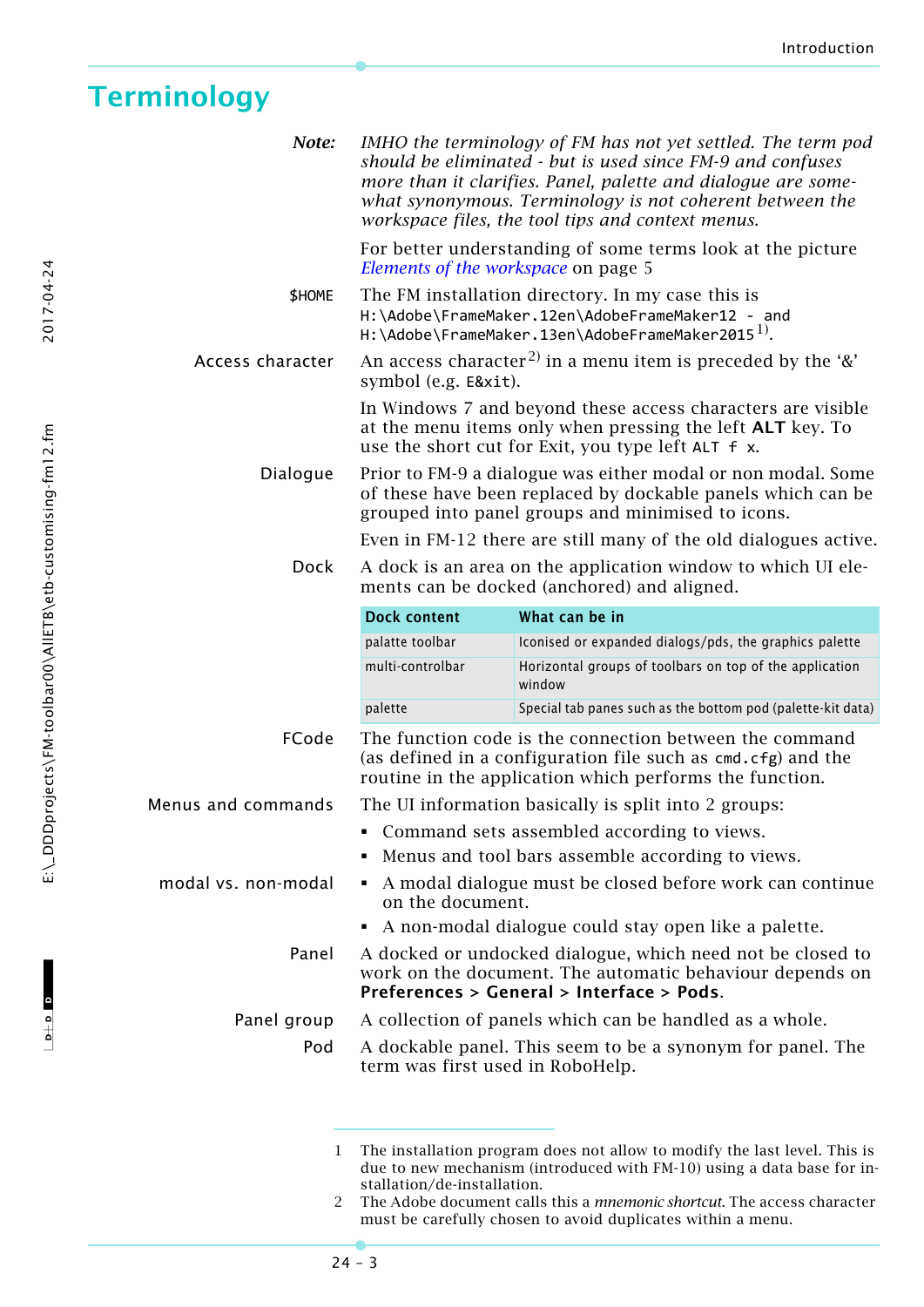- UI User interface. The elements of user interaction: windows, panes, menus and dialogues. Also keyboard shortcuts belong into this category.
- Palette This term was first used in FM for the read-only FM-documents which behave as non modal dialogues (Equation palette, Vertical toolbar, Template browser, Element catalogue …). This term is still used in the workspace files.
- Product interface FM≥12 contains three product interfaces (also known as modes): Structured, UnStructured and XMLAuthor. **XMLAuthor** is a stripped down version of the structured interface and also available as own product.
	- Toolbars Toolbars are an alternative to menus for a desired function.
	- User-area In Windows 7 this is C:\Users\*user*\AppData\Roaming\Adobe\FrameMaker\11\
		- View Views were introduced with FM-11. A view groups elements of a workspace. Hence there are more menus and toolbar groups than before FM-11.

In Structured mode there are three views: XMLView, AuthorView, and WYSIWYGView. See *[Relationship between the UI files](#page-9-0)* on [page 10](#page-9-0). These are represented as icons in the top right hand corner before the Workspace selection:



Unstructured mode knows only the WYSIWYGView. In the above picture this is the rightmost icon (active).

This has consequences for the customisation: it is no more sufficient to have a \$HOME\fminit\configui\cstomui.cfg file. The contents of such a file must also be appended to a menu file.

Workspace A workspace is a saved set of frequently used panels/toolbars in a desired arrangement for repeated use.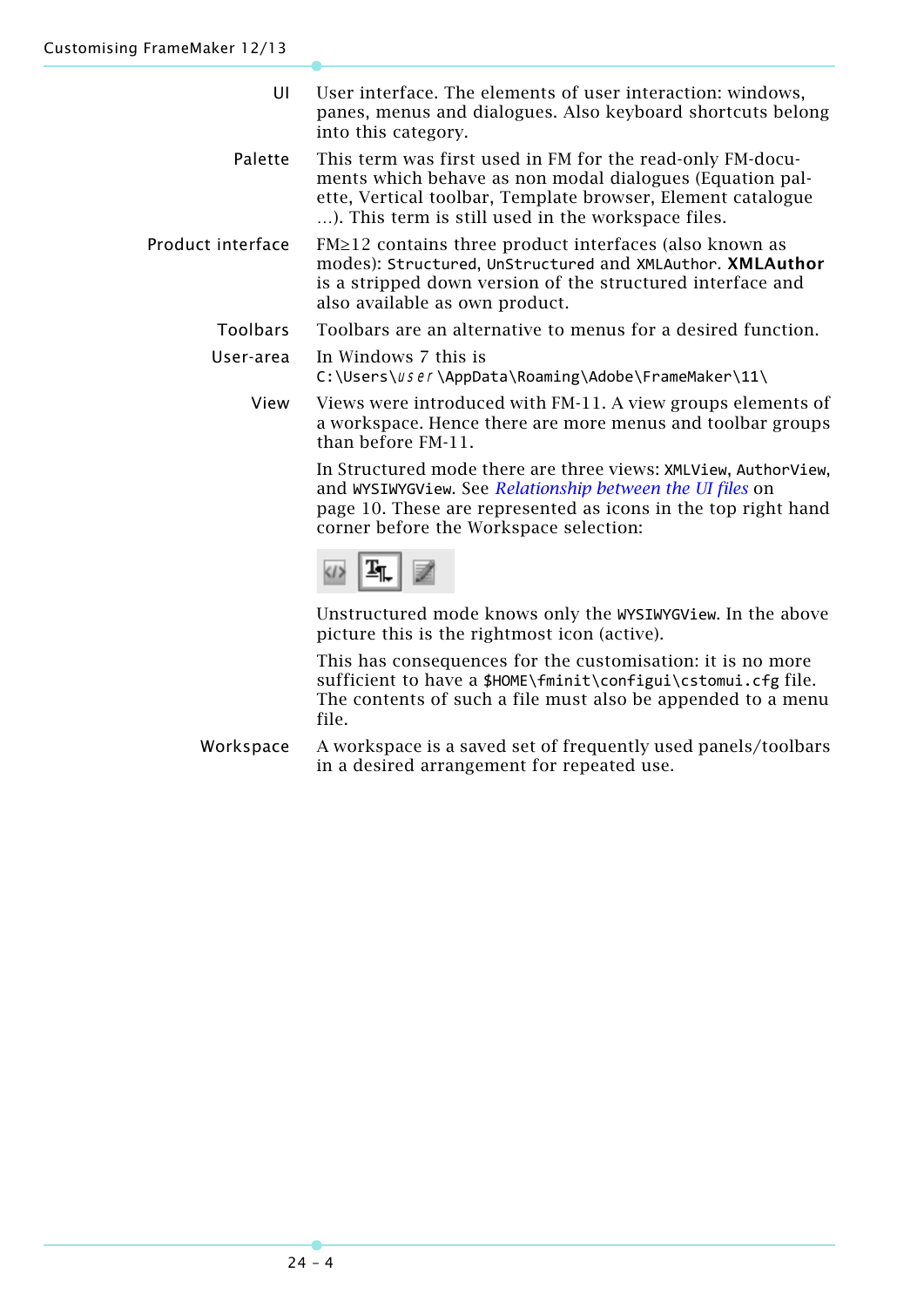#### <span id="page-4-1"></span>**Elements of the workspace**

The workspace contains various elements, which are demonstrated on the following screen shot:



- 1 Menu bar
- 2 Arrangement panel. A chosen arrangement (e.g. 2 document panes side by side) is not saved in the workspace file.
- 3 Multi control bar (dock) spanning multiple rows of tool bars. In the workspace file a row of this is a Control Bar Pane.
- 4 Toolbar, docked. In the workspace file this is a Control Bar.
- 5 Toolbar, undocked = floating
- 6 Graphic toolbar (undocked, horizontal arrangement)
- 7 Tab group (docked ) with minimised panels.
- 8 Tab group (undocked)
- 9 Bottom pod a special palette.

If used, work space information (workspace, tool bars, menus), are copied from \$HOME to the user area. Any modifications are only kept there.

For details see *[Relationship between the UI files](#page-9-0)* on page 10.

## <span id="page-4-0"></span>**General procedure for customisation**

If a requirement can not be satisfied with entries in the *[Initialisation files maker.ini and others](#page-48-0)* on page 49, consider setting up a custom workspace:

1 For special menu entries set up a custom menu file by means of customui.cfg and append it to the relevant menus.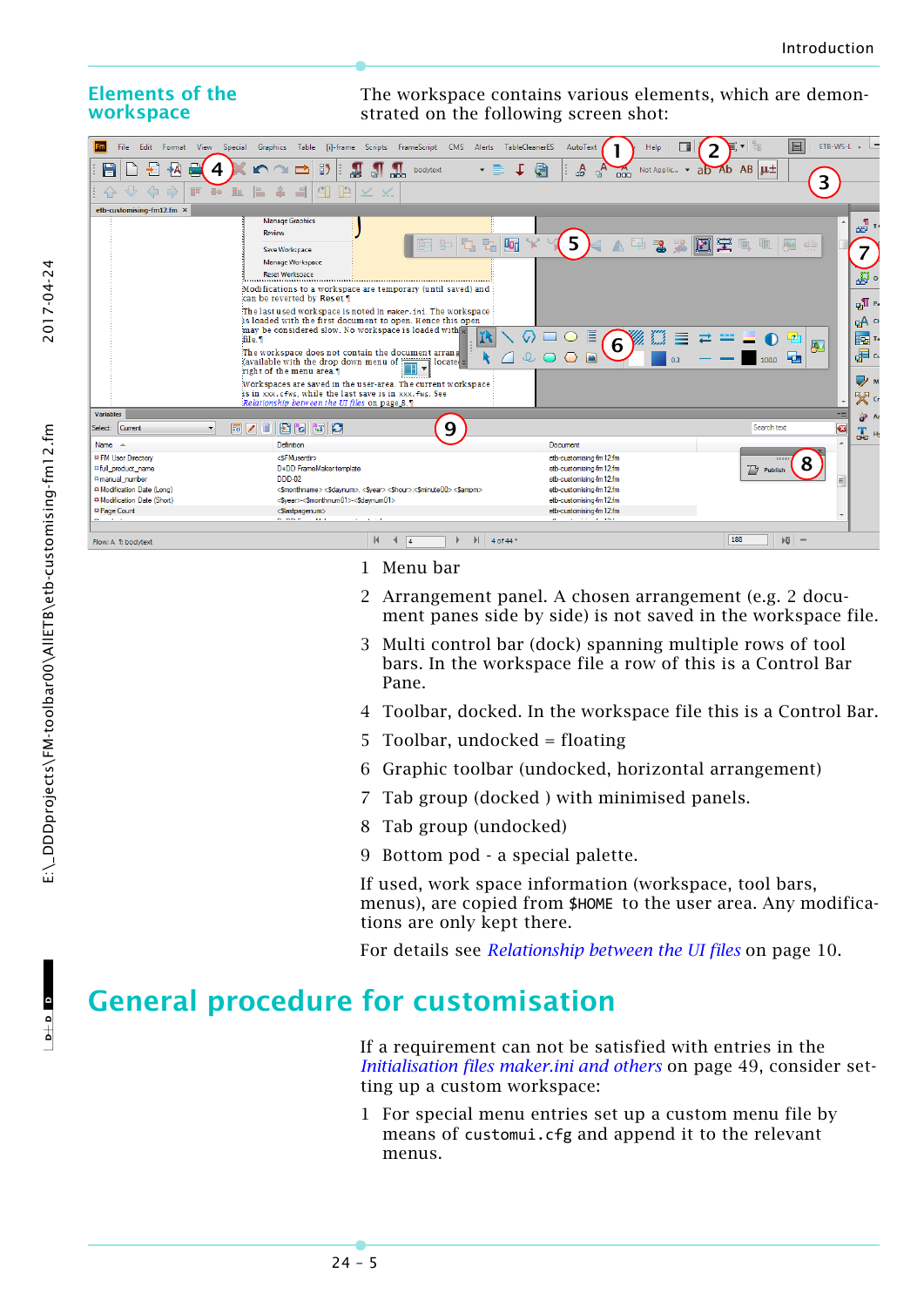| 2 A custom toolbar requires creation of a custom-toolbar.xml   |
|----------------------------------------------------------------|
| file and a modification of the toolbar set file fmtoolbar.xml. |
| It may require the creation of button images.                  |

- 3 For both cases it may be necessary to define new commands in customui.cfg (which must be appended to the relevant menus).
- 4 To define a custom workspace copy an existing workspace file (xxx.fws) to a custom named file and modify the references to menu and toolbar set.

#### **Download example customisation**

You can download the example customisation files from my [website.](http://daube.ch/docu/files/FM-customisation-example.zip)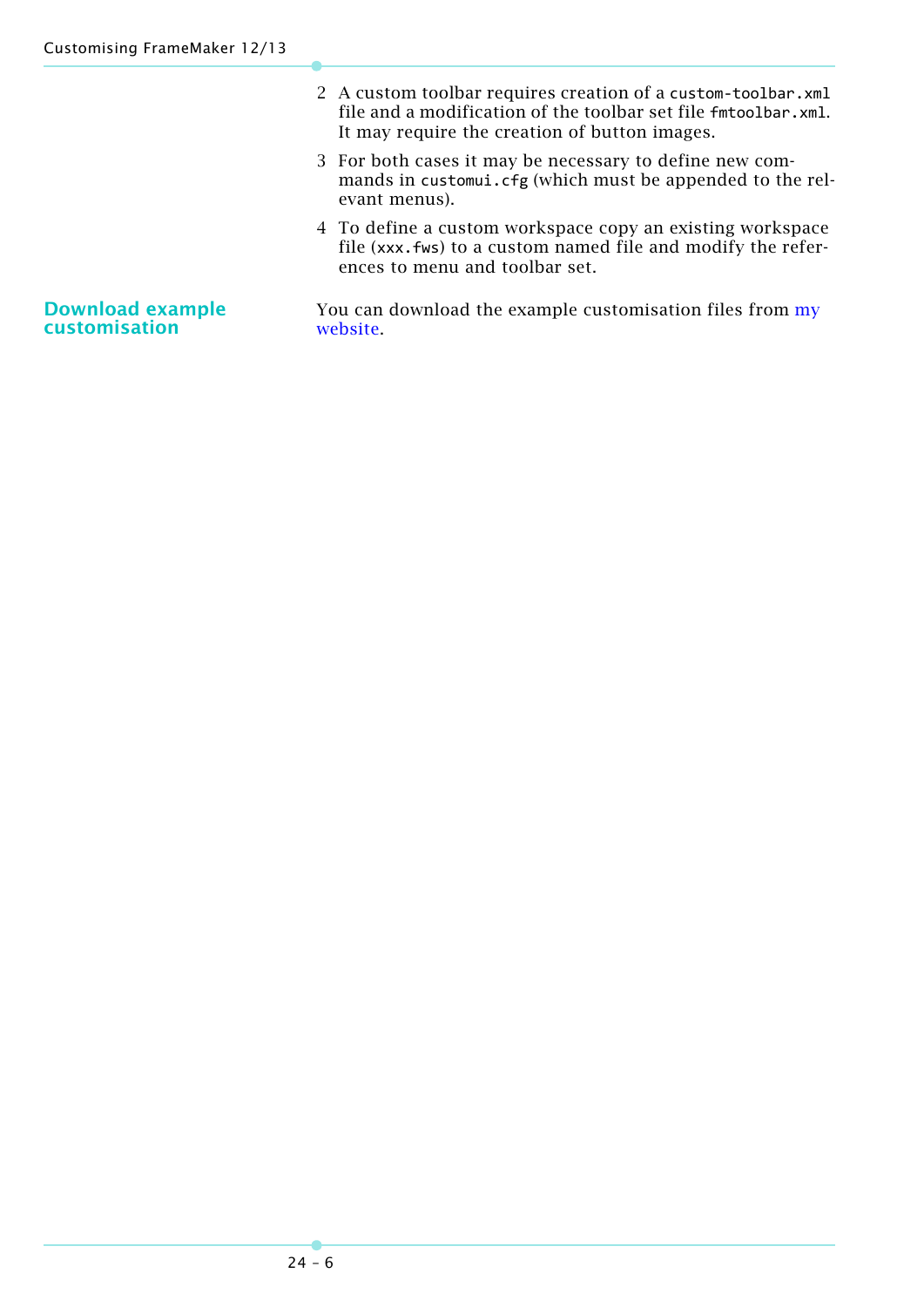## <span id="page-6-0"></span>**UI properties**

### <span id="page-6-1"></span>**Workspaces**

A workspace is a saved set of frequently used panels/toolbars in a desired arrangement for repeated use. It also offers flexibility of screen usage, by allowing a user to place panels in numerous possible forms/arrangements: default, iconic, minimized, docked (left, right, bottom, top), floating, grouped.

The workspace remembers the dialogues that were open at the previous session and also their positions, size, state etc.

FrameMaker ships with a set of standard Workspaces tailored for different tasks. They can be modified and then saved with a new name. FM also provides an empty workspace to start with.

|   | ×<br>æ<br>ETB-WS +     |                           |
|---|------------------------|---------------------------|
|   | <b>DDD-tests</b>       |                           |
|   | ETB-LT                 | <b>Custom workspaces</b>  |
| ✓ | <b>ETB-WS</b>          |                           |
|   | Authoring              |                           |
|   | <b>Blank</b>           |                           |
|   | Design                 | <b>Initial workspaces</b> |
|   | <b>Manage Graphics</b> |                           |
|   | Review                 |                           |
|   | Save Workspace         |                           |
|   | Manage Workspace       |                           |
|   | <b>Reset Workspace</b> |                           |

Modifications to a workspace are temporary (until saved) and can be reversed by **Reset**.

The last used workspace is noted in maker.ini. The workspace is loaded with the first document to open. This open may be considered slow. No workspace is loaded with a book file.

The workspace does not contain the arrangement of documents (available with the drop down menu of  $\frac{1}{\sqrt{1-\frac{1}{n}}}\$ located to the right of the menu area).

Workspaces are saved in the user-area. The current workspace is in xxx.cfws, while the last saved is in xxx.fws. See *[Relationship between the UI files](#page-9-0)* on page 10.

At the first use of workspaces the necessary files (workspace definition, toolbars, menus) are taken from \$HOME and copied to the user-area.

To design a new workspace for a specific task, open all the required panels and save the Workspace using **Save Workspace**. The names are case sensitive.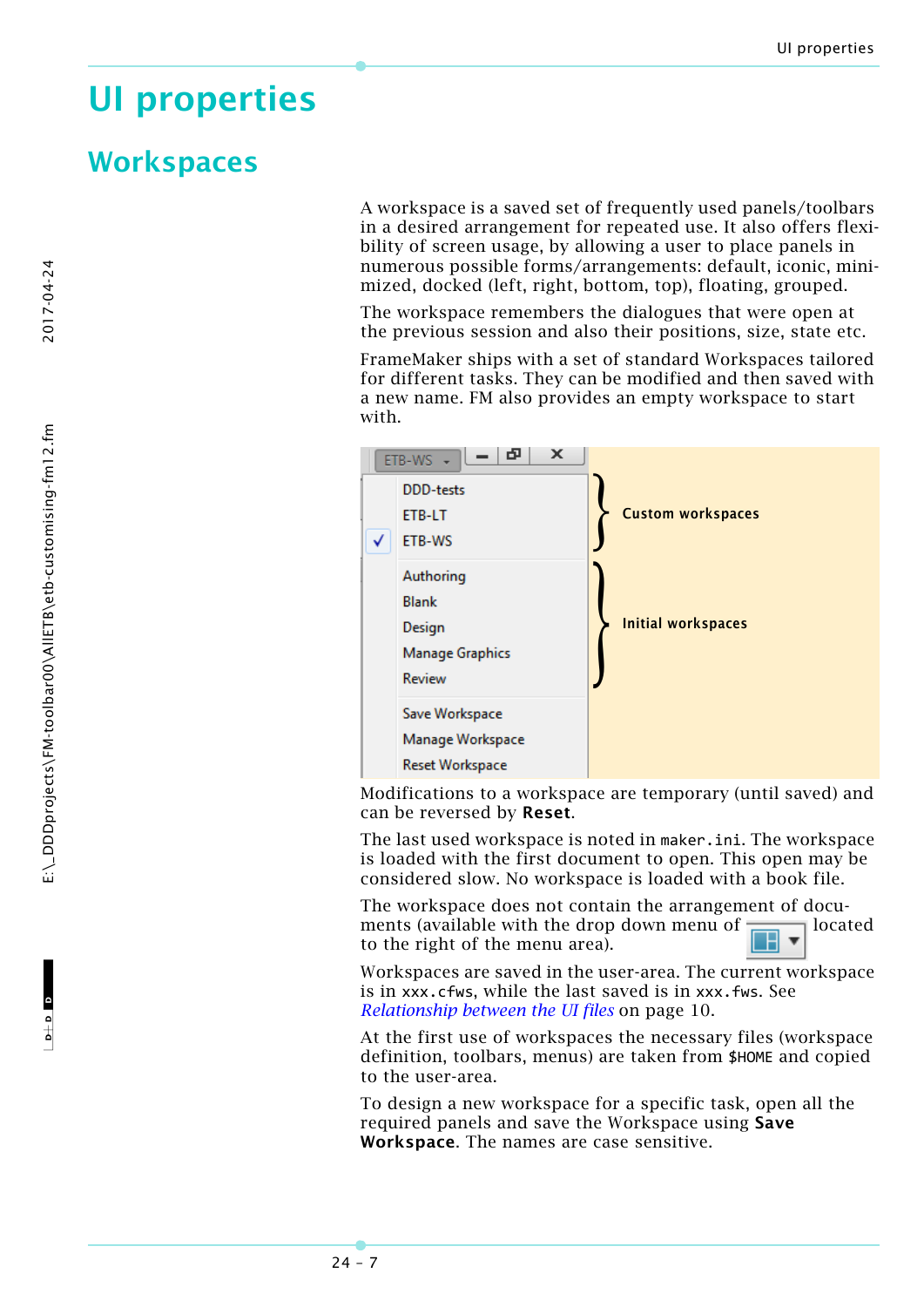## <span id="page-7-0"></span>**Toolbars**

Tool-set The toolbars available for the UI are listed in an xml file which is referenced in the workspace file (see *[Relationship between](#page-9-0)  the UI files* [on page 10\)](#page-9-0). The standard name is fmtoolbar.xml<sup>3)</sup>. There may be more toolbar files, but only those listed in this file are visible in the menu.

#### fmtoolbar.xml

|         | xml version="1.0" encoding="UTF-8"?                                                                                              |
|---------|----------------------------------------------------------------------------------------------------------------------------------|
|         | <fmtoolbarlist version="1"></fmtoolbarlist>                                                                                      |
|         | <toolbar file="graphics.xml"></toolbar>                                                                                          |
|         | <separator id="0" sep=""></separator>                                                                                            |
|         | <toolbar file="quick access.xml"></toolbar>                                                                                      |
|         | <toolbar file="structured.xml"></toolbar>                                                                                        |
|         | <separator id="1" sep=""></separator>                                                                                            |
|         | <toolbar file="text_format.xml"></toolbar>                                                                                       |
|         | <toolbar file="table format.xml"></toolbar>                                                                                      |
|         | <toolbar file="para_format.xml"></toolbar>                                                                                       |
|         | <separator id="2" sep=""></separator>                                                                                            |
|         | <toolbar file="align object.xml"></toolbar>                                                                                      |
|         | <toolbar file="object properties.xml"></toolbar>                                                                                 |
|         | <separator id="3" sep=""></separator>                                                                                            |
|         | <toolbar file="trackchanges.xml"></toolbar>                                                                                      |
|         |                                                                                                                                  |
| Toolbar | The toolbars themselves are defined in xml files The only tool-<br>bar which can not be customised is the graphics tool palette. |
|         | Toolbars can be docked in the top toolbar pane, to the right<br>or left of the application window or undocked (floating).        |

*Note: Toolbars containing a drop-down list can not be docked to the left or right!*

<sup>3</sup> A much clearer term would be toolbar-set.xml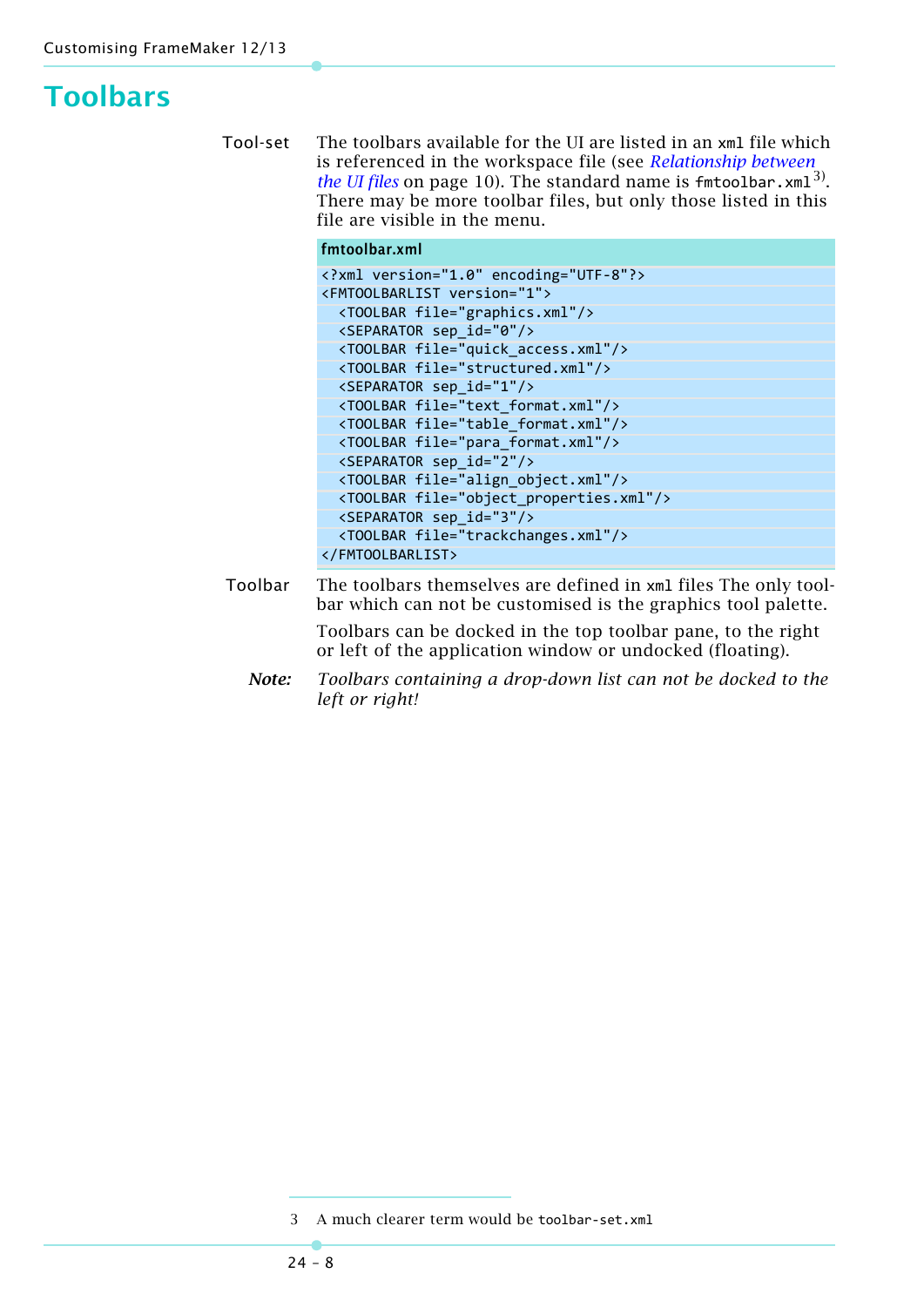## <span id="page-8-0"></span>**Files for the UI**

If used, work spaces are copied to the user area. Any modifications are kept only there.

FM-12 and later contains three interfaces: Structured, UnStructured and XMLAuthor. XMLAuthor is a stripped down version of the structured interface and also available as own product. It is not elaborated further here.

The UI information basically is split into 2 groups:

- Command sets assembled according to views
- Menus and tool bars assembles according to views.

| <b>Product interface</b> |                                                                                                                          | <b>Structured</b>                                                        |                                                                                                                                                                                                                                                                              | <b>Unstructured</b>                                                                                                                                                                                                                                                          |
|--------------------------|--------------------------------------------------------------------------------------------------------------------------|--------------------------------------------------------------------------|------------------------------------------------------------------------------------------------------------------------------------------------------------------------------------------------------------------------------------------------------------------------------|------------------------------------------------------------------------------------------------------------------------------------------------------------------------------------------------------------------------------------------------------------------------------|
| View                     | <b>AuthorView</b>                                                                                                        | <b>CodeView (XML)</b>                                                    | <b>WYSIWYG</b>                                                                                                                                                                                                                                                               | <b>WYSIWYG</b>                                                                                                                                                                                                                                                               |
| Standard commands        |                                                                                                                          |                                                                          | Commands independet of views are located in \$HOME\fminit\configui: cmds.cfg                                                                                                                                                                                                 |                                                                                                                                                                                                                                                                              |
| Commands <sup>a</sup>    | mathcmds.cfg<br>wincmds.cfg                                                                                              | wincmds.cfg                                                              | mathcmds.cfg<br>wincmds.cfg                                                                                                                                                                                                                                                  | mathcmds.cfg<br>wincmds.cfg                                                                                                                                                                                                                                                  |
| Work spaces <sup>b</sup> | Authoring.fws<br>none.fws <sup>c</sup>                                                                                   | Authoring.fws<br>none.fws                                                | Authoring.fws<br>Blank.fws<br>Design.fws<br>Manage Graphics.fws<br>none.fws<br>Review.fws<br>Structured Authoring                                                                                                                                                            | Authoring.fws<br><b>Blank.fws</b><br>Design.fws<br>Manage Graphics.fws<br>none.fwsReview.fws                                                                                                                                                                                 |
|                          | Menus menus.cfg                                                                                                          | menus.cfg                                                                | menus.cfg<br>menus_review.cfg<br>menus_structured_au-<br>thoring.cfg<br>menus_ts.cfg <sup>d</sup>                                                                                                                                                                            | menus.cfg<br>menus_review.cfg<br>menus_ts.cfg                                                                                                                                                                                                                                |
|                          | Tool bars fmtoolbar.xml e<br>graphics.xml<br>quick_access.xml<br>quick_element.xml<br>structured.xml<br>trackchanges.xml | fmtoolbar.xml<br>quick_access.xml<br>xpathtoolbar.xml<br>xslttoolbar.xml | align_object.xml<br>fmtoolbar.xml<br>fmtoolbar_review.xml<br>graphics.xml<br>object_properties.xml<br>para_format.xml<br>quick_access.xml<br>quick_access_review.<br>xml<br>structured.xml<br>table_format.xml<br>tag-description.xml<br>text_format.xml<br>trackchanges.xml | align_object.xml<br>fmtoolbar.xml<br>fmtoolbar_review.xml<br>graphics.xml<br>object_properties.xml<br>para_format.xml<br>quick_access.xml<br>quick_access_review.<br>xml<br>structured.xml<br>table_format.xml<br>tag-description.xml<br>text_format.xml<br>trackchanges.xml |
| Customisation            | \$HOME\fminit\configue\cusomui.cfg                                                                                       |                                                                          |                                                                                                                                                                                                                                                                              |                                                                                                                                                                                                                                                                              |

This file contains both menu defintions and (hypertext) command defintions.

a. Commands are located in fminit\configui\*interface*\*view*\

b. Work spaces are located in fminit\WorkSpaces\*interface*\*view*\

- <span id="page-8-1"></span>c. none.fws is an empty workspace used if no document or book is open. It can be used to build a custom work space from scratch. It can refer to a custom menu, but does not honour the definition of a custom toolbar set — IMHO this is an error.
- d. The purpose of menus named menus ts.cfg is IMHO unclear.
- e. fmtoolbar.xml does not define commands and icons for a tool bar, but lists all the tool bars available in this work space.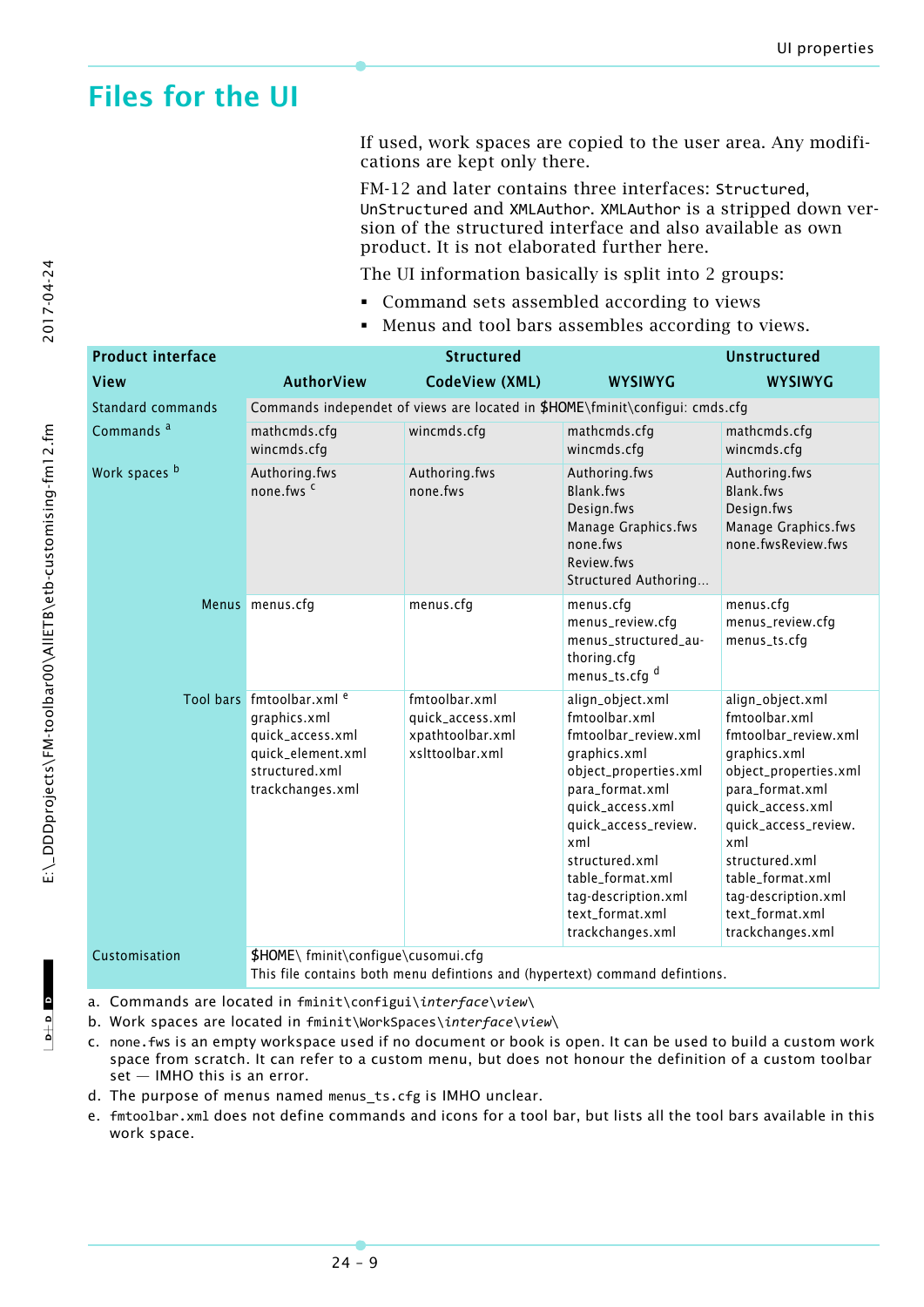### **Relationship between the UI files**

<span id="page-9-0"></span>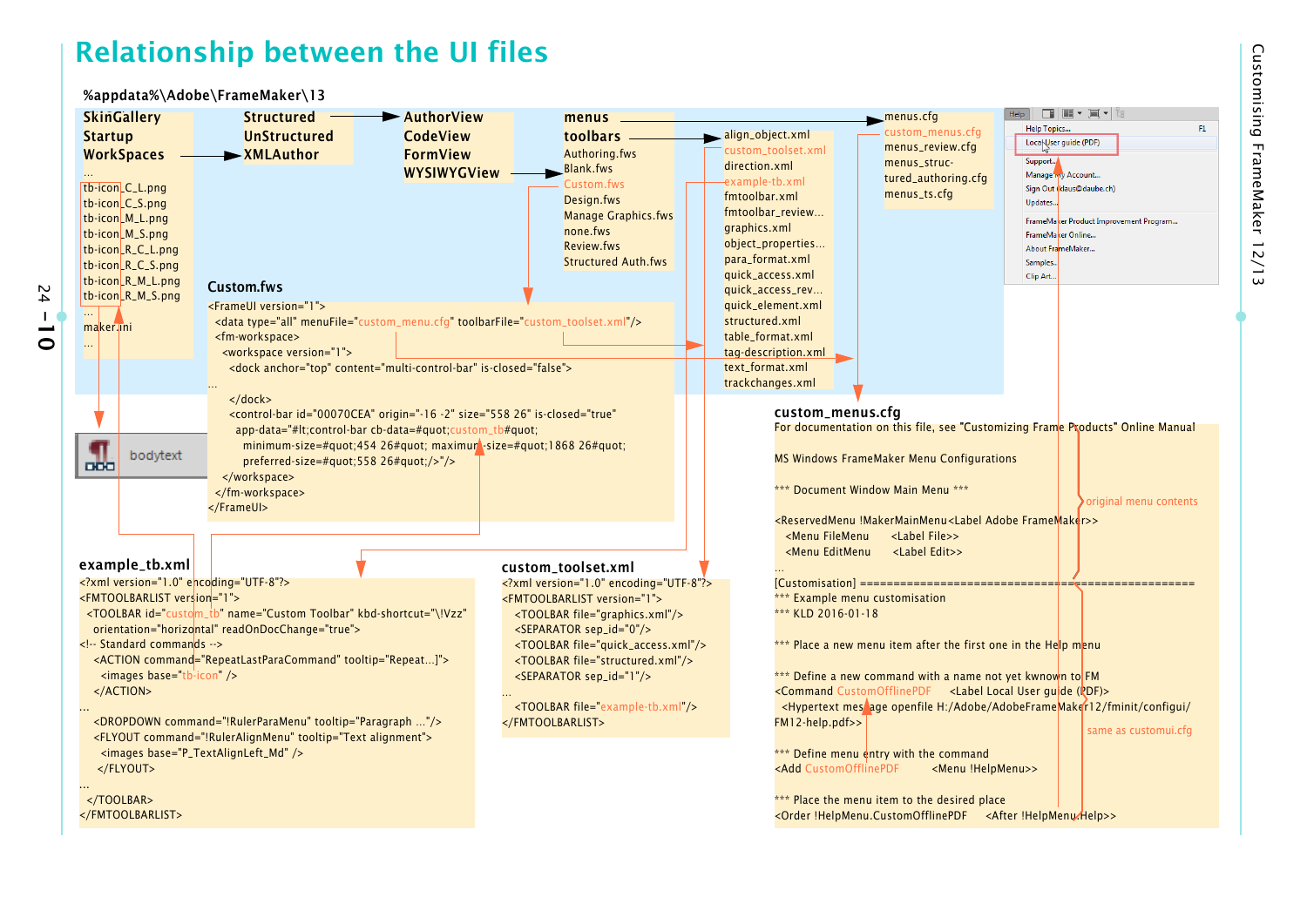## <span id="page-10-0"></span>**Menus**

customui.cfg For FM versions prior to FM-11 all customisation was established in the file fminit\configui\customui.cfg.

> The possibilities in this file are explained extensively in the Adobe document Customisation of Frame Products (FM-7).

This file is still required if the menu modifications are to be visible from the beginning.  $4$ )

However, the contents of this file must also be appended to the relevant menu file. It is good practice to copy a menu file to a new file, e.g. custom-menu.cfg and then append the contents of customui.cfg to it.

Views Since FM-11 the contents of menus depend on a view. Hence there are several menu files. See *[Files for the UI](#page-8-0)* on page 9. As an example the WYSIWYG view of the unstructured interface of FM-12/13 is listed:

| \$HOME\fminit\configui\  |
|--------------------------|
| cmds. cfg                |
| sample.cfg               |
| UnStructured\            |
| WYSIWYGView              |
| mathcmds.cfg             |
| wincmds.cfg              |
|                          |
| \$HOME\fminit\WorkSpaces |
| UnStructured             |
| WYSIWYGView\             |
| Authoring.fws            |
| Blank.fws                |
| Design.fws               |
| Manage Graphics.fws      |
| Review.fws               |
| $menus \$                |
| menus.cfg                |
| menus_review.cfg         |
| toolbars\                |
| align object.xml         |
| fmtoolbar.xml            |
| fmtoolbar review.xml     |
| graphics.xml             |
| object_properties.xml    |
| para_format.xml          |
| quick access.xml         |
| quick access review.xml  |
| structured.xml           |
| table format.xml         |
| tag-description.xml      |
| text format.xml          |
| trackchanges.xml         |

<sup>4</sup> customui.cfg in FM-12 and later is only relevant before a workspace is selected - that is, before any book or documents have been opened. AFter closing all documents or books no customisation is active. none.fws is an empty workspace. It can be used to build a custom work space from scratch. It can refer to a custom menu, but does not honour the definition of a custom toolbar set — IMHO this is an error.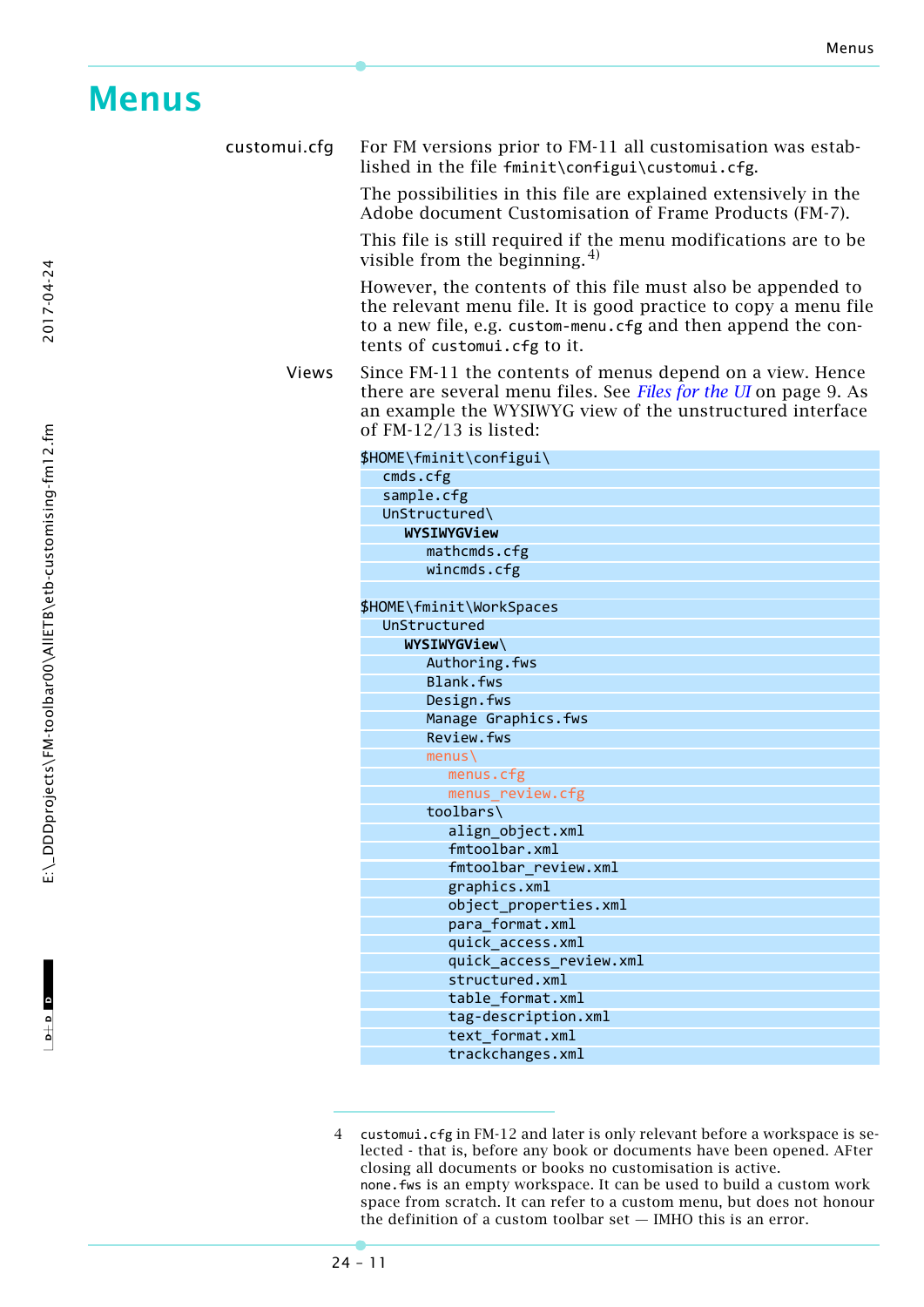## <span id="page-11-0"></span>**Customising menus**

| <b>Customisation</b>            | To create your custom menu, take the appropriate standard<br>menu and copy it to a new file. Name this file with a prefix of<br>your customisation project. For example custom-menus.cfg.                                                                                                                      |  |  |
|---------------------------------|----------------------------------------------------------------------------------------------------------------------------------------------------------------------------------------------------------------------------------------------------------------------------------------------------------------|--|--|
|                                 | You develop the customisation in a file customui.cfg which is<br>located in \$HOME\fminit\configui\. As long as you have not a<br>customised menu assigned to a workspace, the menu custo-<br>misation is only visible during the display of the splash<br>screen (before you have opened a document or book). |  |  |
|                                 | To be available regularly the contents of customui.cfg must<br>also be appended to a menu file, which is referenced in the<br>workspace (see Relationship between the UI files on page 10).                                                                                                                    |  |  |
|                                 | To be available also with no document or book open, work-<br>space \$HOME\fminit\WorkSpaces\UnStructured\none.cws must<br>point to the modified menu file (see table footnote c on page<br>$9)$ :                                                                                                              |  |  |
| <frameui version="1"></frameui> |                                                                                                                                                                                                                                                                                                                |  |  |
| <fm-workspace></fm-workspace>   | <data menufile="custom-menus.cfg" toolbarfile="fmtoolbar.xml" type="all"></data>                                                                                                                                                                                                                               |  |  |
|                                 |                                                                                                                                                                                                                                                                                                                |  |  |
| <b>Testing menus</b>            | You do not need to restart FM to test a modified menu. With<br><b>View &gt; Menus &gt; Modify</b> it can be read into the current<br>workspace.                                                                                                                                                                |  |  |
|                                 | Errors in the customisation file are reported in the FM console<br>window. Even if an error is found, reading and interpreting<br>the file continues.                                                                                                                                                          |  |  |
| <b>Commands in menus</b>        | In the various existing menus you can find a desired com-<br>mand for your special menu entry. You may however need to<br>set up a new command:                                                                                                                                                                |  |  |
|                                 | • See <i>Hypertext commands</i> on page 36.                                                                                                                                                                                                                                                                    |  |  |
|                                 | See <i>Command names from plugins and scripts</i> on page 41                                                                                                                                                                                                                                                   |  |  |
| Open a file                     | Hypertext message openfile H:/Adobe/AdobeFrameMaker12/fminit/<br>configui/FM12-help.pdf                                                                                                                                                                                                                        |  |  |
| Execute a program               | <command <label="" console="" etbfmconsole="" file="" log=""/><br><hypertext <br="" adobe="" adobeframemaker12="" h:="" message="" openfile="">fminit/configui/GetLogFile.exe&gt;&gt;</hypertext>                                                                                                              |  |  |
|                                 | Hyper-links with relative paths always point to files in the<br>same directory as the parent file. While for documents this<br>can be interpreted, it is not clear what it means for menus.                                                                                                                    |  |  |
|                                 | Relative paths do not start in \$HOME as in pre-FM9. They start<br>in the current document folder: \$path[initdir]/fminit does<br>not work (neither upper/lower/mixed case, nor with path in<br>quotes or double quotes).                                                                                      |  |  |
|                                 | For addressing scripts see Note concerning scripts on page 25.                                                                                                                                                                                                                                                 |  |  |
| Execute a FrameScript           | <add <menu="" formatmenu="" iframemulticatalog="">&gt;</add>                                                                                                                                                                                                                                                   |  |  |
| Execute an ExtendScript         | <add <menu="" formatmenu="" importformatsspecial="">&gt;</add>                                                                                                                                                                                                                                                 |  |  |
|                                 |                                                                                                                                                                                                                                                                                                                |  |  |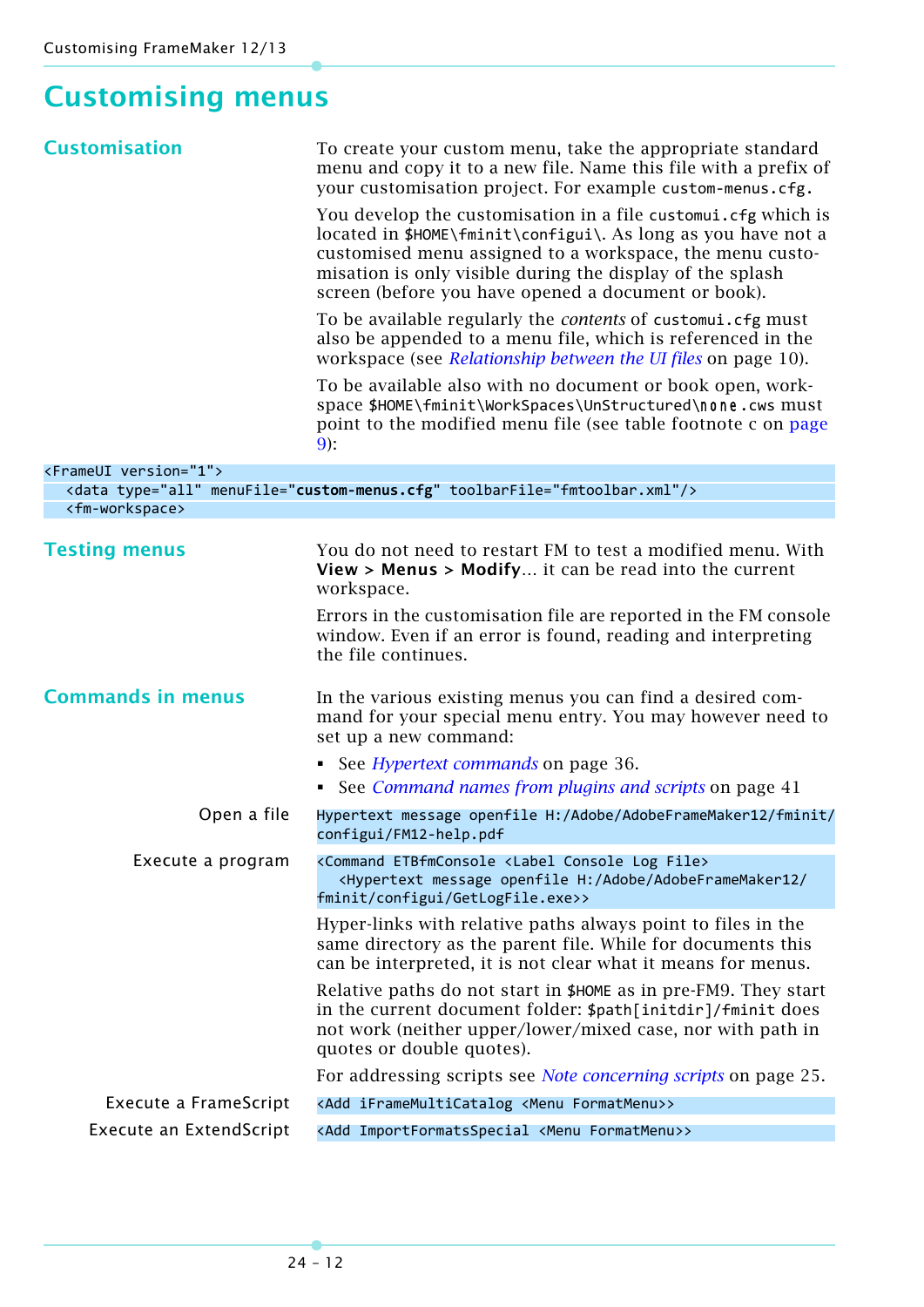## <span id="page-12-0"></span>**Menu customisation, example 1**

| Task<br>Note:                                                                         | You are tired of searching for the offline user guide (pdf).<br>Once you have downloaded it via Help > Help Topics ><br>Getting Started > General Resources. You placed it in<br>\$HOME\fminit\configui\ with the name FM-12-help.pdf.<br>You want to open this file with Help > User Guide PDF.<br>This example establishes a customisation only for the unstruc- |
|---------------------------------------------------------------------------------------|--------------------------------------------------------------------------------------------------------------------------------------------------------------------------------------------------------------------------------------------------------------------------------------------------------------------------------------------------------------------|
|                                                                                       | tured interface in the WYSIWYGView:<br>■ Create/update customui.cfg in \$HOME\fminit\configui\.<br>Modify the relevant menu in<br>%appdata%\Adobe\FrameMaker\vv\ (vv is 12 or 13).                                                                                                                                                                                 |
| customui.cfg                                                                          | In a plain vanilla FM installation this file does not exist. Hence<br>you need to create it. This file must be in Windows code page<br>(cp 1252), not in UTF-8 <sup>5)</sup> !                                                                                                                                                                                     |
| «-- Example menu customisation [KLD 2017-04-07]                                       | 6)                                                                                                                                                                                                                                                                                                                                                                 |
| <command customofflinepdf=""/><br><label (pdf)="" guide="" local="" user=""></label>  | «-- Define a new command (name not yet kwnown to FM)<br><hypertext adobe="" adobeframemaker12="" configui="" fm12-help.pdf="" fminit="" h:="" message="" openfile="">&gt;</hypertext>                                                                                                                                                                              |
|                                                                                       | <add !helpmenu="" <menu="" customofflinepdf="">&gt; «-- Define menu entry with the command</add>                                                                                                                                                                                                                                                                   |
| <order !helpmenu.customofflinepdf<br=""><after !helpmenu.help="">&gt;</after></order> | «-- Place the menu item to the desired place                                                                                                                                                                                                                                                                                                                       |
| Note:                                                                                 | For test purposes you may reference any pdf file in the com-<br>mand. Adjust the file location - use forward slash $\langle \rangle$ in place of<br>backslash $\langle \rangle$ . Only absolute paths work!                                                                                                                                                        |
| <b>Modify the relevant menu</b>                                                       | The customisation by customui.cfg is only active when no<br>document or book is open. Hence we need to do more:                                                                                                                                                                                                                                                    |
|                                                                                       | The menu to be modified is<br>%appdata%\Adobe\FrameMaker\vv\WorkSpaces\UnStructured\W<br>YSIWYGView\menus\menus.cfg.                                                                                                                                                                                                                                               |
|                                                                                       | Create a backup of the original menu file: menus_ori.cfg.<br>Append the contents of customui.cfg to the relevant menu<br>of the workspace to be available for open documents or<br>books.                                                                                                                                                                          |
|                                                                                       | After starting FM and selecting the WYSIWYG view, the menu<br>modification is active.                                                                                                                                                                                                                                                                              |

5 The file coding is not at all consistent: cp 1252: \*.cfg (customui.cfg, cmd.cfg, mathcmd.cfg, menu.cfg etc.) UTF\_8: \*.xml (toolbars), \*.fws, \*.cfws (work space), maker.ini.

6 Relevant information starts with  $\lt$  and ends with  $\gt$ . This may be nested. Hence there is no special notation for comments. I use the guillemets.

24 – 13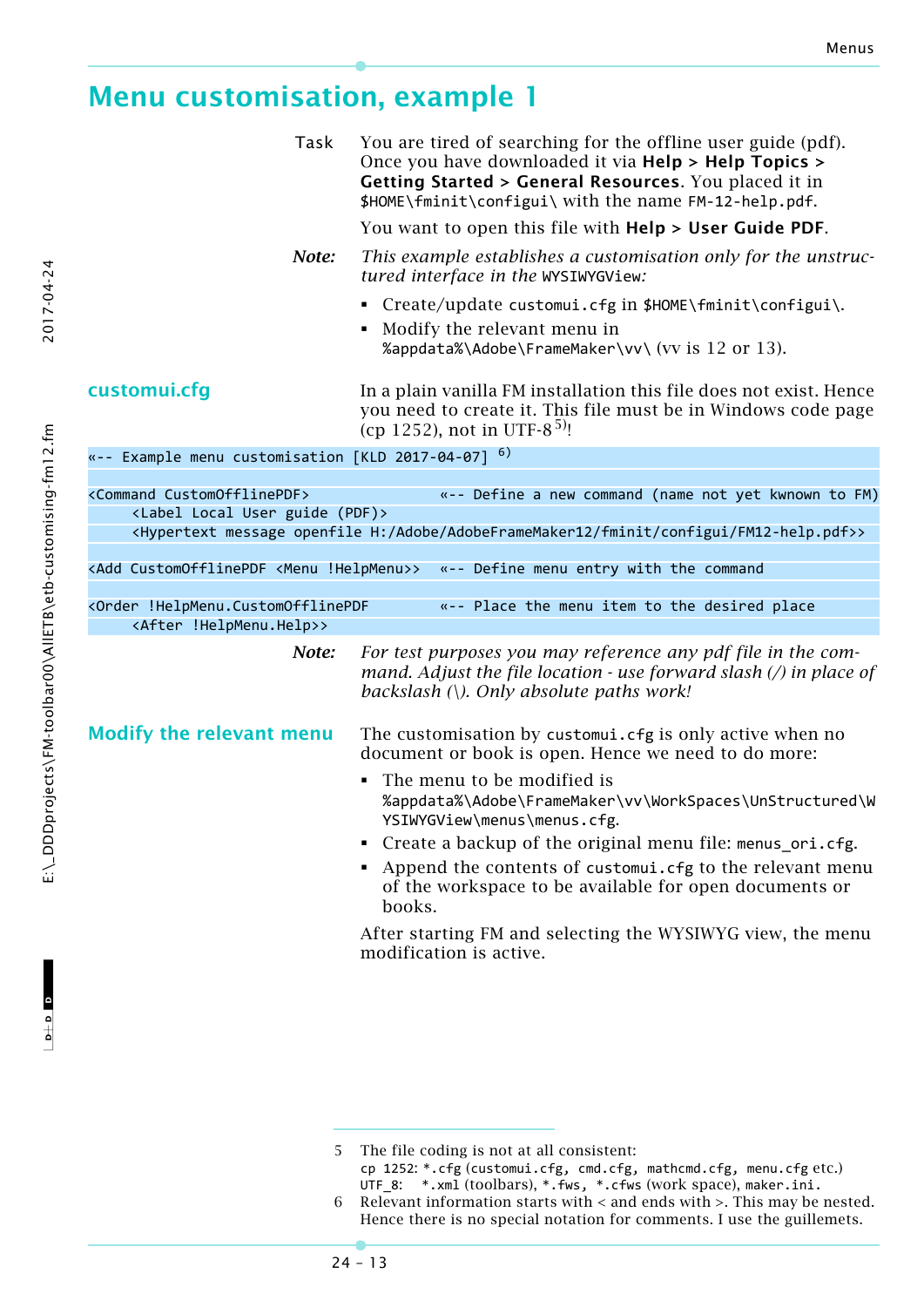## <span id="page-13-0"></span>**Menu customisation, example 2**

| Task                                                                                                                      | You want to have a context menu for inserting special charac-<br>ters. The existing flyout is not touched.                                                                          |
|---------------------------------------------------------------------------------------------------------------------------|-------------------------------------------------------------------------------------------------------------------------------------------------------------------------------------|
| Note:                                                                                                                     | This example establishes a customisation only for the unstruc-<br>tured interface in the WYSIWYGView:                                                                               |
|                                                                                                                           | • Create/update customui.cfg in \$HOME\fminit\configui\.<br>• Modify the relevant menu in<br>%appdata%\Adobe\FrameMaker\vv\ (vv is 12 or 13).                                       |
| customui.cfg                                                                                                              | In a plain vanilla FM installation this file does not exist. Hence<br>you need to create it. This file must be in Windows code page<br>(cp 1252), not in UTF-8 <sup>7)</sup> !      |
| «-- SpecialChars Context menu [KLD 2017-04-07]                                                                            |                                                                                                                                                                                     |
| <menu specialcharscontext<="" td=""><td>«-- define a new context menu</td></menu>                                         | «-- define a new context menu                                                                                                                                                       |
| <label character="" insert="" special="">&gt;</label>                                                                     |                                                                                                                                                                                     |
|                                                                                                                           |                                                                                                                                                                                     |
| <command mycharellipsis<="" td=""/> <td>«-- for each entry you specify these parameters:</td>                             | «-- for each entry you specify these parameters:                                                                                                                                    |
| <definition \xc9=""></definition>                                                                                         |                                                                                                                                                                                     |
| <label \xc9<br="">&amp;ellipsis&gt;<br/><keyseqlabel \e=""> &gt;</keyseqlabel></label>                                    | «-- the menu label starts with symbol                                                                                                                                               |
| <add <menu="" mycharellipsis="" specialcharscontext="">&gt;</add>                                                         |                                                                                                                                                                                     |
|                                                                                                                           |                                                                                                                                                                                     |
| <command mycharonequarter<="" th=""/> <th><math>\kappa</math>-- another symbol to be in my list <math>\delta</math>)</th> | $\kappa$ -- another symbol to be in my list $\delta$ )                                                                                                                              |
| <definition \xb9=""></definition>                                                                                         |                                                                                                                                                                                     |
| <label \xb9<br="">quarter &amp;1&gt;</label>                                                                              |                                                                                                                                                                                     |
| <keyseqlabel \\xb9=""> &gt;</keyseqlabel>                                                                                 |                                                                                                                                                                                     |
| <add <menu="" mycharonequarter="" specialcharscontext="">&gt;</add>                                                       |                                                                                                                                                                                     |
|                                                                                                                           | «-- Add the new menu to various contexts:                                                                                                                                           |
| <add !textcontextmenu="" <menu="" specialcharscontext="">&gt;</add>                                                       |                                                                                                                                                                                     |
|                                                                                                                           | <order !textcontextmenu.specialcharscontext="" !textcontextmenu.undo="" <before="">&gt;</order>                                                                                     |
| <add !tabletextcontextmenu="" <menu="" specialcharscontext="">&gt;</add>                                                  |                                                                                                                                                                                     |
|                                                                                                                           | <order !tabletextcontextmenu.specialcharscontext="" !tabletextcontextmenu.undo="" <before="">&gt;</order>                                                                           |
| <add !textlinecontextmenu="" <menu="" specialcharscontext="">&gt;</add>                                                   |                                                                                                                                                                                     |
|                                                                                                                           | <order !textlinecontextmenu.specialcharscontext="" !textlinecontextmenu.undo="" <before="">&gt;</order>                                                                             |
|                                                                                                                           | It currently not known how to define symbols which are not<br>the FrameRoman code page (arbitrary Unicode symbols).                                                                 |
| <b>Modify the relevant menu</b>                                                                                           | The customisation by customui.cfg is only active when no<br>document or book is open. Hence we need to do more:                                                                     |
|                                                                                                                           | The menu to be modified is<br>%appdata%\Adobe\FrameMaker\vv\WorkSpaces\UnStructured\W<br>YSIWYGView\menus\menus.cfg.                                                                |
|                                                                                                                           | • Create a backup of the original menu file: menus_ori.cfg.                                                                                                                         |
|                                                                                                                           | Append the contents of customui.cfg to the relevant menu<br>of the workspace to be available for open documents or<br>books.                                                        |
|                                                                                                                           | After starting FM and selecting the WYSIWYG view, the menu<br>modification is active.                                                                                               |
| 7                                                                                                                         | The file coding is not at all consistent:<br>cp 1252: *. cfg (customui.cfg, cmd.cfg, mathcmd.cfg, menu.cfg etc.)<br>UTF_8: *.xml (toolbars), *.fws, *.cfws (work space), maker.ini. |

<sup>8</sup> Command names must not contain figures (My1Quarter is invalid).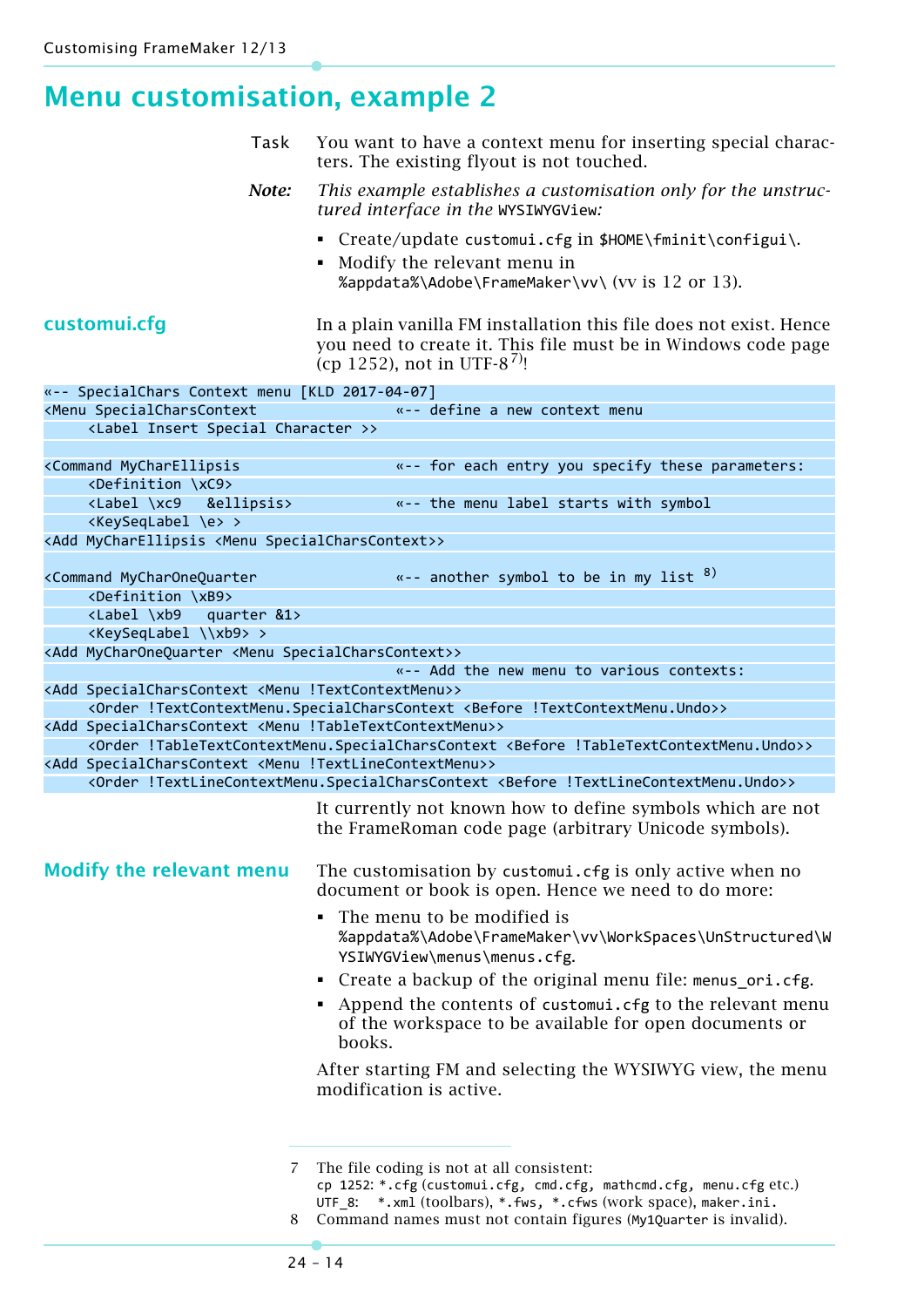# <span id="page-14-0"></span>**Toolbars**

## <span id="page-14-1"></span>**Customising Toolbars**

Customising toolbars or creating new toolbars is more elaborate then customising menus, because more files are involved (See *[Relationship between the UI files](#page-9-0)* on page 10):

- The toolbar file itself (e.g. custom-tb.xml).
- The list of toolbars in fmtoolbars.xml.
- The icons needed for the toolbar.
- You may also have the need to implement scripts.
- You may save the modified workspace with a new name.
- *Note: Toolbars containing a drop-down list can not be docked at left or at right to become vertically oriented!*

**Toolbar commands** When setting up a toolbar you need to have an idea which commands to use. Get the exact names from the appropriate menus (see *Commands* [on page 19](#page-18-1)) or from a command list. See for example [www.daube.ch](http://www.daube.ch/docu/fmaker00.html#specialdoc).

For more details see *Commands* [on page 29](#page-28-0).

There are some not so well known things about commands. Hence see also *[Some particularities of commands](#page-35-0)* on page 36.

Using ExtendScripts in a toolbar can be done in two ways:

- The script defines its command name internally. See the red names in *[File simple.jsx](#page-16-0)* on page 17. Such scripts can be compiled to jsxbin for hiding its innards.
- An ExtendScript can also be invoked by a hypertext command. In this case the script must reside in %userprofile%\Documents\Adobe Scripts\ and it can only by of file type  $j$ sx<sup>9</sup>):

<Command ETBnudge <Label Nudge object info> <Hypertext message openfile C:/Users/Klaus/Documents/Adobe Scripts/ETBnudge.jsx>>

## <span id="page-14-2"></span>**Example toolbar**

Task The following is an example toolbar with all types of widgets. We will add it to the common toolbar list.



This tool bar shall be available in the unstructured interface, in the WYSIWYG View.

9 An xxx.jsxbin file would just be opened in Notepad and of course presents gibberish.

2017-04-24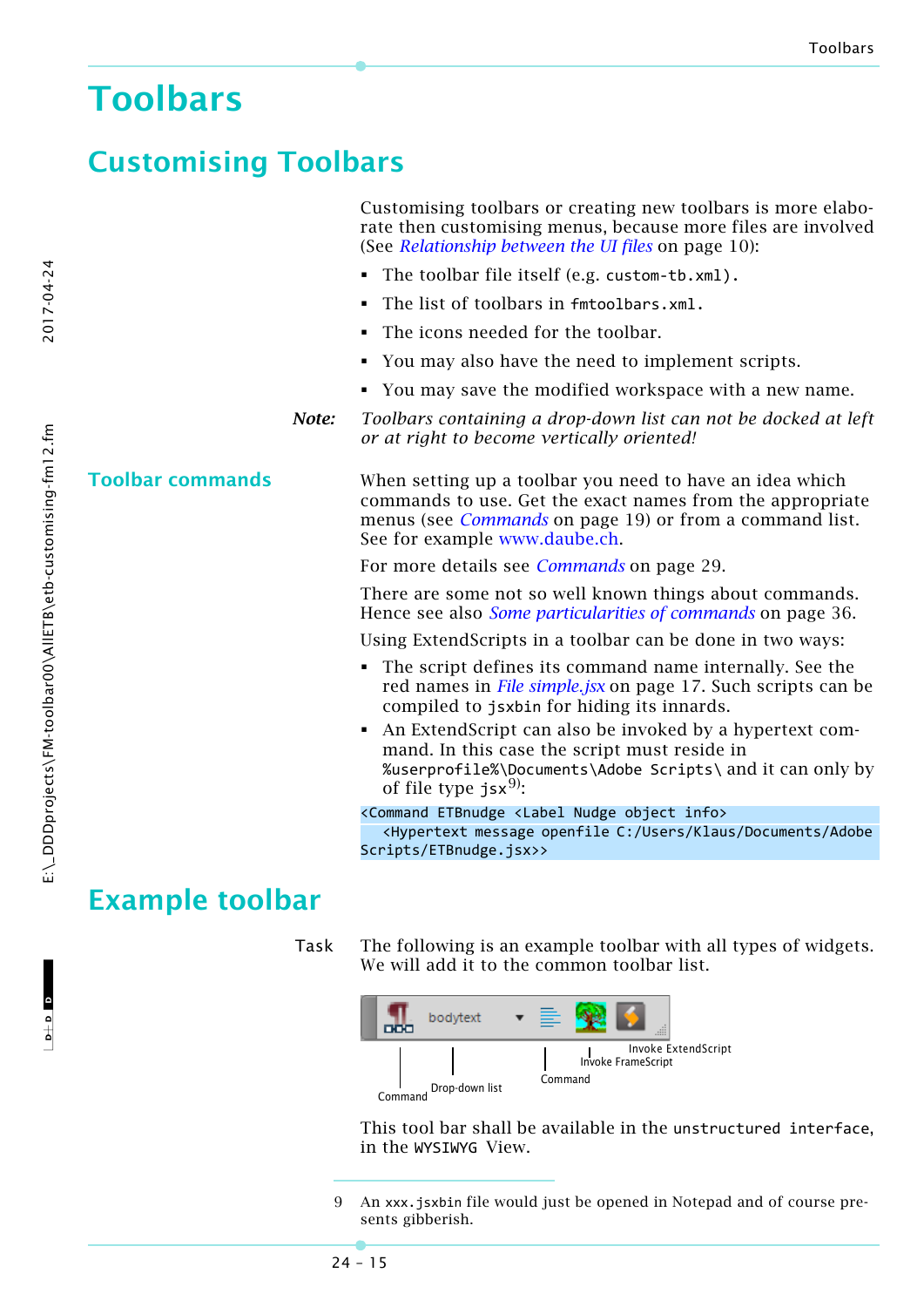|                                                                                             | You can find all files for this example toolbar on my website.                                                                                                                                                                                                                                                                                                                                                                                                                                                                                                                                                                                                                                                                                                                                                                                                                                                                                                                                                                                     |
|---------------------------------------------------------------------------------------------|----------------------------------------------------------------------------------------------------------------------------------------------------------------------------------------------------------------------------------------------------------------------------------------------------------------------------------------------------------------------------------------------------------------------------------------------------------------------------------------------------------------------------------------------------------------------------------------------------------------------------------------------------------------------------------------------------------------------------------------------------------------------------------------------------------------------------------------------------------------------------------------------------------------------------------------------------------------------------------------------------------------------------------------------------|
| Note:                                                                                       | If not specially noted, the file locations start with<br>%appdata%\Adobe\FrameMaker\vv\ with vv being 12 or 13.                                                                                                                                                                                                                                                                                                                                                                                                                                                                                                                                                                                                                                                                                                                                                                                                                                                                                                                                    |
| <b>Create the example tool</b><br>bar                                                       | The following steps are required:<br>• Create file<br>\Workspaces\UnStructured\WYSIWYGView\toolbars\example-<br>toolbar.xml defining the buttons and their commands as<br>well as keyboard-short cuts. See File example-tb.xml on<br>page 16.<br>Save a copy of<br>٠<br>\Workspaces\UnStructured\WYSIWYGView\toolbars\fmtoolba<br>r.xml as fmtoolbar-ori.xml before inserting the following<br>just before the last line:<br><separator sep_id="5"></separator><br><toolbar file="example_tb.xml"></toolbar><br>Save the FrameScript file primitive. fsl to any location you<br>٠<br>want, for example to \$HOME\fminit\configui\<br>Save the ExtendScript simple.jsx to \StartuUp\<br>Since we need custom icons, you can create them according<br>to Toolbar icons on page 26. You can find three icons for<br>this example toolbar<br>After start of FrameMaker select the WYSIWYG View, for<br>٠<br>which we have set up the two files custom_toolset.xml and<br>example_tb.xml.<br>In menu $View > Toolbox$ you will find the new toolbar and |
| Integrating toolbar into<br>workspace                                                       | can activate it.<br>The toolbar will appear in menu $View > Toolbox$ . There you<br>activate it and it will initially float around.<br>The workspace mechanism has assumed a certain width of<br>the toolbar which can be adjusted with the lower resize han-<br>dle:<br>Docking handle<br>bodytext<br>Resize handle<br>As usual the toolbar is docked to the other toolbars with the<br>docking handle.<br>You can now save the current workspace, with or without a<br>different name.                                                                                                                                                                                                                                                                                                                                                                                                                                                                                                                                                           |
| File example-tb.xml                                                                         | This file describes the contents of the toolbar. This example<br>references standard commands as well as a FrameScript and<br>an ExtendScript.                                                                                                                                                                                                                                                                                                                                                                                                                                                                                                                                                                                                                                                                                                                                                                                                                                                                                                     |
| xml version="1.0" encoding="UTF-8"?                                                         |                                                                                                                                                                                                                                                                                                                                                                                                                                                                                                                                                                                                                                                                                                                                                                                                                                                                                                                                                                                                                                                    |
| <fmt00lbarlist version="1"></fmt00lbarlist>                                                 |                                                                                                                                                                                                                                                                                                                                                                                                                                                                                                                                                                                                                                                                                                                                                                                                                                                                                                                                                                                                                                                    |
| orientation="horizontal">                                                                   | <toolbar <="" id="custom_tb" kbd-shortcut="\!Vzz" name="Custom Toolbar" th=""></toolbar>                                                                                                                                                                                                                                                                                                                                                                                                                                                                                                                                                                                                                                                                                                                                                                                                                                                                                                                                                           |
| Standard command                                                                            |                                                                                                                                                                                                                                                                                                                                                                                                                                                                                                                                                                                                                                                                                                                                                                                                                                                                                                                                                                                                                                                    |
| <action command="RepeatLastParaCommand" tooltip="Repeat last J command [Esc j j]"></action> |                                                                                                                                                                                                                                                                                                                                                                                                                                                                                                                                                                                                                                                                                                                                                                                                                                                                                                                                                                                                                                                    |
| <images base="etb-para-repeat"></images>                                                    |                                                                                                                                                                                                                                                                                                                                                                                                                                                                                                                                                                                                                                                                                                                                                                                                                                                                                                                                                                                                                                                    |
|                                                                                             |                                                                                                                                                                                                                                                                                                                                                                                                                                                                                                                                                                                                                                                                                                                                                                                                                                                                                                                                                                                                                                                    |

<span id="page-15-0"></span><!-- Drop-down list -->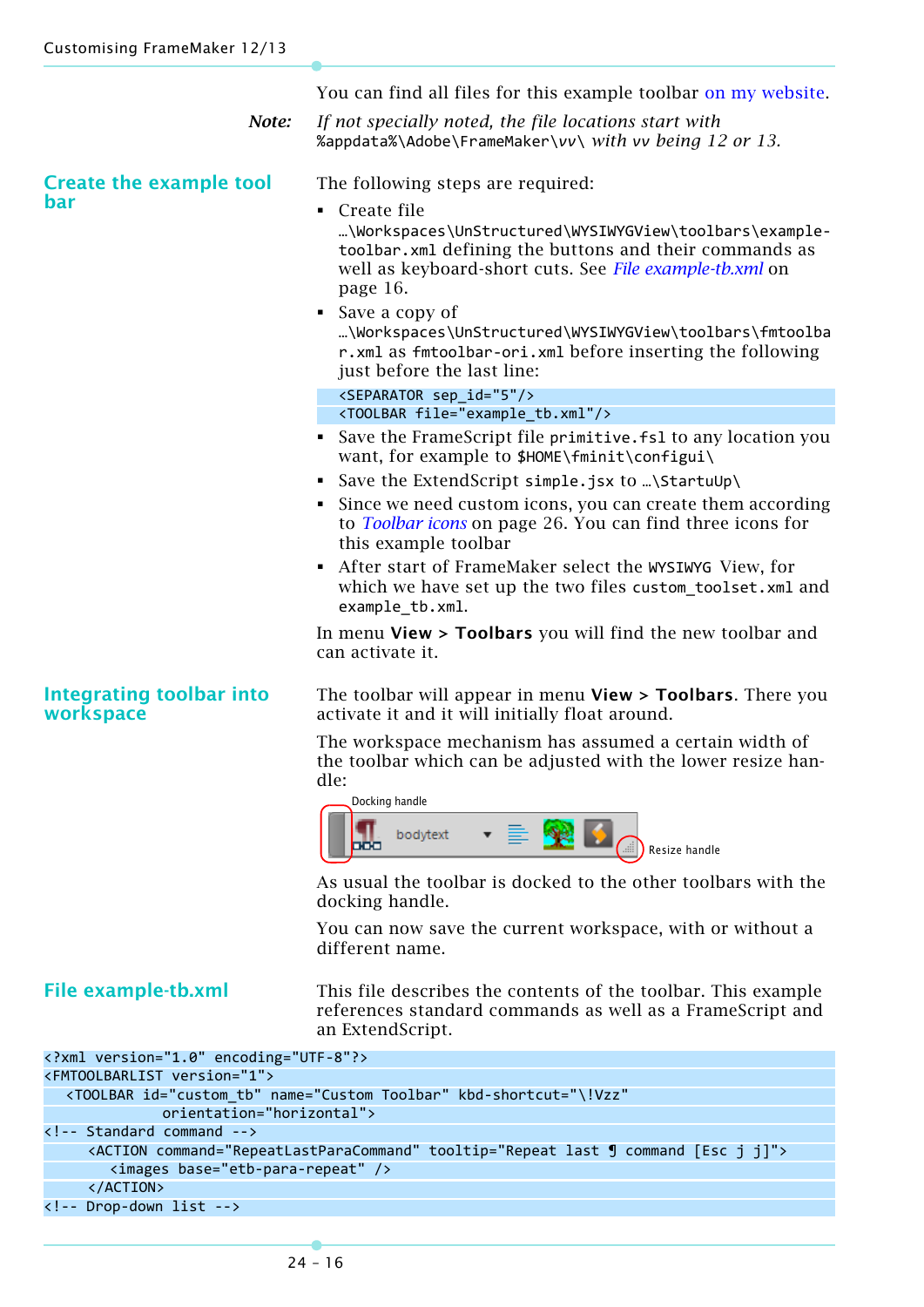| <dropdown command="!RulerParaMenu" tooltip="Paragraph formats"></dropdown>                |
|-------------------------------------------------------------------------------------------|
| $\langle$ !-- Fly-out menue -->                                                           |
| <flyout command="!RulerAlignMenu" tooltip="Text alignment"></flyout>                      |
| <images base="P_TextAlignLeft Md"></images>                                               |
|                                                                                           |
| simple FrameScript                                                                        |
| <action command="MyCommand1" tooltip="This FrameScript just provides a message"></action> |
| <images base="tst-fs"></images>                                                           |
| $\langle$ /ACTION>                                                                        |
| simple ExtendScript                                                                       |
| <action command="msgJS" tooltip="This ExtendScript just provides a message"></action>     |
| <images base="tst-estk"></images>                                                         |
|                                                                                           |
| $\langle$ /TOOLBAR>                                                                       |
|                                                                                           |
| <b>-րի մի մինչ մեկին մեկի մեկին մասնակ</b> ություններ (Կանական մեկին այն մեկ              |

The ID of the toolbar need not be the same as the file name. I choose custom\_tb for the ID, although the file names is example tb.xml. The ID is used in the workspace files only.

For each tool button a type is defined:

ACTION Button for standard command.

DROPDOWN Open a drop down list of commands.

FLYOUT Open a sub menu of commands.

See *[Tags in toolbar files](#page-21-0)* on page 22 for more details.

<span id="page-16-0"></span>**File simple.jsx** This ExtendScript shall be placed into …\Startup\

### // simple.jsx

#target framemaker

```
var msg1 = "JavaScript alert message\nYou always get an information icon"
var msg2 = "FrameMaker Alert dialogue\nIcon/Buttons depend on second parameter"
```

```
// set up menu with just two items
var mMenu = app.GetNamedMenu("!MakerMainMenu");
var simpleMenu = mMenu.DefineAndAddMenu("Simple", "Alerts");
simpleMenu.DefineAndAddCommand(1,"msgJS","JS alert","");
simpleMenu.DefineAndAddCommand(2,"msgFM","FM Alert","");
UpdateMenus();
```

```
// watch the suptle difference in syntax: alert | Alert
function Command(cmd){
  switch(cmd) {
     case 1:
       alert (msg1, "Message title");
       break;
     case 2:
      Alert(msg2, Constants.FF ALERT CONTINUE NOTE);
       break;
   }
```
### }

<span id="page-16-1"></span>**File primitive.fsl** This FrameScript can be placed wherever you want, for example to \$HOME\fminit\configui\

> In FrameScript this script must be installed to start with FM. Only after the next start of FM the function will be available.

// A primitive Event FrameScript: just some messages // [2016 Klaus Müller, itl]

2017-04-24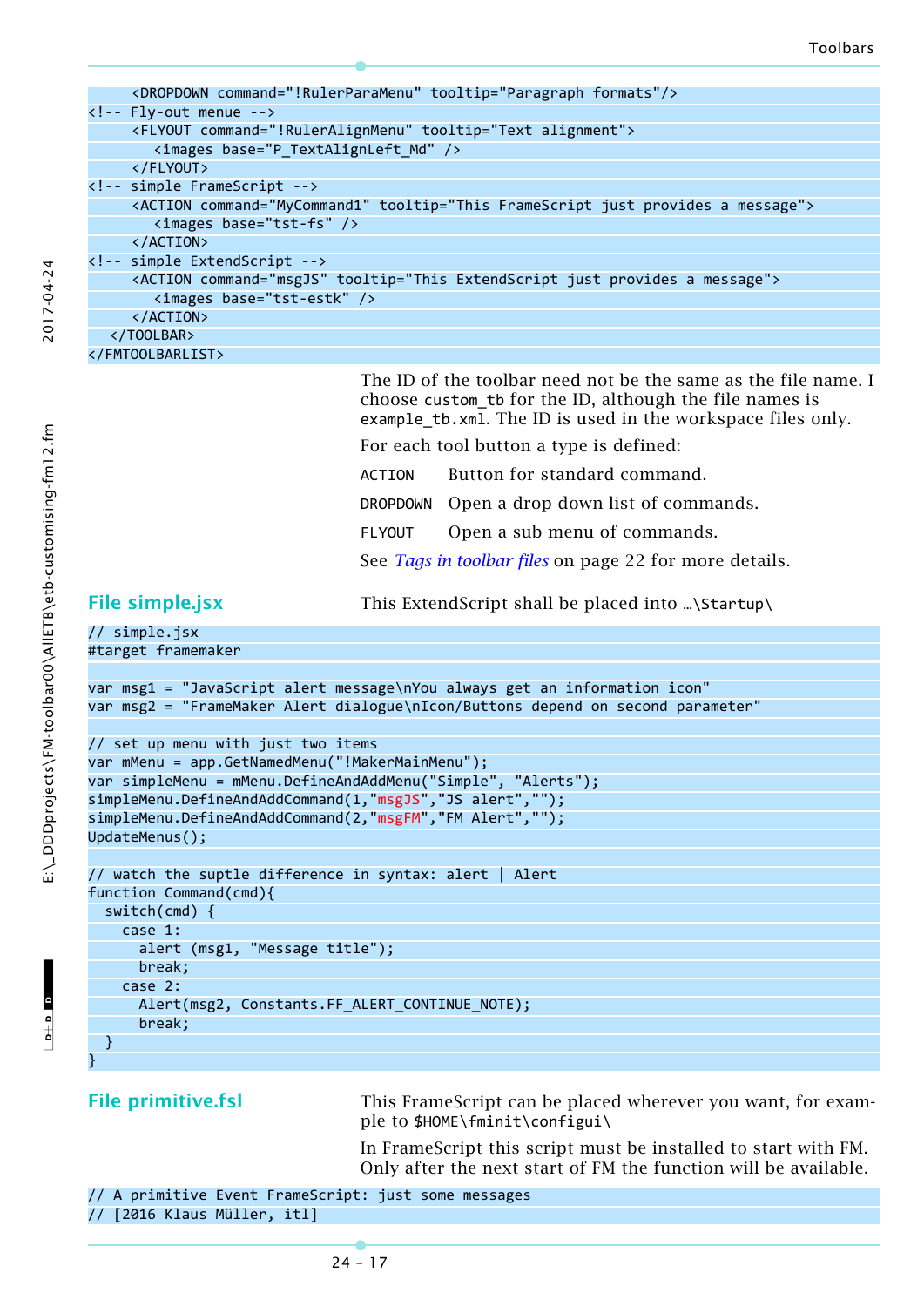// An event script is necessary if a static command name is required, // e.g. to be used in a tool bar or menu (and be distributable) // Ordinary FrameScripts get generic command names which my be // different at each start and are hence not distributable // Event FrameScripts must be installed, not just run // // In an EventScript commands must reside within Events // Menus and commands are defined within the Event Initialize // It is good practice to remove the menu with Event Terminate // A menu item is not necessary, for example if the command is used in a toolbar // --- Set up a command name and the event trigger Event Initialize // Get Object Type(Menu) Name('!MakerMainMenu') NewVar(gvMainMenu); // New Menu Label('My Menu') NewVar(gvMyMenu) AddTo(gvMainMenu); New Command Name('MyCommand1') Label('My Command 1') EventProc(evtCmdEvent) NewVar(gvMyCmd1) // AddTo(gvMyMenu) EnabledWhen(EnableAlwaysEnable) EndEvent // --- Remove command and menu at de-installtion time Event Terminate // Remove CommandObject(gvMyCmd1) From(gvMyMenu); // Remove MenuObject(gvMyMenu) From(gvMainMenu); EndEvent // Terminate // --- The event procedure is the real task Event evtCmdEvent If  $ActiveDoc = 0$  MsgBox 'No active document --- Nevertheless: Welcome to the club.'; Else MsgBox 'We have a document open --- Eventhough: Welcome to the club.'; EndIf EndEvent // evtCmdEvent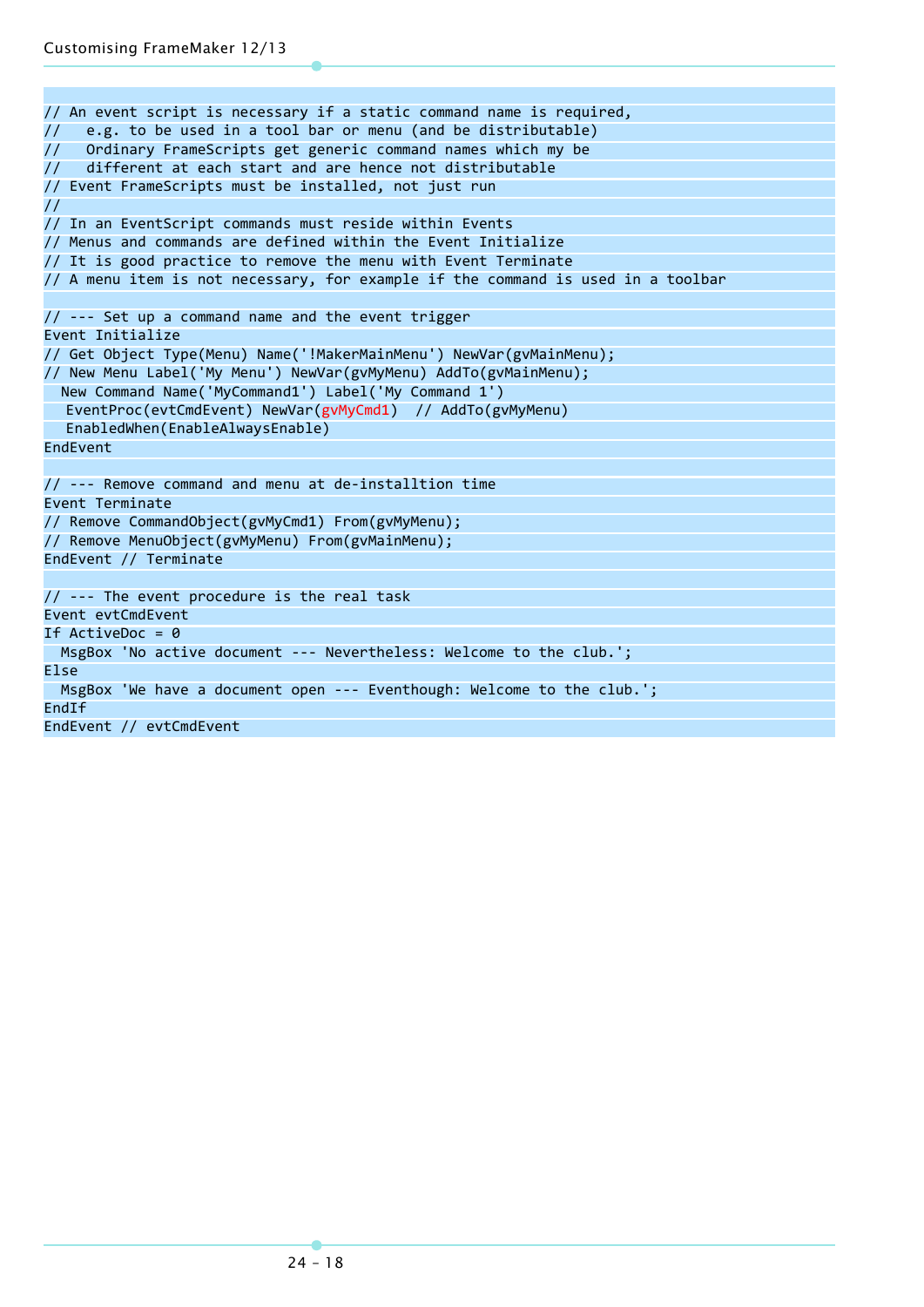# <span id="page-18-0"></span>**Configuration files**

<span id="page-18-1"></span>

|                                                | Configuration files define both commands and menus. These<br>files still have the format as in previous FM versions. That is,<br>they are named xxx.cfg and use the well-known MIF syntax<br>(not xml).                                                            |                                                                                                                                                                      |  |
|------------------------------------------------|--------------------------------------------------------------------------------------------------------------------------------------------------------------------------------------------------------------------------------------------------------------------|----------------------------------------------------------------------------------------------------------------------------------------------------------------------|--|
|                                                | The names of these configuration files are specified in the ini-<br>tialisation file for FrameMaker (see [Files] in maker.ini).                                                                                                                                    |                                                                                                                                                                      |  |
| customui.cfg                                   |                                                                                                                                                                                                                                                                    | The file fminit\configui\customui.cfg is a special configura-<br>tion file called customisation file, because with this file com-<br>mands and menus are customised. |  |
|                                                | performed.                                                                                                                                                                                                                                                         | If this file does not exist or does not have the name defined in<br>maker.ini (see [Files] in maker.ini) then no customisation is                                    |  |
| Commands                                       | \$HOME\fminit\configui:                                                                                                                                                                                                                                            | The commands are defined in three files located in                                                                                                                   |  |
|                                                | <b>File</b>                                                                                                                                                                                                                                                        | <b>Contents</b>                                                                                                                                                      |  |
|                                                | cmds.cfg                                                                                                                                                                                                                                                           | General commands, Escape sequences                                                                                                                                   |  |
|                                                | mathcmds.cfg                                                                                                                                                                                                                                                       | Commands for the Equation Editor                                                                                                                                     |  |
|                                                | wincmds.cfg                                                                                                                                                                                                                                                        | Platform dependent commands, definition of shortcuts                                                                                                                 |  |
|                                                | wincmds. exist.                                                                                                                                                                                                                                                    | With the introduction of views, multiple files cmds and                                                                                                              |  |
| Menus                                          | Until FM-10 menus were located in \$HOME\fminit\maker. FM-11<br>introduced the concept of views which requires a multitude<br>of menus. See <i>Relationship between the UI files</i> on page 10.                                                                   |                                                                                                                                                                      |  |
| Note:                                          | While standard menus are in their own files (separated from<br>commands) the customisation file customui.cfg may contain<br>both commands and menus. Also a custom menu may contain<br>both kinds of definitions.                                                  |                                                                                                                                                                      |  |
| <b>Configuration file</b><br><b>statements</b> | A configuration file consists of a series of statements that<br>define menus, menu items, and the order of those items.<br>Commands are also defined in configuration files and may<br>contain definitions for details which may also be present in<br>menu files. |                                                                                                                                                                      |  |
| Properties of statements                       |                                                                                                                                                                                                                                                                    | Statements are case-sensitive.                                                                                                                                       |  |
|                                                | Each statement is enclosed in angle brackets $(<$ and $>$ ).                                                                                                                                                                                                       |                                                                                                                                                                      |  |
|                                                |                                                                                                                                                                                                                                                                    | Statements must appear in a particular order.                                                                                                                        |  |
|                                                | A statement begins with a keyword defining its function.<br>٠                                                                                                                                                                                                      |                                                                                                                                                                      |  |
|                                                | A statement may span several lines.                                                                                                                                                                                                                                |                                                                                                                                                                      |  |
|                                                |                                                                                                                                                                                                                                                                    | Text outside angle bracket-pairs is treated as comment.<br>Don't include angle brackets in comments. Hence if you                                                    |  |
|                                                | want to comment out statements, you need to replace the <<br>$>$ symbols, for example, by { }.                                                                                                                                                                     |                                                                                                                                                                      |  |
| comment examples                               |                                                                                                                                                                                                                                                                    |                                                                                                                                                                      |  |
|                                                | ***                                                                                                                                                                                                                                                                | The [label] supports file navigation in EditPad                                                                                                                      |  |
|                                                | - This file (customui.cfg) can not be UTF-8, it must<br>use Windows encoding and FrameRoman coding for Labels                                                                                                                                                      |                                                                                                                                                                      |  |
|                                                | - Defaulit path (\$HOME) is named here + fm-root+<br>(no blank after first +). This is exchanged by the<br>installation pgm with the real \$HOME directory.                                                                                                        |                                                                                                                                                                      |  |

24 – 19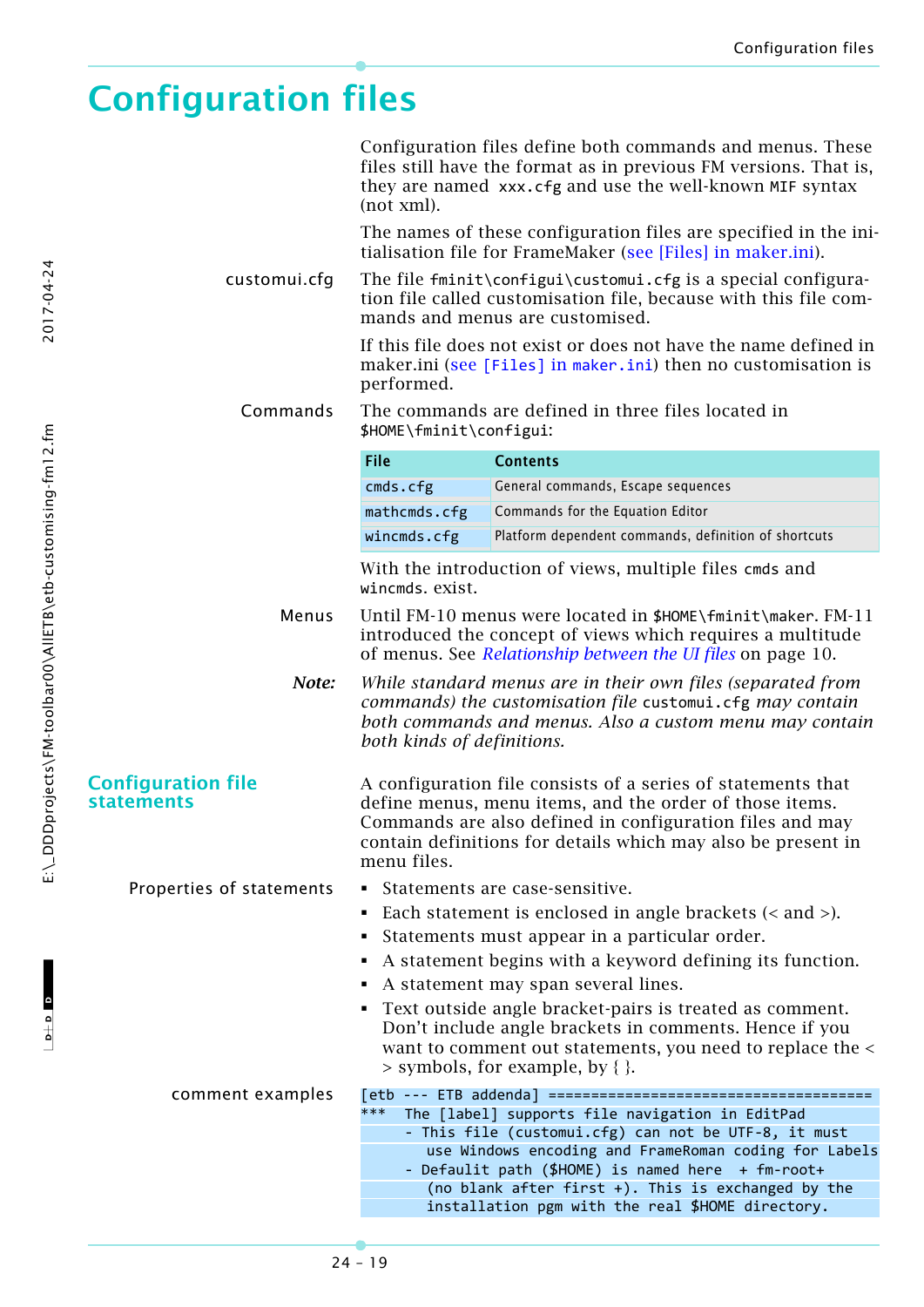**Initialisation sequence** When FrameMaker starts, it first reads the standard menu and command configuration files and then a customisation file<sup>10)</sup>. The information in each file overrides the information in files read previously. Hence the following order is necessary:

- 1 Definition of the commands.
- 2 Modification of labels, shortcuts.
- 3 Definition of a menu item referring to a command.
- 4 Order of the menu item or sub menu within parent menu.

## <span id="page-19-0"></span>**Statements in configuration files**

| <b>Purpose</b>                                                                                              | Statement, statement detail |
|-------------------------------------------------------------------------------------------------------------|-----------------------------|
| Define a command                                                                                            | Command on page 30          |
| Define a command for a menu item that<br>is chosen while the Shift key is held down                         | ShiftCommand on page 30     |
| Define a new label for a command or<br>menu item                                                            | Modify on page 31           |
| Define the function to be called when a<br>command is chosen                                                | Definition on page 32       |
| Define a label for a menu or command<br>that is visible in the user interface                               | Label on page 32            |
| Define a context-sensitive label for a<br>menu or menu item.                                                | ReservedLabel on page 32    |
| Define a keyboard shortcut for a com-<br>mand                                                               | KeySequence on page 33      |
| Define a label for the shortcut which ap-<br>pears next to the command name on the<br>menu                  | KeySequenceLabel on page 34 |
| Define whether a command is a general<br>command, a FrameMath command (for<br>the Equation Editor), or both | Mode on page 35             |
| Define an Asian typography command                                                                          | AsianFonts on page 35       |
| Define a new menu                                                                                           | Menu on page 44             |
| Define a new reserved menu                                                                                  | Reserved menu on page 44    |
| Add a menu item to a menu                                                                                   | Add on page 45              |
| Define a particular place for a menu item<br>on a menu.                                                     | Order on page 46            |
| Remove a menu or menu item                                                                                  | Remove on page 30           |

<sup>10</sup> This process is called *Localisation* in the progress indication during the start. This is due to the fact that the menu files are different for each UI language. In FM the UI language is defined at installation - it can not be changed afterwards.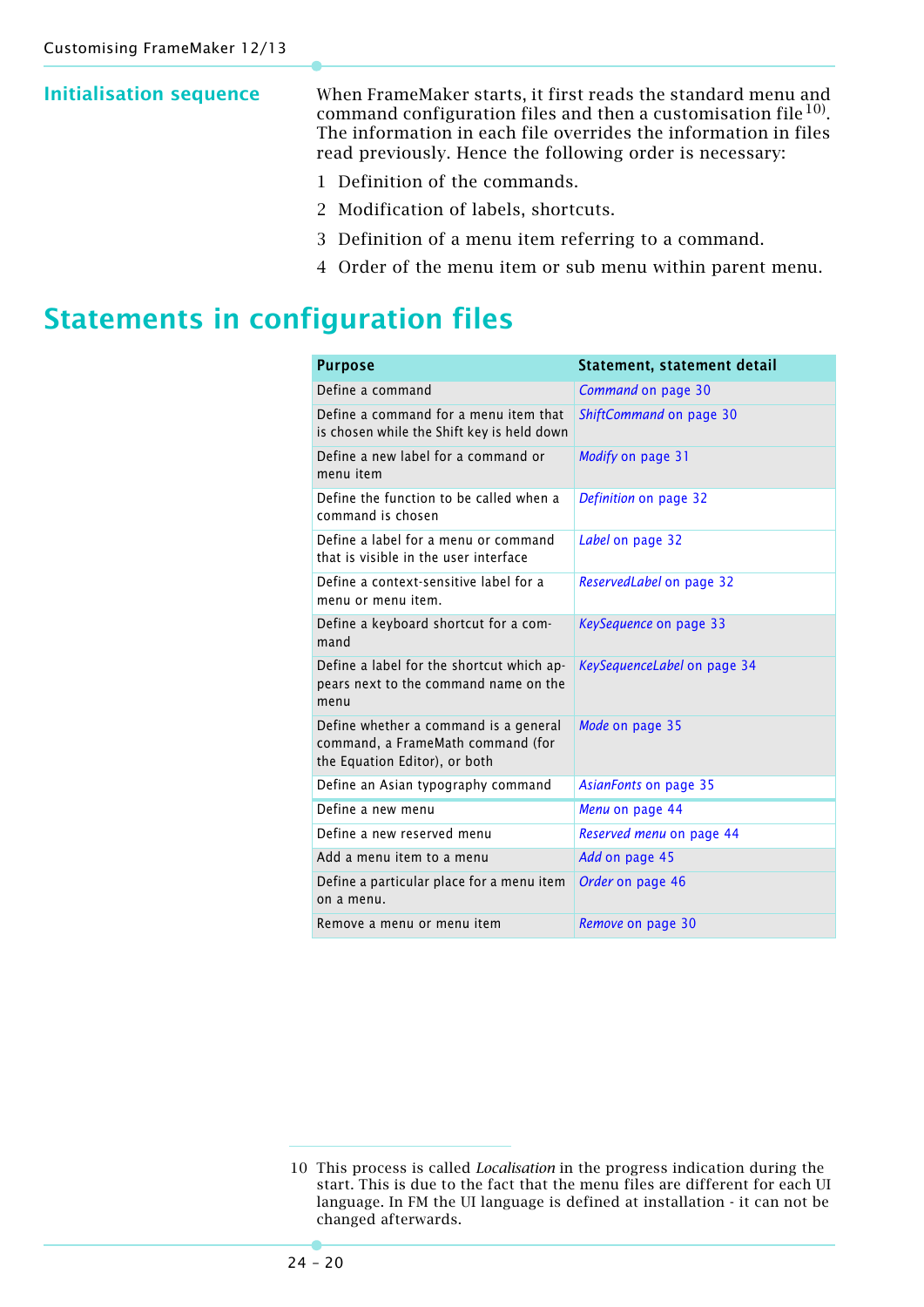## <span id="page-20-0"></span>**Debugging customisation files**

If you're writing a lengthy menu customisation file, consider writing and testing the customisations a few at a time. This will make it much easier to locate problems in the statements you write. As you create the file, you can save the file and then read it into FrameMaker to test your statements.

With **View > Menu > Modify…** the modified menu can be read.

To display error messages when you load a menu customisation file, set ShowErrors in maker.ini to **On**. You can also turn **On** the keyboard shortcut alerts (ConfigWarnKbdOverride, ConfigWarnKbdOverride) to see error messages in the console window<sup>11)</sup>. If you find errors, you can fix them immediately and continue writing.

When you read the same menu customisation file again<sup>12)</sup>, you'll see error messages about redefining a command (because the same statements are being read again). Ignore these messages. Use comments throughout the menu customisation file to document your work. Others may need to edit the file later.

<sup>11</sup> Please note that even a plain vanilla FrameMaker installation will create a huge number of such messages, because definitions are 'overloaded'. It may be difficult to find real errors this way …

<sup>12</sup> I'm not certain whether this method with **View > Menus > Modify…** works reliably in FM-11 and beyond. We have now at least two modification files…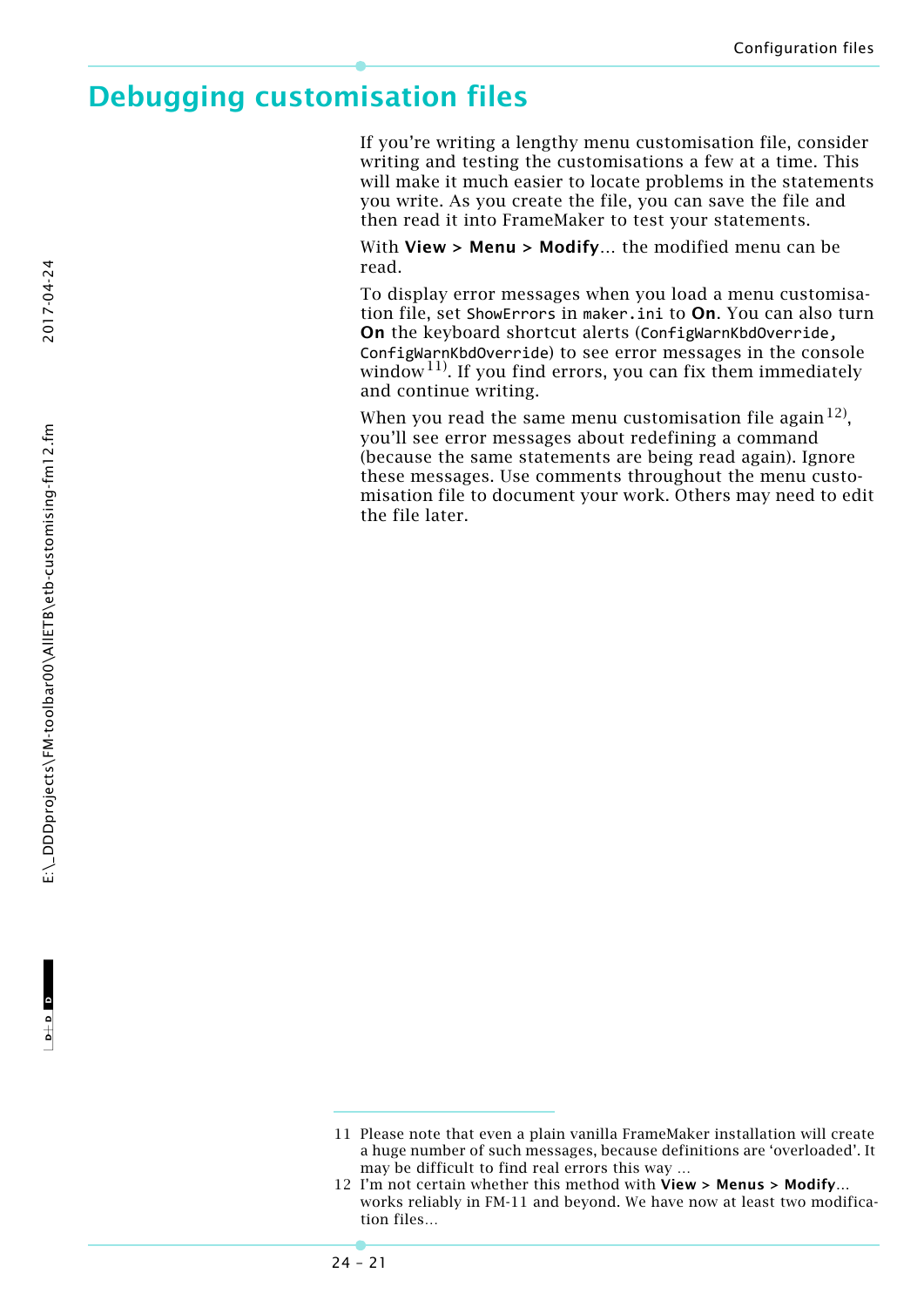# <span id="page-21-0"></span>**Tags in toolbar files**

| Note:                      | Be aware that in strings (e.g. defining the tool tip) no $\&$ must<br>be used. Character entities (e.g. #amp;) are not resolved. Use<br>the word 'and' or the '+' sign in place of the '&'. |                                                                                                                                                                                                                                     |  |
|----------------------------|---------------------------------------------------------------------------------------------------------------------------------------------------------------------------------------------|-------------------------------------------------------------------------------------------------------------------------------------------------------------------------------------------------------------------------------------|--|
| First line of toolbar file |                                                                                                                                                                                             | xml version="1.0" encoding="UTF-8"?                                                                                                                                                                                                 |  |
| Comments                   |                                                                                                                                                                                             | Comments are in the standard XML/HTML format:                                                                                                                                                                                       |  |
|                            |                                                                                                                                                                                             | One line comment                                                                                                                                                                                                                    |  |
|                            |                                                                                                                                                                                             | Multiline comment</td></tr><tr><th></th><td colspan=2>intermediate line<br>last line                                                                                                                                                |  |
| Note:                      | XML comments must not appear before the FMTOOLBARLIST<br>statement!                                                                                                                         |                                                                                                                                                                                                                                     |  |
| Example                    | See File example-tb.xml on page 16. It displays most of the fol-<br>lowing tags.                                                                                                            |                                                                                                                                                                                                                                     |  |
| <b>FMTOOLBARLIST</b>       | This is the root tag in a toolbar file.                                                                                                                                                     |                                                                                                                                                                                                                                     |  |
| Syntax                     |                                                                                                                                                                                             | <fmt00lbarlist attributes=""></fmt00lbarlist>                                                                                                                                                                                       |  |
|                            |                                                                                                                                                                                             | TOOLBAR statement with details                                                                                                                                                                                                      |  |
| <b>Attributes</b>          | version="1" Parser version for which this toolbar file was<br>written. Value needs to be compatible with the cur-<br>rent parser version.                                                   |                                                                                                                                                                                                                                     |  |
| <b>TOOLBAR</b>             | This tag defines the toolbar and is a wrapper for the items on<br>the toolbar.<br><toolbar attributes=""></toolbar>                                                                         |                                                                                                                                                                                                                                     |  |
|                            |                                                                                                                                                                                             |                                                                                                                                                                                                                                     |  |
| Syntax                     |                                                                                                                                                                                             |                                                                                                                                                                                                                                     |  |
|                            |                                                                                                                                                                                             | tool tags (ACTION, DROPDOWN, )                                                                                                                                                                                                      |  |
| <b>Attributes</b>          | <br>file                                                                                                                                                                                    | File name of the toolbar, if the description is to be<br>picked from somewhere else. If this attribute exists<br>no other attributes are parsed here.<br>This attribute is not present in any of the Adobe<br>toolbars up to FM-13. |  |
|                            | id                                                                                                                                                                                          | Unique identifier for the toolbar, for workspace<br>identification, FDK access and API notifications                                                                                                                                |  |
|                            | name                                                                                                                                                                                        | Name of the toolbar as visible in the menu.<br>This may contain character entities, for example<br>name = "Paragraphs #amp; Characters"                                                                                             |  |
|                            |                                                                                                                                                                                             | orientation Keyword defining the default orientation of the<br>toolbar:                                                                                                                                                             |  |
|                            |                                                                                                                                                                                             | horizontal: Default orientation is horizontal.                                                                                                                                                                                      |  |
|                            |                                                                                                                                                                                             | vertical-narrow: Default orientation is vertical and<br>the items are arranged in a single col-<br>umn.                                                                                                                             |  |
|                            |                                                                                                                                                                                             | vertical-wide: Default orientation is vertical and<br>the items are arranged in two col-<br>umns.                                                                                                                                   |  |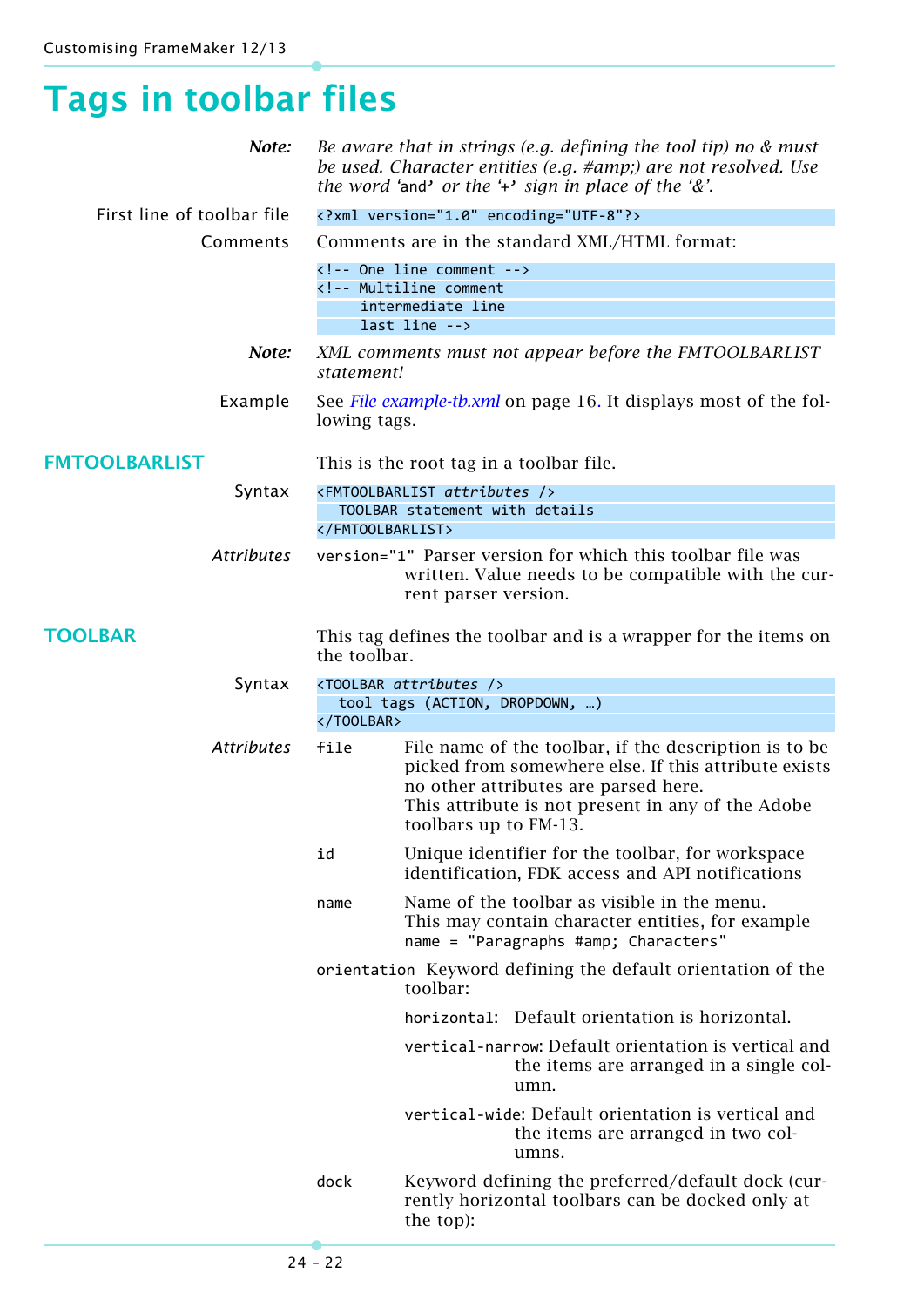| left:  | Toolbar will be docked at the left<br>anchor                   |
|--------|----------------------------------------------------------------|
| right: | Toolbar will be docked at the left<br>anchor                   |
| top:   | Toolbar will be docked at the top<br>anchor                    |
| none:  | Toolbar will be floating                                       |
| none)  | kbd-shortcut Key-sequence to activate the toolbar (default $=$ |

readOnDocChange I have no idea, what this is good for. Found only in quick\_element.xm.

## <span id="page-22-0"></span>**Tool tags**

<span id="page-22-2"></span>

| <b>ACTION</b> |                   | The action tag defines the command assigned to an UI button.                                                |                                                                                                     |  |
|---------------|-------------------|-------------------------------------------------------------------------------------------------------------|-----------------------------------------------------------------------------------------------------|--|
|               | Syntax            | <action attribute=""></action>                                                                              |                                                                                                     |  |
|               |                   | <images><br/></images>                                                                                      |                                                                                                     |  |
|               | <b>Attributes</b> | command                                                                                                     | Identifier of an already defined FM action - a<br>required attribute.                               |  |
|               |                   | name                                                                                                        | Name of the action (default is the tag defined for<br>the command)                                  |  |
|               |                   | tooltip                                                                                                     | Tool tip displayed on mouse hover (default is the<br>name of the action)                            |  |
|               |                   | help                                                                                                        | Help String for the action command (default= none)                                                  |  |
|               |                   | image                                                                                                       | An image-name for the action (default= None) $^{13}$ .                                              |  |
| <b>TOGGLE</b> |                   | A toggle tag is used to define two (logically alternating)<br>actions to be performed from a single widget. |                                                                                                     |  |
|               | Note:             |                                                                                                             | I have not managed to get this working. I have also not seen<br>this tag in any Adobe tool bar yet. |  |
|               | Syntax            | <toggle attributes1=""></toggle><br><command attributes2=""/><br>                                           |                                                                                                     |  |
|               | Attributes1       | name                                                                                                        | Name of the toggle (default= None)                                                                  |  |
|               |                   | tooltip                                                                                                     | Tool-tip that is displayed on mouse hover (default=<br>name of the toggle)                          |  |
|               |                   | help                                                                                                        | Help String for the toggle command (default=<br>None)                                               |  |
|               |                   | image                                                                                                       | An image-name for the toggle (default= None) $^{13}$ .                                              |  |
|               | Attributes2       | on                                                                                                          | Required identifier of an already defined FM action<br>(non-toggle type).                           |  |
|               |                   | off                                                                                                         | Required identifier of an already defined FM action<br>(non-toggle type).                           |  |

<span id="page-22-1"></span><sup>13</sup> This tag attribute may be replaced by images = list of images (see *IMAGES* [on page 24](#page-23-1))

2017-04-24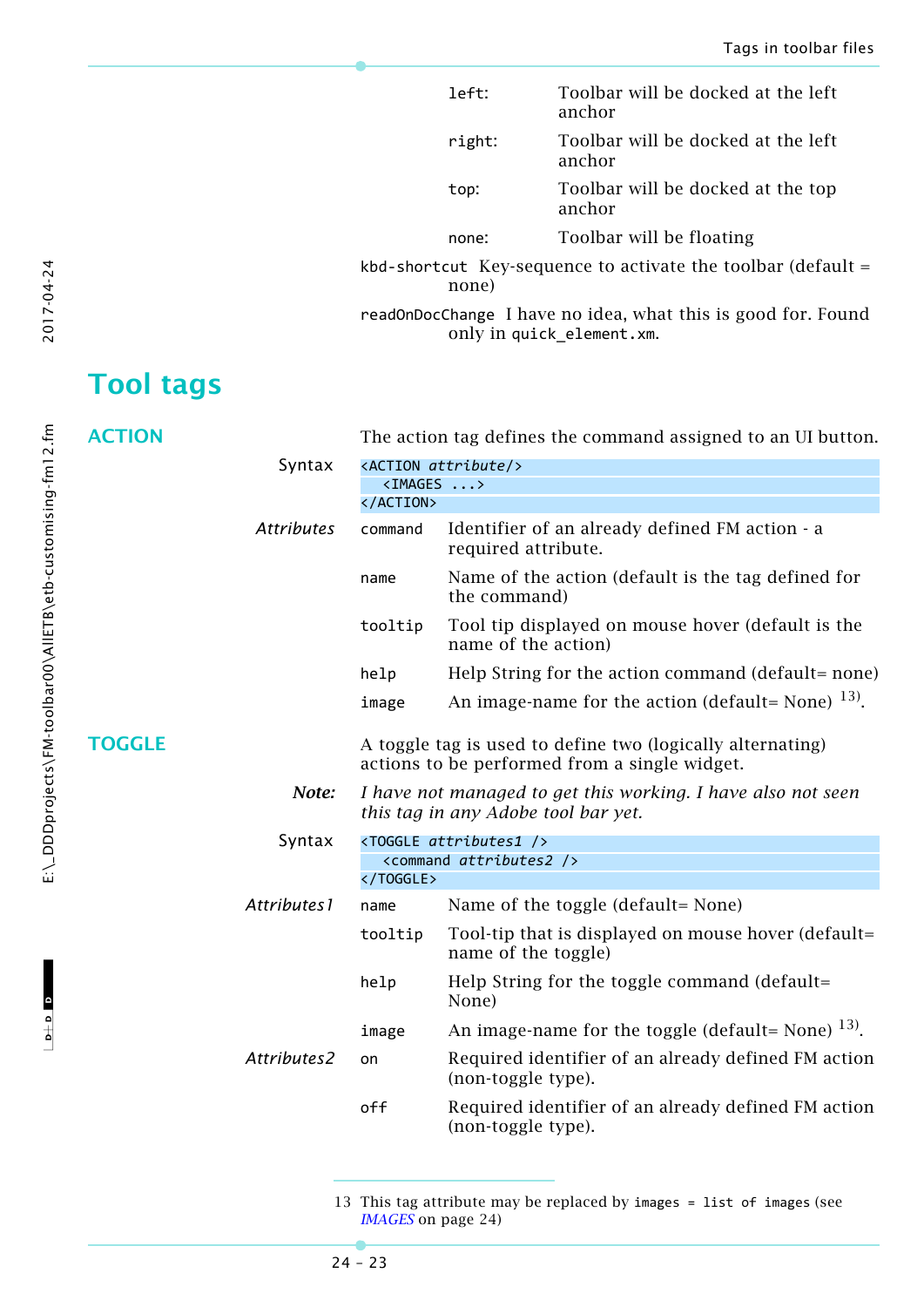<span id="page-23-1"></span><span id="page-23-0"></span>

| <b>FLYOUT</b>     |                   | This is used to define a popup menu.                                                                                                                                                                            |                                                                                    |
|-------------------|-------------------|-----------------------------------------------------------------------------------------------------------------------------------------------------------------------------------------------------------------|------------------------------------------------------------------------------------|
|                   | Syntax            | <flyout attributes=""></flyout>                                                                                                                                                                                 |                                                                                    |
|                   | <b>Attributes</b> | command                                                                                                                                                                                                         | Identifier of an already defined FM Menu - a<br>required attribute.                |
|                   |                   | $name="$                                                                                                                                                                                                        | Name of the flyout (default= the tag defined for the<br>command)                   |
|                   |                   | tooltip                                                                                                                                                                                                         | Tool tip that is displayed on mouse hover (default=<br>name of the flyout)         |
|                   |                   | help                                                                                                                                                                                                            | Help string for the flyout command (default= none)                                 |
|                   |                   | image                                                                                                                                                                                                           | An image-name for the flyout (default= none) $^{13}$ .                             |
| <b>DROPDOWN</b>   |                   | This is used to (generally) define a menu whose sub items are<br>a list of options that can be chosen one at a time, for example,<br>fonts.                                                                     |                                                                                    |
|                   | Syntax            |                                                                                                                                                                                                                 | <dropdown attributes=""></dropdown>                                                |
|                   | <b>Attributes</b> | command                                                                                                                                                                                                         | Identifier of an already defined FM Menu - required<br>field"                      |
|                   |                   | tooltip                                                                                                                                                                                                         | Tool tip that is displayed on mouse hover (default=<br>name of the drop-down)      |
|                   |                   | help                                                                                                                                                                                                            | Help String for the drop-down command (default=<br>none)                           |
|                   | Note:             | There is no width indication for this widget. The width is<br>assumed by the workspace mechanism. If more than one drop-<br>down list appears in a tool bar then resizing ins applied to all<br>proportionally. |                                                                                    |
| <b>SEPARATOR</b>  |                   | This tag places a separator between two items                                                                                                                                                                   |                                                                                    |
|                   |                   | <separator></separator>                                                                                                                                                                                         |                                                                                    |
| <b>Detail tag</b> |                   |                                                                                                                                                                                                                 |                                                                                    |
|                   |                   |                                                                                                                                                                                                                 |                                                                                    |
|                   |                   | Detail tags are optional. Currently only the IMAGE tag is in this<br>category.                                                                                                                                  |                                                                                    |
| <b>IMAGES</b>     |                   | This tag describes the images displayed on an ACTION, FLY-<br>OUT and TOGGLE. Alternatively only one image can be<br>defined (see ACTION on page 23).                                                           |                                                                                    |
|                   | Syntax            | <images attributes=""></images>                                                                                                                                                                                 |                                                                                    |
|                   | <b>Attributes</b> | normal                                                                                                                                                                                                          | Default image displayed when the UI is<br>bright (default= none)                   |
|                   |                   | rollover                                                                                                                                                                                                        | Image displayed on mouse hover when the<br>UI is bright (default= normal image)    |
|                   |                   | dark_normal                                                                                                                                                                                                     | Default image displayed when the UI is<br>dark (default= normal image)             |
|                   |                   | dark_rollover                                                                                                                                                                                                   | Image displayed on mouse hover when the<br>UI is dark (default= dark_normal image) |
|                   | Example           | See Using icon-images on page 26.                                                                                                                                                                               |                                                                                    |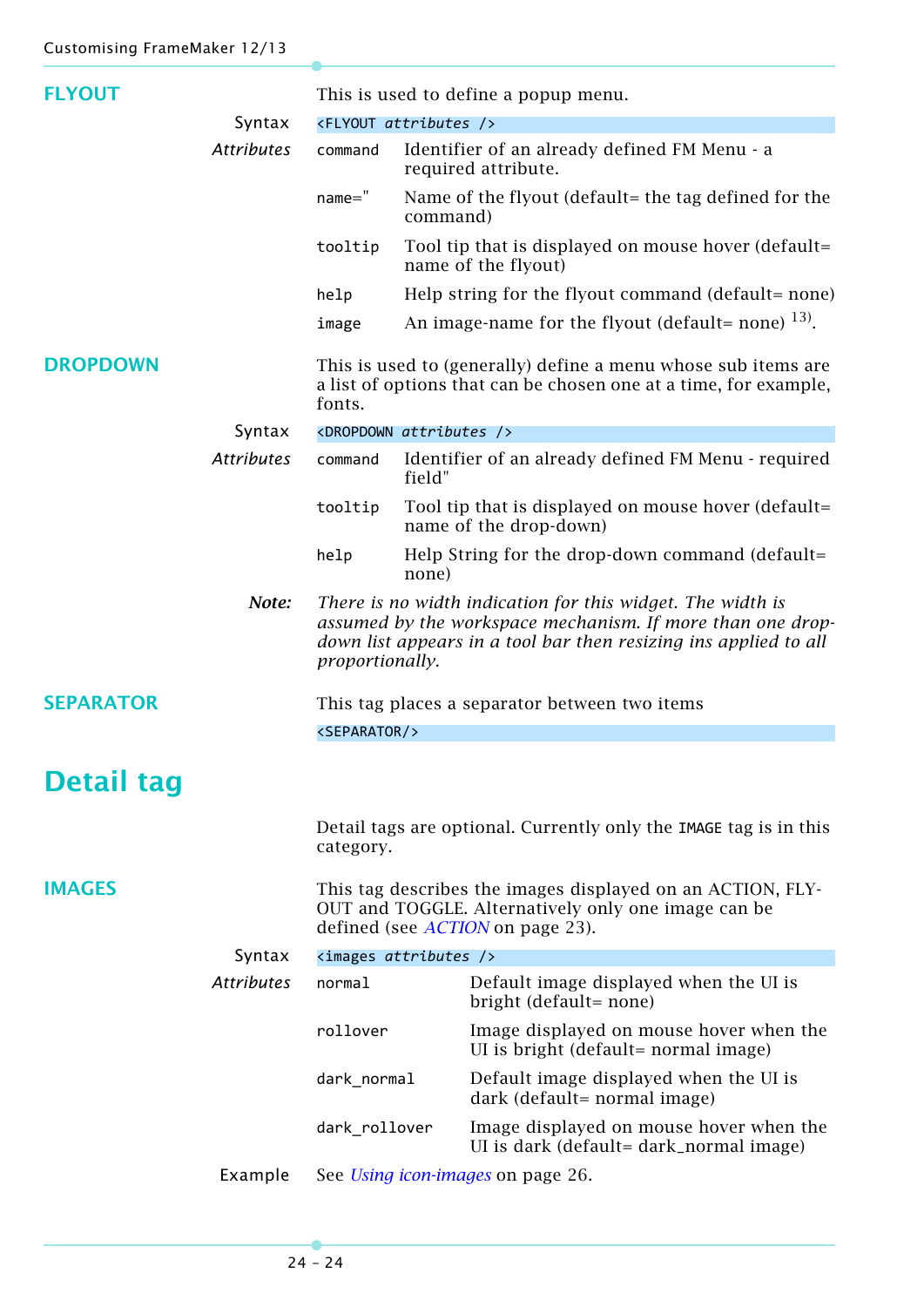## <span id="page-24-0"></span>**Toolbar commands**

See also section *Commands* [on page 29](#page-28-0).

All the menu items/commands that end up executing an FCode can be used here. Hence hypertext commands can not be used. However, scripts (FrameScript, ExtendScript) can be referenced. See *[Example toolbar](#page-14-2)* on page 15.

- <span id="page-24-1"></span>**Note concerning scripts Scripts** Scripts must be loaded during the start of FrameMaker. This action generates a command name and an FCode for the script.
	- The FCode assigned to a script may differ from FM session to FM session. Hence it is useless.
	- **ExtendScripts** are located in %appdata%\Adobe\FrameMaker\vv\Startup\ The name of the script name (without the file extension) provides the command name. Installed ExtendScripts get command names from their internal command definitions.
	- **FramExtendScripts** may be located anywhere. However it must be assured that they are loaded at start of FrameMaker. See FrameScript options.
	- The name for the command may not be identical to the script file name (excluding the file extension) due to an initial script. You may get the proper command name by the free FrameScript [Report FM Commands](http://www.i-frame.itl.info/en/feature-description/free-scripts/report-fm-commands.html) from itl.

| File name of script      | <b>Command name</b>      |
|--------------------------|--------------------------|
| ImportFormatsSpecial.jsx | ImportFormatsSpecial     |
| MultiCatalog.fso         | iFrameMultiCatalog       |
| RemoveUnusedFormats.fsl  | ESLSSRUN305 <sup>a</sup> |

a. This is an automatically generated command name.

For details see *[Command names from plugins and scripts](#page-40-0)* on [page 41.](#page-40-0)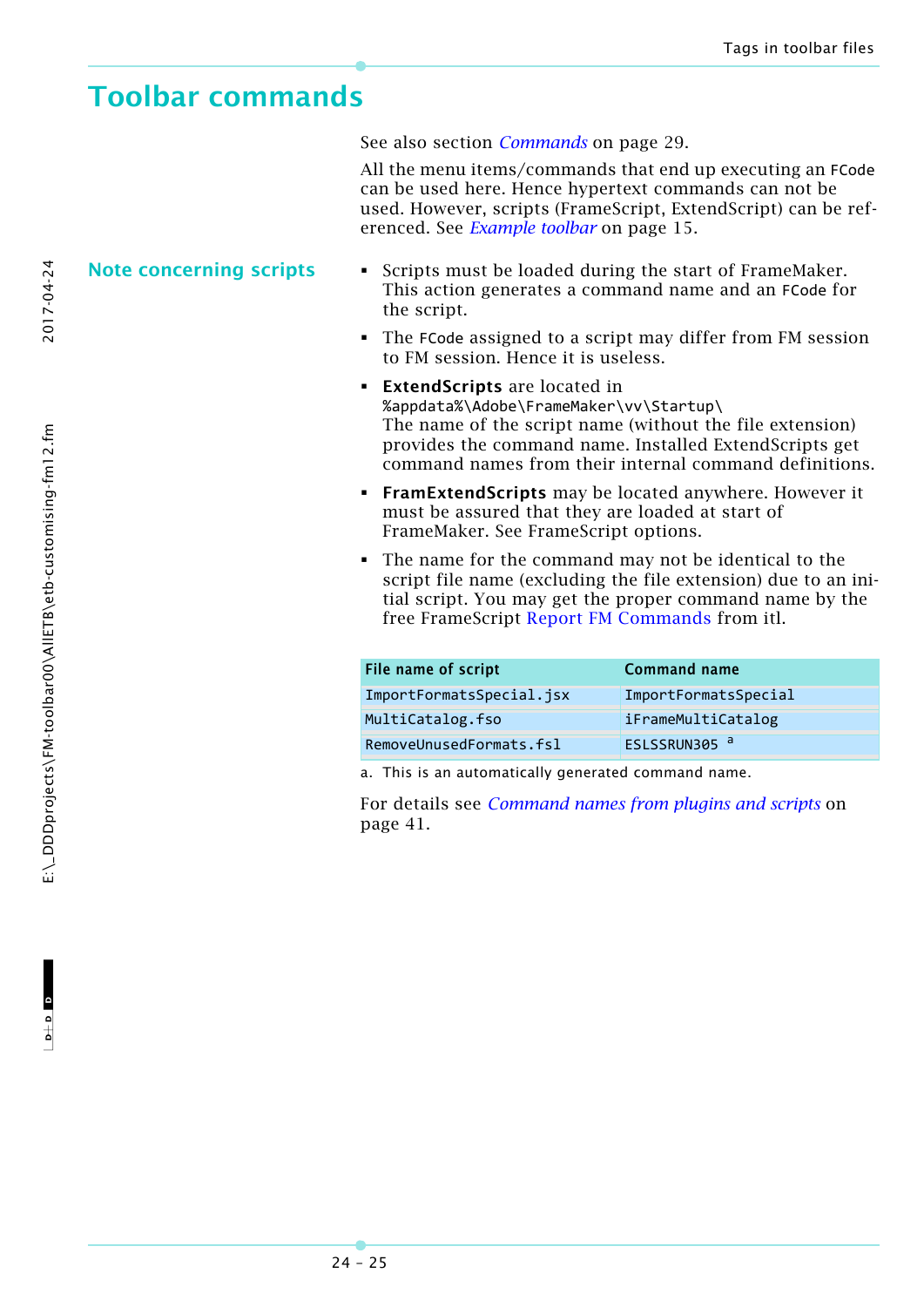### <span id="page-25-0"></span>**Toolbar icons**

Standard icons Icons for toolbars and for the dialogues are located in resource files: fmcustom.dll, fmres.dll, owlres.dll. fmdlg.dll and are not relevant in this context. Names of such icons can be deducted from existing tool bars

or from my [web site](http://www.daube.ch/docu/fmaker00.html#internals) (look for "tool bar resources"). Custom icons If images are needed, which are not in these resources, they must be of type png (Portable Network Graphic) and be

> located in the user-area (in the same directory as maker.ini). Hovered (roll over) icons are framed. When clicked the icon it gets a darker background. Hence the icons must be transparent.

#### **Large and coloured icons** Since FM-12 both large and/or coloured icons are supported. Regular sized icons are 18×18 pixels, large icons are 26×26 pixels. Hence the maximum number of icon images is 8.

You can have 8 image files for the following possible combinations of preferences with base name e.g. xyz:

| <b>Preferences</b> |               | <b>Icon names</b> |                  |
|--------------------|---------------|-------------------|------------------|
| <b>Size</b>        | Colour        | <b>Normal</b>     | <b>Rollover</b>  |
| <b>Size</b>        | Colour        | <b>Normal</b>     | <b>Roll over</b> |
| Large (L)          | Coloured (C)  | xyz_C_L.png       | xyz_R_C_L.png    |
|                    | Greyscale (M) | xyz_M_L.png       | xyz_R_M_L.png    |
| Regular (S)        | Coloured      | $xyz_C_S.png$     | xyz_R_C_S.png    |
|                    | Greyscale (M) | xyz_M_S.png       | xyz_R_M_S.png    |

In most cases the R\_X\_X forms are copies of the \_X\_X forms.

<span id="page-25-1"></span>**Using icon-images** 1 Add the base name of the icon in the base attribute of the image element.

```
<ACTION command="RepeatLastParaCommand"
  tooltip="Repeat last ¶ command [F4]">
     <images base="etb-para-repeat" />
  </ACTION>
```
- 2 Create at least 2 icon images for normal and rollover state of the icon. For example if the icon name is xyz the image names will be xyz C S.png and xyz R C S.png. (Here, C= colour, S=regular, and R=rollover.) If, however, your icon preferences are set to have large or greyscale icons instead of regular and colour, you will use M and L in the icon names.
- 3 You can further add more icon files for icon states, such as dark\_normal and dark\_rollover by specifying attributes with data in the relevant element. For example:

| <action command="CenterPara"></action>                          |
|-----------------------------------------------------------------|
| <images <="" base="P_TextAlignCenter_Md" td=""></images>        |
| dark normal=" <icon name="">.png" <!-- regular size --></icon>  |
| dark rollover=" <icon name="">.png"</icon>                      |
| dark_normal_l=" <icon_name>.png"<!-- large size --></icon_name> |
| dark_rollover_l=" <icon_name>.png"</icon_name>                  |
| $\rightarrow$                                                   |
|                                                                 |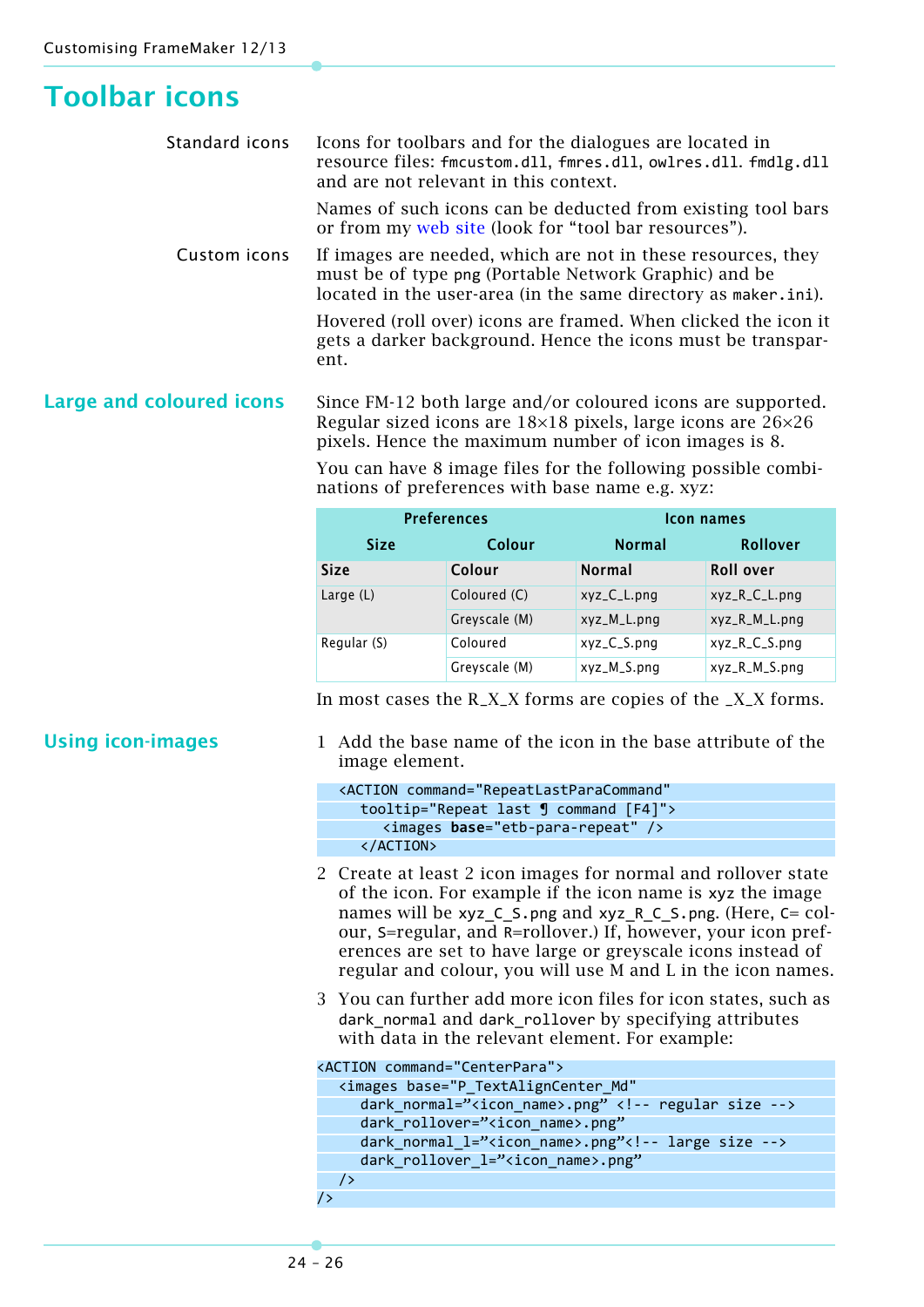Example icons These are all from fmcustom.dll, base name = P\_AddRows S - Regular  $(18 \times 18)$  L - Large  $(26 \times 26)$ C - Coloured M - Grey C - Coloured M - Grey Normal Roll over Normal Roll over Normal Roll over Normal Roll over \_C\_S \_R\_C\_S \_M\_S \_R\_M\_S \_C\_L \_R\_C\_L \_M\_L \_R\_M\_L **HH HH**  $\overline{++}$  $\overline{a}$ **BBB** ESS EE **BBB** ቀ ⊕ ቍ 유 骨 ÷ 叠 45. Although there are special images for the roll-over situation, the pictures are the same  $(\_C_S = R_\_C_S)$ . In roll-over state the buttons are surrounded by a border and the background becomes lighter than in normal state. Hence there is no need for special images. **Default icons** The result of missing images depend on the 'severity' of the problem: If size does not fit, the defaults are boxes with text in them: Lock/Unlock Document Clear Help Document. File. Formats... Print... | Undo Redo If set to regular size, standard icons not found are depicted with a default icon: 南南縣 n 鹽 論 **Tool bar icons and**  A workspace defines the toolbars to be active in it. **workspaces** References to all sorts of icons (small/large, grey/coloured) exist in the tool bar. The size and colour of icon to be displayed is only defined in **Preferences > Global > Interface > Icons**. If you do not see coloured icons after switching to a workspace which should have them, check your settings in **Preferences**. After changing these preferences a restart of FrameMaker is required. **Contents of the resource**  With the new UI two additional resource files were intro**files in fminit** duced: owlres.dll and owlres.res. These contain png images which are not handled by (to me) known resource editors. Also fmcustom.dll now contains png images, no more bit maps

| <b>File</b>  | Icons, pictures                                                                                    | <b>Dialogues</b>                                                                                      | Other                                                                   |
|--------------|----------------------------------------------------------------------------------------------------|-------------------------------------------------------------------------------------------------------|-------------------------------------------------------------------------|
| fmcustom.dll | Images for toolbar also icons for the panels<br>and graphic toolbar. 2 to 8 variants per image.    | none                                                                                                  | version info                                                            |
| fmdlg.dll    | Rubi-bit maps [bmp]. Many new items (panels) classic dialogues, panels,                            | panel-lists                                                                                           | Icongroup (icons for the dia-<br>loques) version info; 500 (?)          |
| fmres.dll    | Button images for dialogues, palettes and pan- none<br>els (16x16), [bmp]. Some items no more used |                                                                                                       | Cursor group (32x32 cursors);<br>Icongroup (icons in panels etc.)       |
| owlres.dll   | Images for the new toolbars [png]. 2 to 4 vari-<br>ants per image. This file is new with FM-9      | C-like definitions for appli-<br>cation bar <sup>a</sup> , grafix bar, UI<br>preference dialogue etc. | Xstr (strings with all text in xml<br>notation); version info (correct) |

a. This relate to functions to the right of the menu bar (UI visibility, Arrange documents, Screen mode)

(bmp).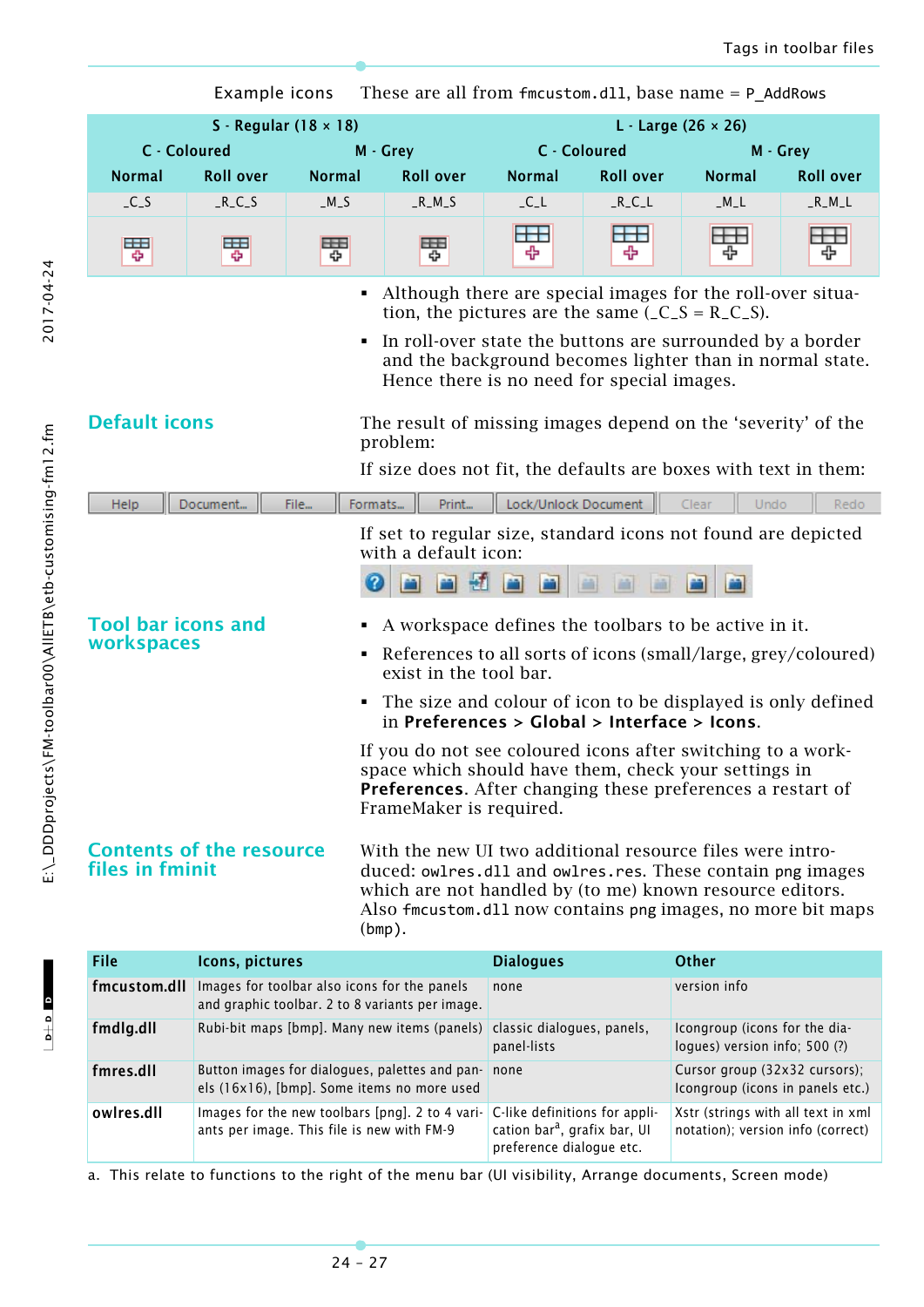## <span id="page-27-0"></span>**Extract icons**

To get the icons out of the DLLs – to have individual files to work on for the tool bar buttons – my procedure is the following:

#### **Extract and rename** 1 Open the dll in ResHacker.

- Select the appropriate resource type (e.g. bitmap).
- Save the resources with **Action > Save [...] resources.**
- Use an rc name such as fmres-bmp.rc .

#### 2 Open the rc file in **EditPad.**

- Convert double to single line spacing
- Use the REGEX to exchange the 'columns':

#### fmcustom binaries  $(.+)$  png " $(.+)$ "  $\qquad \qquad \setminus 2\setminus t\setminus 1$

fmres bitmaps  $(.+)$  bitmap " $(.+)$ "  $\{2\}t\$ 1

owlres binaries  $( .+ )$  png " $( .+ )$ "  $\qquad \qquad \backslash 2\setminus t\setminus 1$ 

- Remove blanks at start of line
- Save the table as fmres-rename-table-bmp.txt

cursors  $( . + )$  cursor  $( . + )$ " \2\t\1 icons  $(.+)$  icon  $"(.+)$ "  $\qquad \qquad \backslash 2\backslash 1$ 

- 3 Start **[RenameByTable.ahk](http://www.daube.ch/share/win15.html)**
	- **Attention**: the table file must be in Windows code page, not UTF.
	- Fill in all fields, including the target file extension.

#### **PDF of all icons** 1 Open the directory (e.g. E:\FM-specials\FM-12tests\Resources-owlres\renamed-png) in **Thumbs+**.

- 2 In **Image > Print Catalog** set up a layout (or use iconoverview) with the following properties:
	- Printer = Adobe PDF
	- Print Thumbnail borders OFF
	- Colour output
	- Margins all: 0.5cm
	- Thumbs width 4.5cm, height 2.2cm
	- Header: Resource icons xxx
	- Header font 12 pt, Caption font 8pt
	- Items for caption: only File name
	- Files to process: Current folder
	- Print Heading for each folder: OFF
	- FINISH: provide file path for PDF file

Be aware that some file names are to long for complete display. In the tabular arrangement of the icons the names may overlap.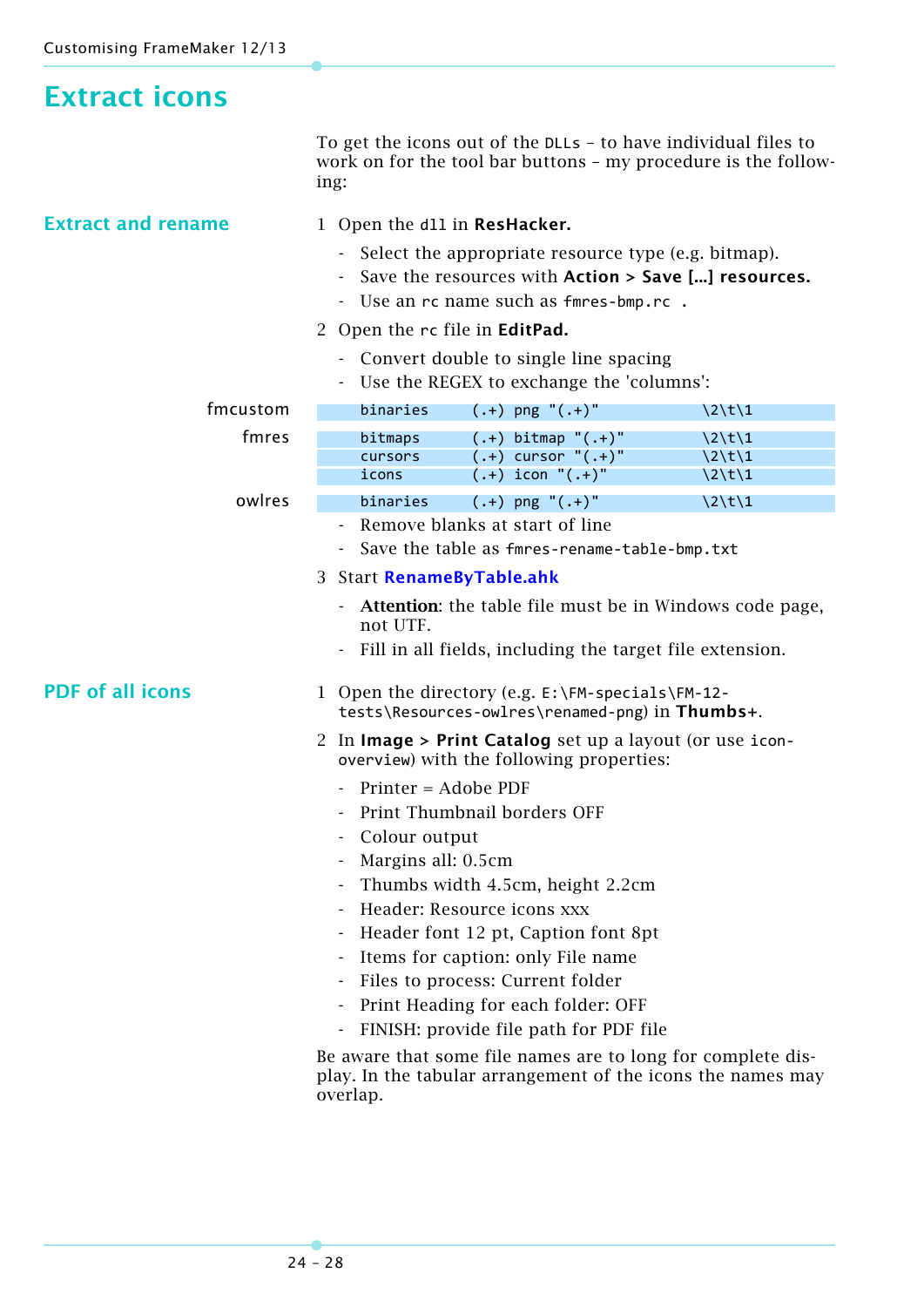<span id="page-28-0"></span>

| <b>Commands</b>           |         |                                                                                                                                                                             |  |
|---------------------------|---------|-----------------------------------------------------------------------------------------------------------------------------------------------------------------------------|--|
|                           |         | There are three command files in \$HOME\fminit\configui:                                                                                                                    |  |
|                           |         | cmds.cfg<br>mathcmds.cfg<br>wincmds.cfg                                                                                                                                     |  |
|                           |         | In the various views there are different versions of these files,<br>since not all commands are relevant in a particular view.                                              |  |
|                           |         | For customisation it is not necessary to modify any of the<br>standard command files. All customisation of commands is<br>done in customui.cfg. and one or more menu files. |  |
|                           | Note:   | A complete list of FM-13 commands can be found on<br>www.daube.ch. These command lists are created with the free<br><b>FrameScript Report FM Commands from itl.</b>         |  |
| <b>Syntax peculiarity</b> |         | Inside a main definition (such as Command, Add, Order ) a<br>blank must precede a nested option:                                                                            |  |
|                           | Invalid | <add mycharonequarter<menu="" specialcharscontext="">&gt;</add>                                                                                                             |  |
|                           |         | This definition will not become active.                                                                                                                                     |  |
|                           | Valid   | <add <menu="" mycharonequarter="" specialcharscontext="">&gt;</add>                                                                                                         |  |

## <span id="page-28-1"></span>**Command examples**

For explanation of the keywords see *[Command statements](#page-29-0)* on [page 30.](#page-29-0)

| Normal command                       | <command newdocument<br=""/> <label document=""><br/><keysequence \!fn=""><br/><definition \x300=""><br/><mode all="">&gt;</mode></definition></keysequence></label> | Name of the command<br>What you see in the menu<br>Shortcut (ESC sequence)<br>FCODE, the command definition<br>Valid contexts for this command |  |  |
|--------------------------------------|----------------------------------------------------------------------------------------------------------------------------------------------------------------------|------------------------------------------------------------------------------------------------------------------------------------------------|--|--|
| Command with restricted              | <command selectall<="" td=""/> <td></td>                                                                                                                             |                                                                                                                                                |  |  |
| context                              | <reservedlabel all="" flow="" in="" select=""></reservedlabel>                                                                                                       |                                                                                                                                                |  |  |
|                                      | <reservedlabel all="" frame="" in="" select=""></reservedlabel>                                                                                                      |                                                                                                                                                |  |  |
|                                      | <reservedlabel all="" on="" page="" select=""></reservedlabel>                                                                                                       |                                                                                                                                                |  |  |
|                                      | <keysequence \!ea=""></keysequence>                                                                                                                                  |                                                                                                                                                |  |  |
|                                      | <definition \x327=""></definition>                                                                                                                                   |                                                                                                                                                |  |  |
|                                      | <mode all="">&gt;</mode>                                                                                                                                             |                                                                                                                                                |  |  |
| Modify the shortcut                  | <modify selectall<="" td=""></modify>                                                                                                                                |                                                                                                                                                |  |  |
|                                      | <keysequence ^a=""> &gt;</keysequence>                                                                                                                               |                                                                                                                                                |  |  |
| $\ldots$ and indicate it in the menu | <modify selectall<="" td=""></modify>                                                                                                                                |                                                                                                                                                |  |  |
|                                      | <keysequencelabel ctrl+a=""> &gt;</keysequencelabel>                                                                                                                 |                                                                                                                                                |  |  |
| Combine these two                    | <modify selectall<="" td=""></modify>                                                                                                                                |                                                                                                                                                |  |  |
| modifications                        | <keysequence ^a=""></keysequence>                                                                                                                                    |                                                                                                                                                |  |  |
|                                      | <keysequencelabel ctrl+a="">&gt;</keysequencelabel>                                                                                                                  |                                                                                                                                                |  |  |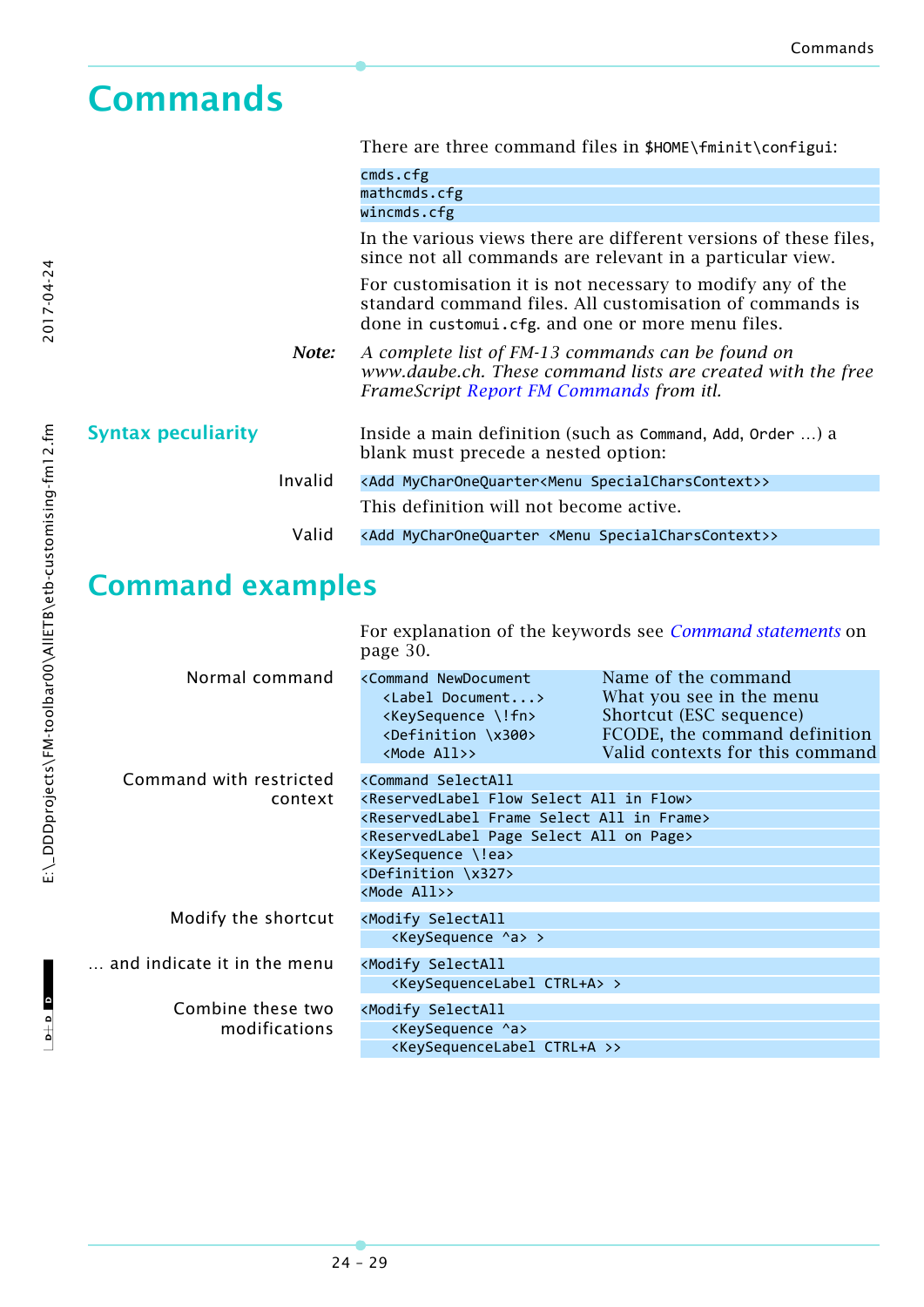## <span id="page-29-0"></span>**Command statements**

<span id="page-29-2"></span><span id="page-29-1"></span>

| <b>Command</b>      | The command statement is the wrapper definition for the<br>command:                                                                                                                                                                                                                                               |  |  |  |  |  |  |
|---------------------|-------------------------------------------------------------------------------------------------------------------------------------------------------------------------------------------------------------------------------------------------------------------------------------------------------------------|--|--|--|--|--|--|
| Syntax              | <command <detail1="" cmd-name=""/> <detail2> <detailn>&gt;</detailn></detail2>                                                                                                                                                                                                                                    |  |  |  |  |  |  |
|                     | Details may be added to a command also by the <i>Modify</i><br>statement on page 31.                                                                                                                                                                                                                              |  |  |  |  |  |  |
| Cmd-name            | A unique name of the command. This serves as a reference<br>between the various statement types.                                                                                                                                                                                                                  |  |  |  |  |  |  |
| <b>Details</b>      | For the detail specifications see <i>Command details</i> on page 32.                                                                                                                                                                                                                                              |  |  |  |  |  |  |
| Examples            | See also <i>Command examples</i> on page 29.                                                                                                                                                                                                                                                                      |  |  |  |  |  |  |
|                     | <command printingdisplay<br=""/> <reservedlabel &printing="" display="" document=""><br/><keysequence \!qqp=""><br/><keyseqlabel esc="" p="" q=""><br/><definition \x3f8="" \x4f1="" \x4f2="" \x4f3=""><br/><mode all="">&gt;</mode></definition></keyseqlabel></keysequence></reservedlabel>                     |  |  |  |  |  |  |
| Note:               | This command is defined by 4 function codes which imposes<br>some problems. See the remark at Multi-code commands on<br>page 38.                                                                                                                                                                                  |  |  |  |  |  |  |
| Custom command      | A custom command must not use an already existing name.<br>Hence it is good practice to prefix the name with an indicator,<br>for example:                                                                                                                                                                        |  |  |  |  |  |  |
|                     | <b>Enhanced Toolbar</b><br><command etbverttoolbar=""/><br>Microtype's Customisation<br><b>Service Service</b><br><command mtcharset=""/>                                                                                                                                                                         |  |  |  |  |  |  |
| <b>ShiftCommand</b> | This statement defines a command for a menu item that is<br>chosen while the Shift key is held down. This statement nor-<br>mally appears in a menu file (not a command file).                                                                                                                                    |  |  |  |  |  |  |
| Syntax              | <shiftcommand cmd-shifted="" cmd-unshifted="">&gt;</shiftcommand>                                                                                                                                                                                                                                                 |  |  |  |  |  |  |
| Cmd-unshifted       | This is the identifier of the command as it normally appears.                                                                                                                                                                                                                                                     |  |  |  |  |  |  |
| Cmd-shifted         | This is the identifier of the command you want to appear<br>when you hold down the Shift key.                                                                                                                                                                                                                     |  |  |  |  |  |  |
| Examples            | <shiftcommand save="" saveall=""><br/><shiftcommand findnext="" findprevious=""></shiftcommand></shiftcommand>                                                                                                                                                                                                    |  |  |  |  |  |  |
| Note:               | $14$ ) Commands defined by ShiftCommand can not be placed in<br>context menus. The insertion of the command (by Add) does not<br>create an error, although the command is not inserted. A fur-<br>ther Order command will not find the (not) inserted command<br>and create an error. Example creating the error: |  |  |  |  |  |  |
|                     | <shiftcommand graphicsobjprops="" graphicspickobjprops=""> <br/><add !graphicscontextmenu="" <menu="" graphicspickobjprops="">&gt;<br/><order !graphicscontextmenu.graphicspickobjprops<br=""><after !graphicscontextmenu.graphicsobjprops="">&gt;</after></order></add></shiftcommand>                           |  |  |  |  |  |  |
| <b>Remove</b>       | You can not remove commands. Only the menu entry is<br>removed.                                                                                                                                                                                                                                                   |  |  |  |  |  |  |
| Syntax              | <remove <menu="" cmd-name="" menu-id="">&gt;</remove>                                                                                                                                                                                                                                                             |  |  |  |  |  |  |
| Examples            | <remove <menu="" graphicsmenu="" graphicsreshape="">&gt;<br/><remove <menu="" graphicsreshape="" quickgraphicsmenu="">&gt;</remove></remove>                                                                                                                                                                      |  |  |  |  |  |  |

<span id="page-29-3"></span>14 I have reported this as bug # 3494702 as of 2013-02-01.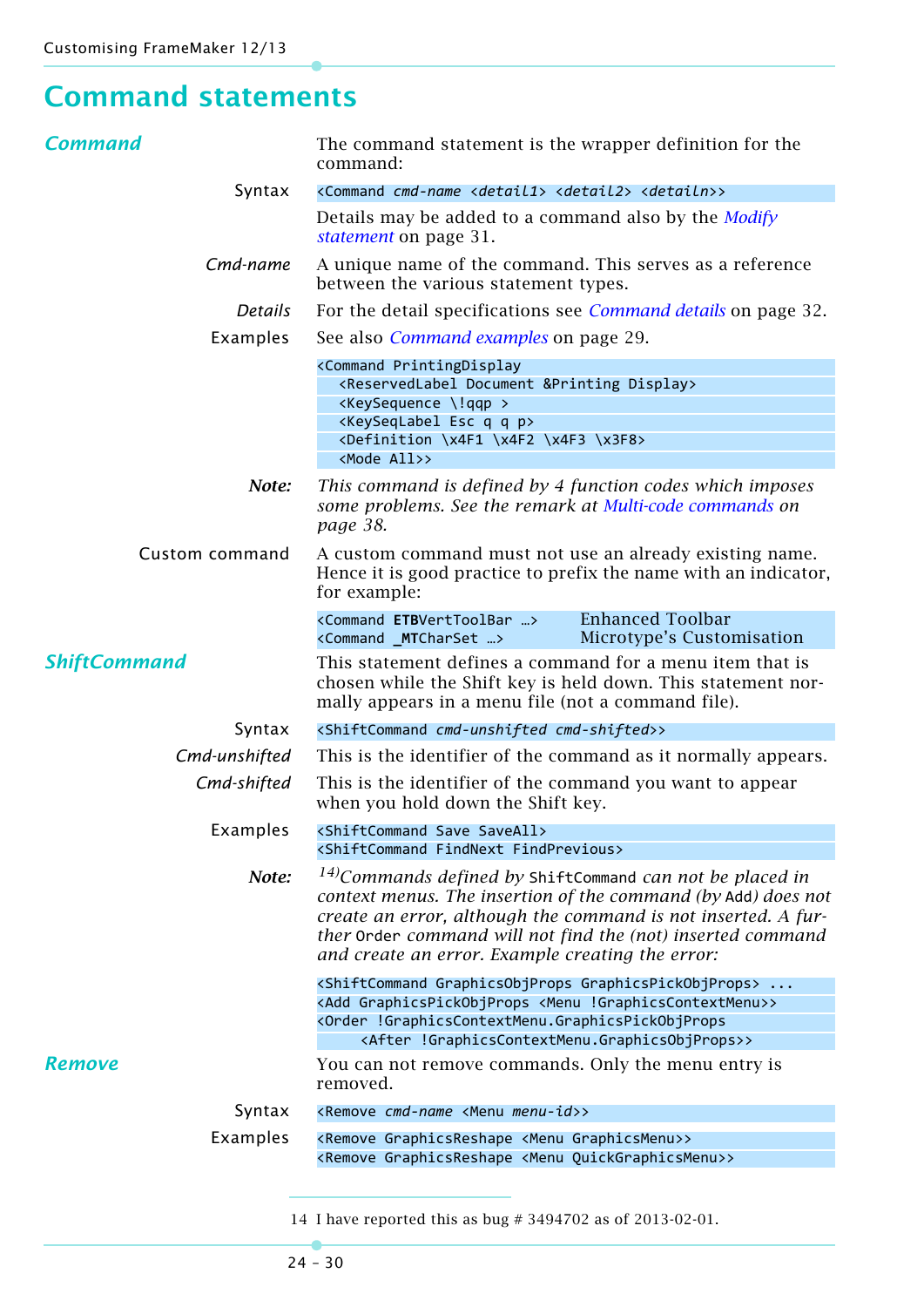## <span id="page-30-0"></span>**Modify statement**

<span id="page-30-1"></span>

| <b>Modify</b>                           | The Modify statement is used to change details of a com-<br>mand. This command must be defined already. The change<br>may affect:<br>$\bullet$ the label(s)<br>the key sequence aka shortcut(s)<br>the key sequence label(s)<br>٠                                                    |  |  |  |  |
|-----------------------------------------|--------------------------------------------------------------------------------------------------------------------------------------------------------------------------------------------------------------------------------------------------------------------------------------|--|--|--|--|
| Syntax                                  | <modify <new-detail1="" cmd-name=""> <new-detailn>&gt;<br/><modify <new="" [context-id]="" cmd-name="" detail="">&gt;</modify></new-detailn></modify>                                                                                                                                |  |  |  |  |
| Cmd name                                | This is the name (ID) of the command whose properties shall<br>be modified                                                                                                                                                                                                           |  |  |  |  |
| <b>Details</b>                          | In the Modify statement the same details can be defined as in<br>a Command statement. See <i>Command details</i> on page 32.                                                                                                                                                         |  |  |  |  |
|                                         | Modifications are cumulative for key sequences (short-<br>cuts) <sup>15)</sup> . The other details are overwritten by the newest one.                                                                                                                                                |  |  |  |  |
| Examples                                | <modify newdocument<br=""><keyseqlabel ctrl+n="">&gt;<br/><modify terminatemaker<br="">Define Label with access character<br/><label e&xit="">&gt;</label></modify></keyseqlabel></modify>                                                                                           |  |  |  |  |
| Renaming a context sensitive<br>command | To rename the label of a context sensitive command, both the<br>command-name and the context-identifier (here: Frame) must<br>be given:                                                                                                                                              |  |  |  |  |
|                                         | <modify <reservedlabel="" everything="" frame="" in<br="" select="" selectall="">Frame&gt;&gt;</modify>                                                                                                                                                                              |  |  |  |  |
| Various labels for same<br>command      | To get a different label for a command in only one place,<br>define a new command that duplicates the function of the old<br>one (using the same key sequence, definition, and mode), but<br>use a different label. Then put the new command on the menu<br>in place of the old one. |  |  |  |  |

2017-04-24

<sup>15</sup> If a customisation file contains shortcut definitions for commands that already have shortcuts defined for them, warning messages may be written to he console log file. This happens with ConfigWarnKbdRedundant = On in maker.ini (see [\[Preferences\]](http://www.daube.ch/docu/fmaker68.html#preferences) in maker.ini).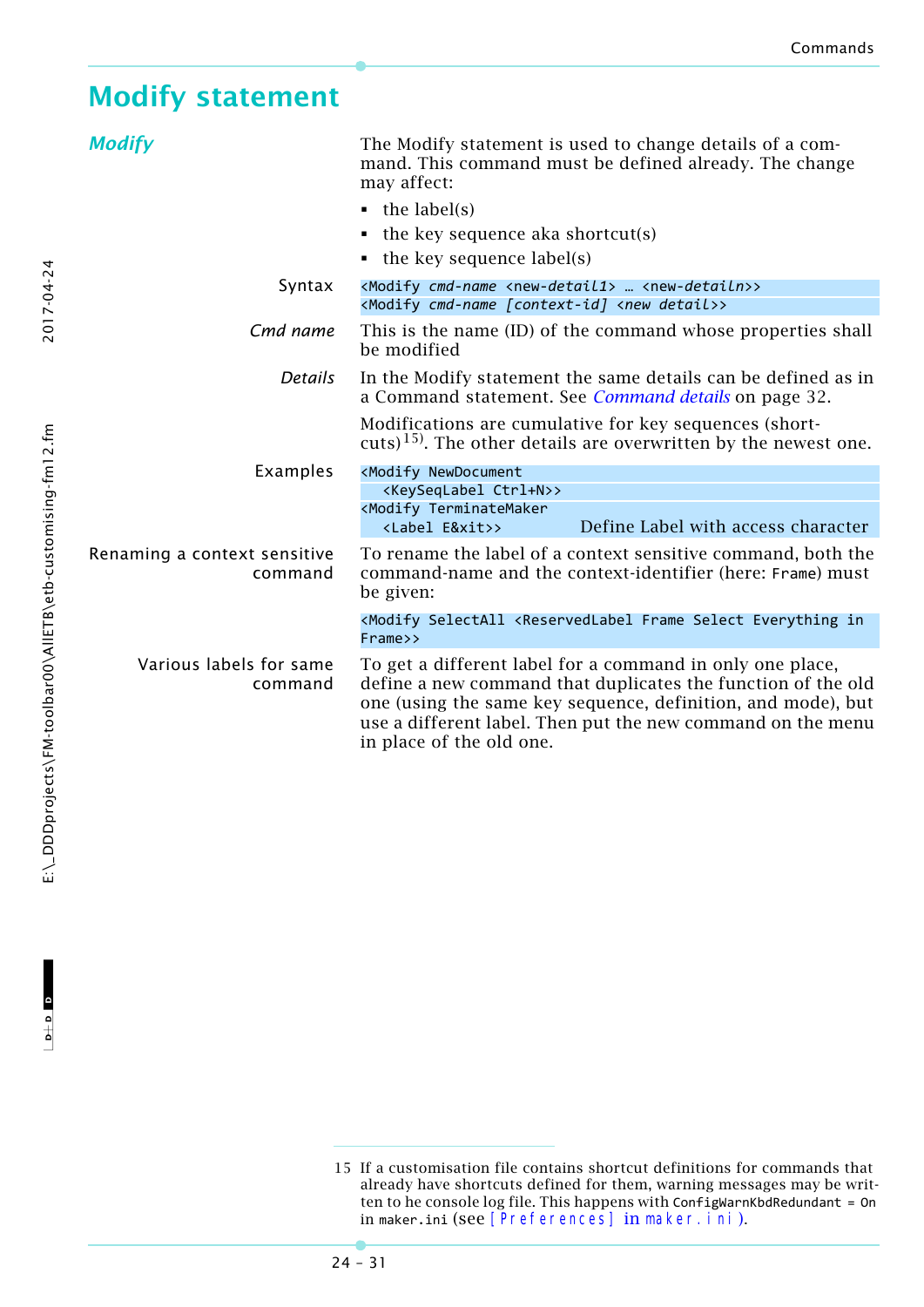## <span id="page-31-0"></span>**Command details**

<span id="page-31-2"></span><span id="page-31-1"></span>

| <b>Definition</b>    |                                                                         | This defines the function of the command.                                                                                                                                                                                        |                                                                                                                                                                                                 |                                                                                                                                                                                                                                                                                                                       |  |  |  |  |
|----------------------|-------------------------------------------------------------------------|----------------------------------------------------------------------------------------------------------------------------------------------------------------------------------------------------------------------------------|-------------------------------------------------------------------------------------------------------------------------------------------------------------------------------------------------|-----------------------------------------------------------------------------------------------------------------------------------------------------------------------------------------------------------------------------------------------------------------------------------------------------------------------|--|--|--|--|
|                      | Syntax                                                                  | <definition [fcode2="" fcode1="" fcoden]=""></definition>                                                                                                                                                                        |                                                                                                                                                                                                 |                                                                                                                                                                                                                                                                                                                       |  |  |  |  |
|                      | Fcode                                                                   | The function code is the connection between the command<br>and the routine in the application which performs the func-<br>tion. A command may issue several functions, although most<br>commands have only one Fcode associated. |                                                                                                                                                                                                 |                                                                                                                                                                                                                                                                                                                       |  |  |  |  |
|                      |                                                                         | these files.                                                                                                                                                                                                                     | The Fcode is noted as \xnnn with nnn being a hexadecimal<br>number. You can find relevant Fcodes in the FDK $^{16}$ documen-<br>tation or in the command files or in special lists derived from |                                                                                                                                                                                                                                                                                                                       |  |  |  |  |
|                      | Examples                                                                | <definition \x300=""><br/><definition \x302=""><br/><definition \x3f1="" \x3f2=""></definition></definition></definition>                                                                                                        |                                                                                                                                                                                                 | Create new document<br><b>Command Help</b><br>Borders and Text symbols On                                                                                                                                                                                                                                             |  |  |  |  |
| <b>Label</b>         |                                                                         |                                                                                                                                                                                                                                  |                                                                                                                                                                                                 | The label defines the entry in a menu. It also provides a<br>default for tool tips on buttons using this command.                                                                                                                                                                                                     |  |  |  |  |
|                      |                                                                         | <b>Hide Graphics</b>                                                                                                                                                                                                             |                                                                                                                                                                                                 | Apps, F5                                                                                                                                                                                                                                                                                                              |  |  |  |  |
|                      |                                                                         | Show/Hide Conditional Text                                                                                                                                                                                                       |                                                                                                                                                                                                 | Ctrl+F5                                                                                                                                                                                                                                                                                                               |  |  |  |  |
|                      |                                                                         | <b>Show Conditional Text Indicators</b>                                                                                                                                                                                          |                                                                                                                                                                                                 | Apps, F6                                                                                                                                                                                                                                                                                                              |  |  |  |  |
|                      |                                                                         | Toggle <u>V</u> iew-Only/Editable                                                                                                                                                                                                |                                                                                                                                                                                                 | Escape FI <sub>k</sub>                                                                                                                                                                                                                                                                                                |  |  |  |  |
|                      |                                                                         | $Go$ to $Pa$ ge                                                                                                                                                                                                                  |                                                                                                                                                                                                 | $Ctrl + G$                                                                                                                                                                                                                                                                                                            |  |  |  |  |
|                      |                                                                         | $G$ o to Page (Book) $*$                                                                                                                                                                                                         |                                                                                                                                                                                                 | Ctrl+Shift+G                                                                                                                                                                                                                                                                                                          |  |  |  |  |
|                      |                                                                         |                                                                                                                                                                                                                                  | Access character definition                                                                                                                                                                     |                                                                                                                                                                                                                                                                                                                       |  |  |  |  |
|                      |                                                                         |                                                                                                                                                                                                                                  | Label                                                                                                                                                                                           | KeySequenceLabel                                                                                                                                                                                                                                                                                                      |  |  |  |  |
|                      | Syntax                                                                  | <label defining="" entry="" label-string="" menu="" the=""></label>                                                                                                                                                              |                                                                                                                                                                                                 |                                                                                                                                                                                                                                                                                                                       |  |  |  |  |
|                      | Label string                                                            |                                                                                                                                                                                                                                  |                                                                                                                                                                                                 | If an ampersand character $(\&)$ is needed in the <i>label</i> - string,<br>it must be doubled. This is due to the fact that the & precedes<br>an access character. This will be underlined in the menu.                                                                                                              |  |  |  |  |
|                      | Example                                                                 | <label p&rint="" setup=""></label>                                                                                                                                                                                               |                                                                                                                                                                                                 |                                                                                                                                                                                                                                                                                                                       |  |  |  |  |
|                      |                                                                         | This will display in a menu as <b>Print Setup</b>                                                                                                                                                                                |                                                                                                                                                                                                 |                                                                                                                                                                                                                                                                                                                       |  |  |  |  |
| <b>ReservedLabel</b> |                                                                         |                                                                                                                                                                                                                                  |                                                                                                                                                                                                 | Some commands have a different label, and a different effect,<br>depending on the context - where the insertion point is, what<br>is selected, and so on. In these cases, the command gets a<br>context-id defining the condition in which it can be chosen.<br>Each of the conditions has a ReservedLabel statement. |  |  |  |  |
|                      | Syntax<br><reservedlabel context-id="" label-string=""></reservedlabel> |                                                                                                                                                                                                                                  |                                                                                                                                                                                                 |                                                                                                                                                                                                                                                                                                                       |  |  |  |  |
|                      | Context-id                                                              |                                                                                                                                                                                                                                  |                                                                                                                                                                                                 | The following context-ids are used in commands <sup>17)</sup> :                                                                                                                                                                                                                                                       |  |  |  |  |
|                      |                                                                         | Context-id                                                                                                                                                                                                                       | <b>Condition</b>                                                                                                                                                                                |                                                                                                                                                                                                                                                                                                                       |  |  |  |  |
|                      |                                                                         | <b>Body</b>                                                                                                                                                                                                                      | Body pages are displayed                                                                                                                                                                        |                                                                                                                                                                                                                                                                                                                       |  |  |  |  |
|                      |                                                                         | <b>Book</b>                                                                                                                                                                                                                      | Book window is active                                                                                                                                                                           |                                                                                                                                                                                                                                                                                                                       |  |  |  |  |
|                      |                                                                         |                                                                                                                                                                                                                                  |                                                                                                                                                                                                 |                                                                                                                                                                                                                                                                                                                       |  |  |  |  |

<span id="page-31-3"></span><sup>16</sup> In the FrameMaker Developer Kit (FDK) see include\fcodes.h

<sup>17</sup> This table is deducted from the various cmd*xxx*.cfg files of FM-13. See also *FP\_EnabledWhen value* in the FDK reference.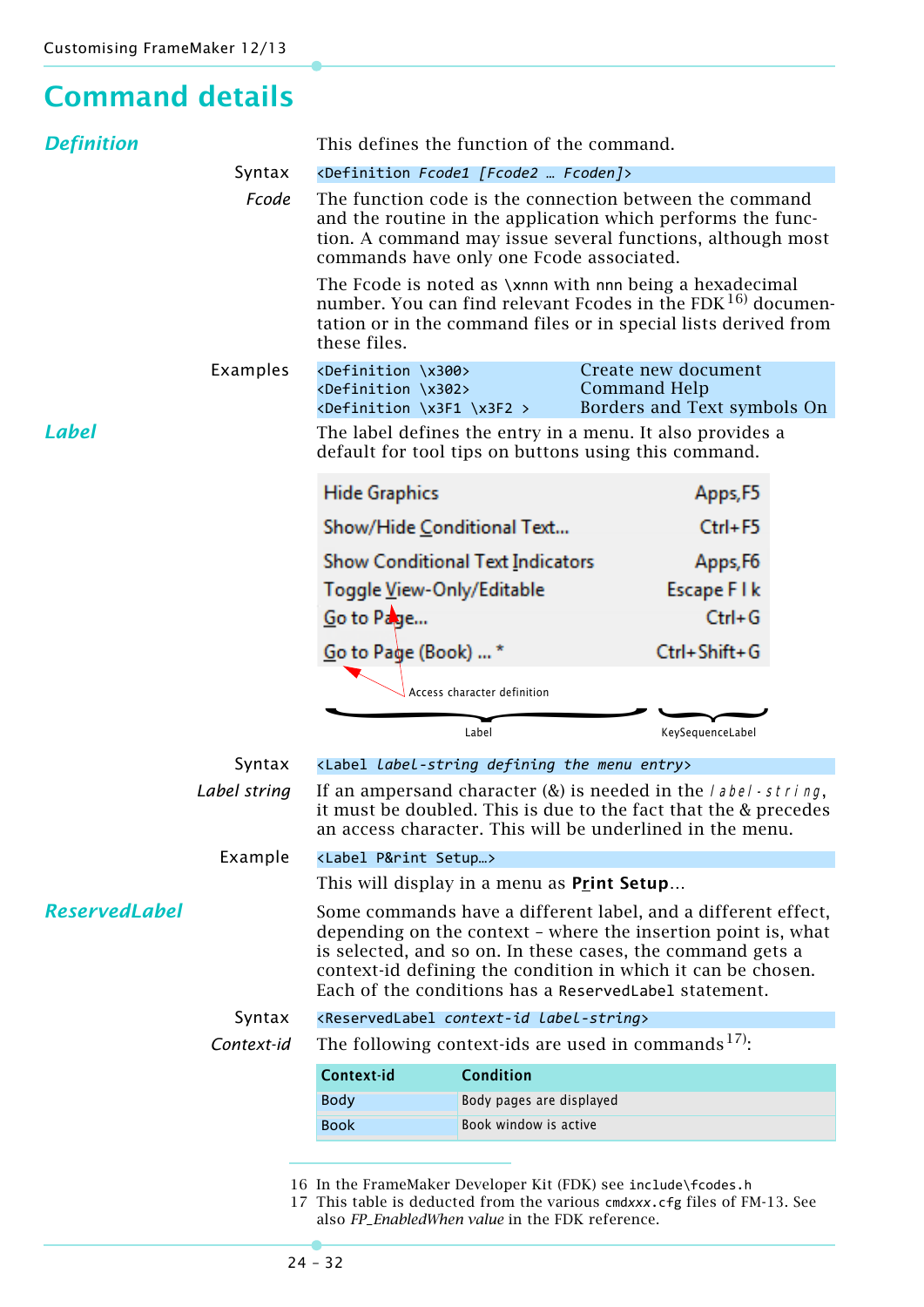|              | Context-id                                                                                          | <b>Condition</b>                                                                                                                   |  |  |  |  |  |
|--------------|-----------------------------------------------------------------------------------------------------|------------------------------------------------------------------------------------------------------------------------------------|--|--|--|--|--|
|              | Ditamap                                                                                             | Ditamap is active                                                                                                                  |  |  |  |  |  |
|              | Document                                                                                            | Document is active                                                                                                                 |  |  |  |  |  |
|              | <b>Flow</b>                                                                                         | Flow is selected                                                                                                                   |  |  |  |  |  |
|              | Frame                                                                                               | Frame is selected                                                                                                                  |  |  |  |  |  |
|              | Generic                                                                                             | Set up any generated file                                                                                                          |  |  |  |  |  |
|              | History                                                                                             | History window                                                                                                                     |  |  |  |  |  |
|              | Long, Long2                                                                                         | Complete (Long) menus is active                                                                                                    |  |  |  |  |  |
|              | LongMultiple                                                                                        | Multiple book components are selected                                                                                              |  |  |  |  |  |
|              | LongSingle                                                                                          | Single book component is selected                                                                                                  |  |  |  |  |  |
|              | MacEdition                                                                                          | Depreciated, since Macintosh is no more supported.                                                                                 |  |  |  |  |  |
|              | Master                                                                                              | Master pages are displayed                                                                                                         |  |  |  |  |  |
|              | NoDelete                                                                                            | This page can not be deleted (e.g. Left/Right master page)                                                                         |  |  |  |  |  |
|              | NoName                                                                                              | This page has no name (not yet saved)                                                                                              |  |  |  |  |  |
|              | NotRegistered                                                                                       | Product not yet registered                                                                                                         |  |  |  |  |  |
|              | Other                                                                                               | Other than body pages are displayed                                                                                                |  |  |  |  |  |
|              | Page                                                                                                | A document page is active                                                                                                          |  |  |  |  |  |
|              | Redo                                                                                                | Undo command list                                                                                                                  |  |  |  |  |  |
|              | Reference                                                                                           | Reference pages are displayed                                                                                                      |  |  |  |  |  |
|              | Registered                                                                                          | Product is registered                                                                                                              |  |  |  |  |  |
|              | Repeat                                                                                              | Repeat xxx                                                                                                                         |  |  |  |  |  |
|              | Scratch                                                                                             | Probably a left-over from program development                                                                                      |  |  |  |  |  |
|              | Search                                                                                              | AFAIK only used to search references.                                                                                              |  |  |  |  |  |
|              | Short, Short2                                                                                       | Short (Quick) menus is active                                                                                                      |  |  |  |  |  |
|              | Straddle                                                                                            | Selected cells are not straddled<br>Table is selected                                                                              |  |  |  |  |  |
|              | Table                                                                                               |                                                                                                                                    |  |  |  |  |  |
|              | TextInset                                                                                           | Text inset is active                                                                                                               |  |  |  |  |  |
|              | TOC, LOF, $\ldots$                                                                                  | Set up the respective generated file TOC, LOF, LOT, LOP,<br>LOE, APL, AEL, LOM, AML, LOR, IX, AIX, SIX, IOM, IOR)                  |  |  |  |  |  |
|              | ToTable                                                                                             | Selection is paragraph(s)                                                                                                          |  |  |  |  |  |
|              | <b>ToText</b>                                                                                       | Selection is a table                                                                                                               |  |  |  |  |  |
|              | Undo                                                                                                | Redo command list                                                                                                                  |  |  |  |  |  |
|              | Unstraddle                                                                                          | Selected cells are straddled                                                                                                       |  |  |  |  |  |
| Label string | The same rules as with the Label detail apply. See <i>Label</i> on<br>page 32                       |                                                                                                                                    |  |  |  |  |  |
| Example      | <command selectall<="" td=""/> <td></td>                                                            |                                                                                                                                    |  |  |  |  |  |
|              | <reservedlabel all="" flow="" in="" select=""></reservedlabel>                                      |                                                                                                                                    |  |  |  |  |  |
|              |                                                                                                     | <reservedlabel all="" frame="" in="" select=""><br/><reservedlabel all="" on="" page="" select=""></reservedlabel></reservedlabel> |  |  |  |  |  |
|              | $\cdots$ >>                                                                                         |                                                                                                                                    |  |  |  |  |  |
|              |                                                                                                     | The SelectAll command acts as a place holder on the menu                                                                           |  |  |  |  |  |
|              | for the group of commands: Flow, Frame, and Page, all of which<br>have the same command definition. |                                                                                                                                    |  |  |  |  |  |
|              | The key sequence defines a keyboard shortcut for the com-<br>mand.                                  |                                                                                                                                    |  |  |  |  |  |

```
Syntax <KeySequence sequence>
```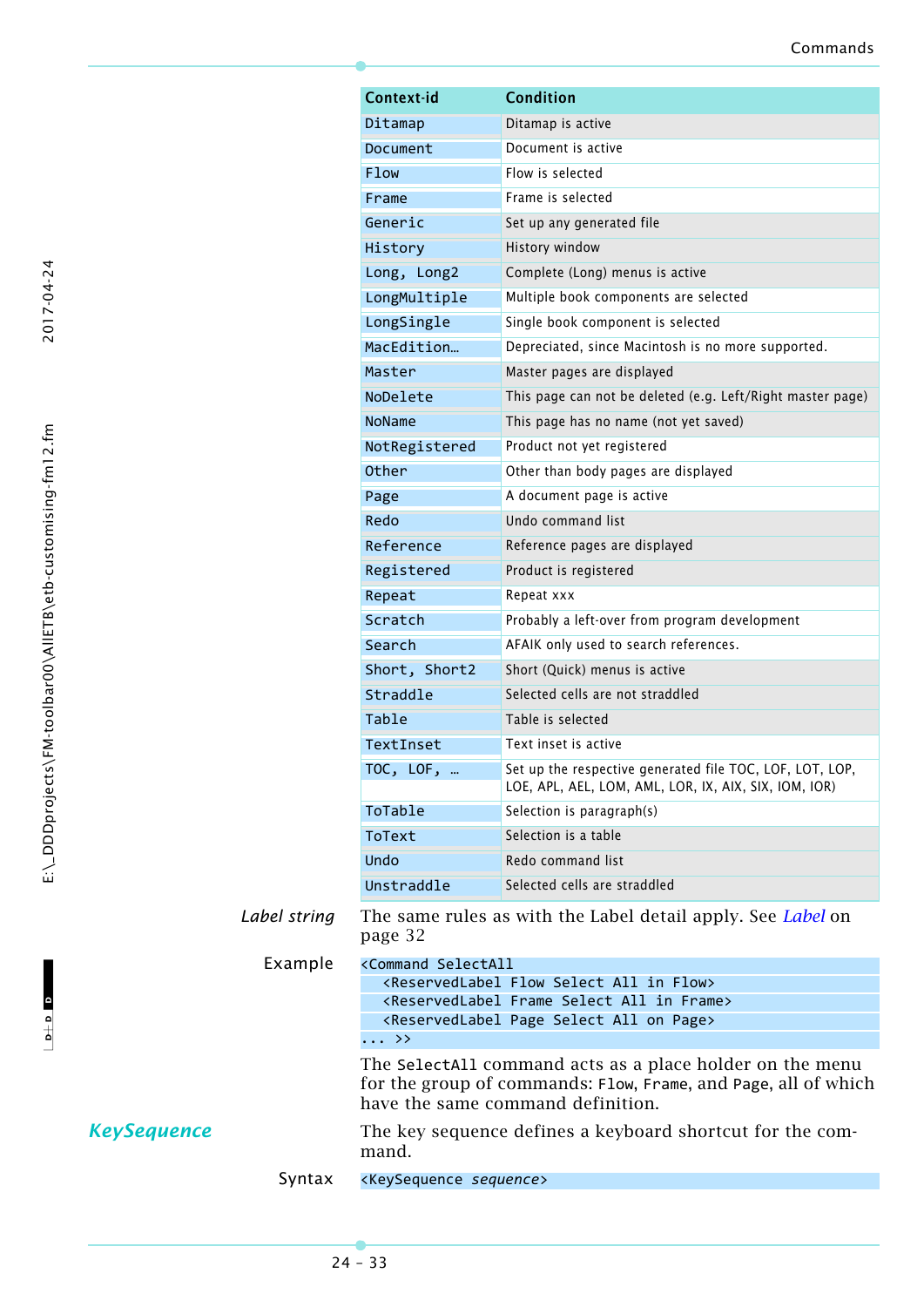| Sequence                              | This defines the sequence of keystrokes. Two cases must be<br>distinguished: Keys to be pressed together (key group) and<br>keys to be pressed one after the other (key sequence).                                                                                                    |                                                                                                                                                                                             |  |  |  |  |
|---------------------------------------|---------------------------------------------------------------------------------------------------------------------------------------------------------------------------------------------------------------------------------------------------------------------------------------|---------------------------------------------------------------------------------------------------------------------------------------------------------------------------------------------|--|--|--|--|
|                                       | If you need the modifier key symbols literally in a sequence,<br>the symbol must be preceded by a solidus $\binom{1}{1}$ . For example to<br>use the $+$ in a key sequence literally, you provide $^{\prime}/+^{\prime}$ .                                                            |                                                                                                                                                                                             |  |  |  |  |
|                                       | A base key is pressed together with modi-<br>Key group<br>fier keys. These modifier keys are defined<br>with special symbols:                                                                                                                                                         |                                                                                                                                                                                             |  |  |  |  |
|                                       |                                                                                                                                                                                                                                                                                       | Escape key:<br>$\setminus$ !<br>Shift key:<br>+<br>Control key:<br>$\boldsymbol{\wedge}$<br>Alt key <sup>18)</sup> :<br>$\sim$                                                              |  |  |  |  |
|                                       |                                                                                                                                                                                                                                                                                       | A key group should not use more than two<br>modifier keys, because humans have only<br>two hands                                                                                            |  |  |  |  |
|                                       | Key Sequence                                                                                                                                                                                                                                                                          | These sequences mostly start with the<br>Escape key. Non-alphanumeric keys need a<br>special notation $19$ .                                                                                |  |  |  |  |
|                                       |                                                                                                                                                                                                                                                                                       | Escape key:<br>\!<br>Function keys:<br>/F1  /F12<br>Insert key:<br>$/$ Insert                                                                                                               |  |  |  |  |
| Note:                                 | Defining a key sequence must consider existing key sequences.<br>If a key sequence $ESC, q, q$ is already defined, $ESC, q$ can no<br>more be defied, because the input process waits for the next q.<br>If You then enter just any other character (e.g. z), nothing will<br>happen. |                                                                                                                                                                                             |  |  |  |  |
|                                       | Existing key sequences mostly mimic the menu entries they<br>support. They depend on the UI language. For example the<br>sequence for Repeat last character modification is Esc, c, c in<br>the English, and Esc, z, w in the German FrameMaker.                                      |                                                                                                                                                                                             |  |  |  |  |
| Examples                              |                                                                                                                                                                                                                                                                                       | <keysequence +^b=""> Shift+CTRL+B (one key stroke)</keysequence>                                                                                                                            |  |  |  |  |
|                                       |                                                                                                                                                                                                                                                                                       | $\langle$ KeySequence \!/+c > Escape, Plus, c (three distinct key<br>strokes)                                                                                                               |  |  |  |  |
| Shortcuts on the Equations<br>palette | the Vertical Toolbar.                                                                                                                                                                                                                                                                 | The shortcuts that appear on the Equations palette can not be<br>customised. This palette is actually a special view-only docu-<br>ment containing hypertext commands. The same is true for |  |  |  |  |
| <b>KeySequenceLabel</b>               | entry.                                                                                                                                                                                                                                                                                | The key sequence label is added to the right side of a menu                                                                                                                                 |  |  |  |  |
| Syntax                                | <keyseqlabel descriptive-string=""></keyseqlabel>                                                                                                                                                                                                                                     |                                                                                                                                                                                             |  |  |  |  |
|                                       |                                                                                                                                                                                                                                                                                       |                                                                                                                                                                                             |  |  |  |  |

<span id="page-33-0"></span>
$$
\begin{array}{|c|c|c|}\n\hline\n\downarrow & \\
\hline\n8 & 9 & 0\n\end{array}
$$

18 On European keyboards the right *Alt* key is engraved *AltGr* (Alternate Graphic). Pressing this key together with another key types the special graphic engraved at lower right of the symbol key. *AltGr* is equivalent to *Alt+Ctrl*. 19 Since Windows 95 the following keys available only on Windows Key-

boards can no more be used for short cuts in FrameMaker: Application Key – also called Menu Key (/Apps) right of the space bar. Its standard function is to open the context menu of an application. The Windows logo key (/win) left of the space bar is used for various Windows functions, for example, to open the Start Menu. See [Wikipedia.](http://en.wikipedia.org/wiki/Windows_key#Use_with_Microsoft_Windows)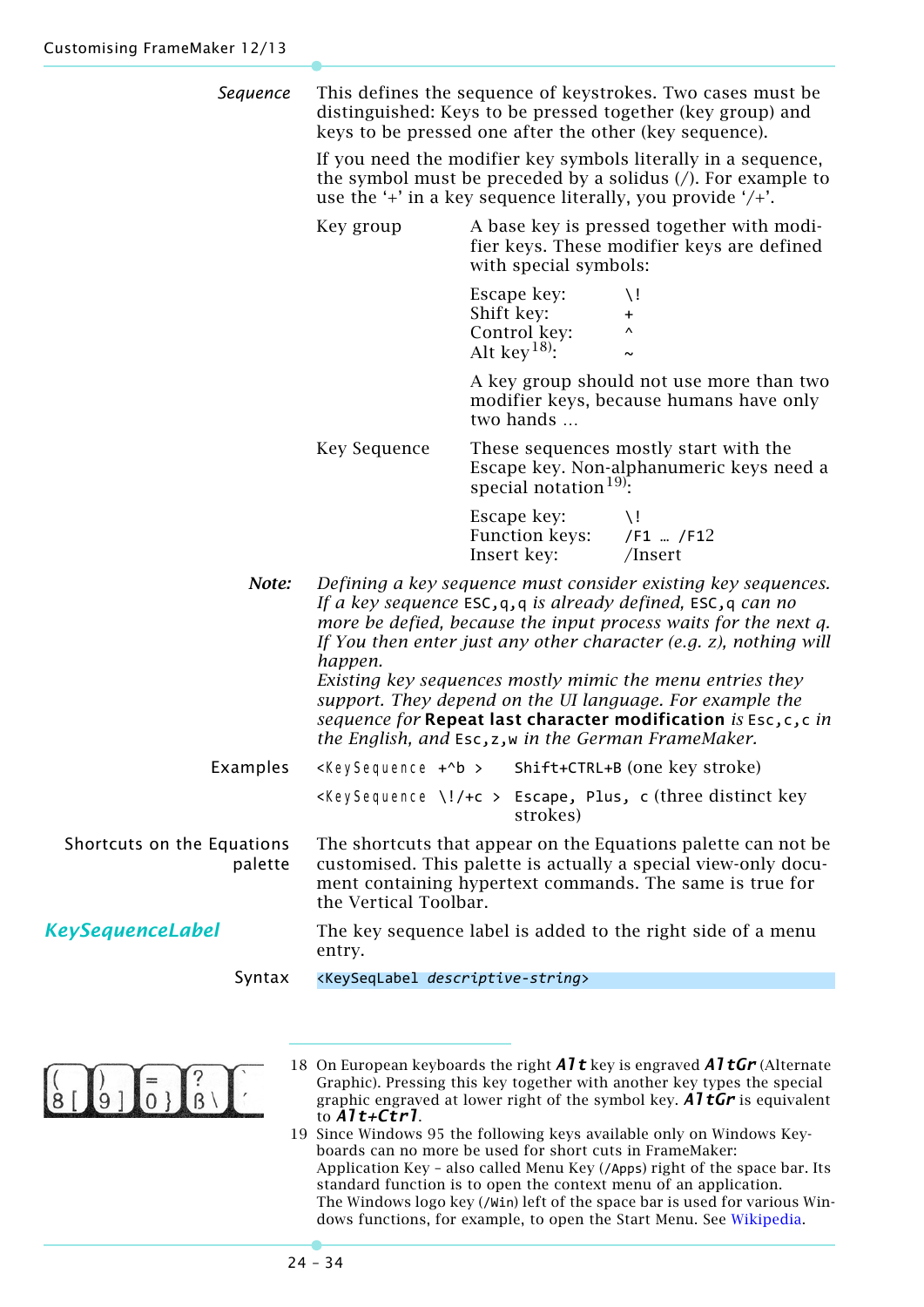<span id="page-34-1"></span><span id="page-34-0"></span>

| Descriptive string | This echoes the key sequence of the command. You should<br>distinguish the two cases of key sequences by different nota-<br>tion:                                                                         |                                         |                                                                                                                                                                                        |  |  |  |  |
|--------------------|-----------------------------------------------------------------------------------------------------------------------------------------------------------------------------------------------------------|-----------------------------------------|----------------------------------------------------------------------------------------------------------------------------------------------------------------------------------------|--|--|--|--|
|                    | Key group                                                                                                                                                                                                 | Key names concatenated with a '+' sign. |                                                                                                                                                                                        |  |  |  |  |
|                    | Key sequence                                                                                                                                                                                              | comma).                                 | A list of key-names (separated by blank or                                                                                                                                             |  |  |  |  |
| Examples           | <keyseqlabel ctrl+a=""><br/><keyseqlabel e="" escape,="" q,=""> Key sequence<br/><keyseqlabel esc="" p="" q=""><br/><keyseqlabel alt+shift+f9=""></keyseqlabel></keyseqlabel></keyseqlabel></keyseqlabel> |                                         | Key group<br>Key sequence<br>Key group                                                                                                                                                 |  |  |  |  |
| Note:              | shortcut is not displayed on the menu.                                                                                                                                                                    |                                         | If a command does not have a KeySeqLabel detail, the com-<br>mand will be displayed on the menu with no shortcut. This<br>does not mean the shortcut does not exist; it just means the |  |  |  |  |
| Mode               | The Mode defines the validity of a command for a particular<br>environment.                                                                                                                               |                                         |                                                                                                                                                                                        |  |  |  |  |
| Syntax             | <mode mode=""></mode>                                                                                                                                                                                     |                                         |                                                                                                                                                                                        |  |  |  |  |
| Mode               | Defined modes (used in commands) are:                                                                                                                                                                     |                                         |                                                                                                                                                                                        |  |  |  |  |
|                    | <b>Mode</b>                                                                                                                                                                                               |                                         |                                                                                                                                                                                        |  |  |  |  |
|                    | All                                                                                                                                                                                                       | The default                             |                                                                                                                                                                                        |  |  |  |  |
|                    | Math                                                                                                                                                                                                      | During Equation editor                  |                                                                                                                                                                                        |  |  |  |  |
|                    | NonMath                                                                                                                                                                                                   | Anything but Math                       |                                                                                                                                                                                        |  |  |  |  |
| Example            | <mode nonmath=""></mode>                                                                                                                                                                                  |                                         |                                                                                                                                                                                        |  |  |  |  |
| AsianFonts         | To define a command that appears in menus only if your sys-<br>tem supports typing Asian text in documents and dialogue<br>boxes, use this detail:                                                        |                                         |                                                                                                                                                                                        |  |  |  |  |
| Syntax             | <asianfonts yes=""></asianfonts>                                                                                                                                                                          |                                         |                                                                                                                                                                                        |  |  |  |  |
| Note:              | AsianFonts No has the same effect as omitting the statement.<br>In this case the command applies to all configurations.                                                                                   |                                         |                                                                                                                                                                                        |  |  |  |  |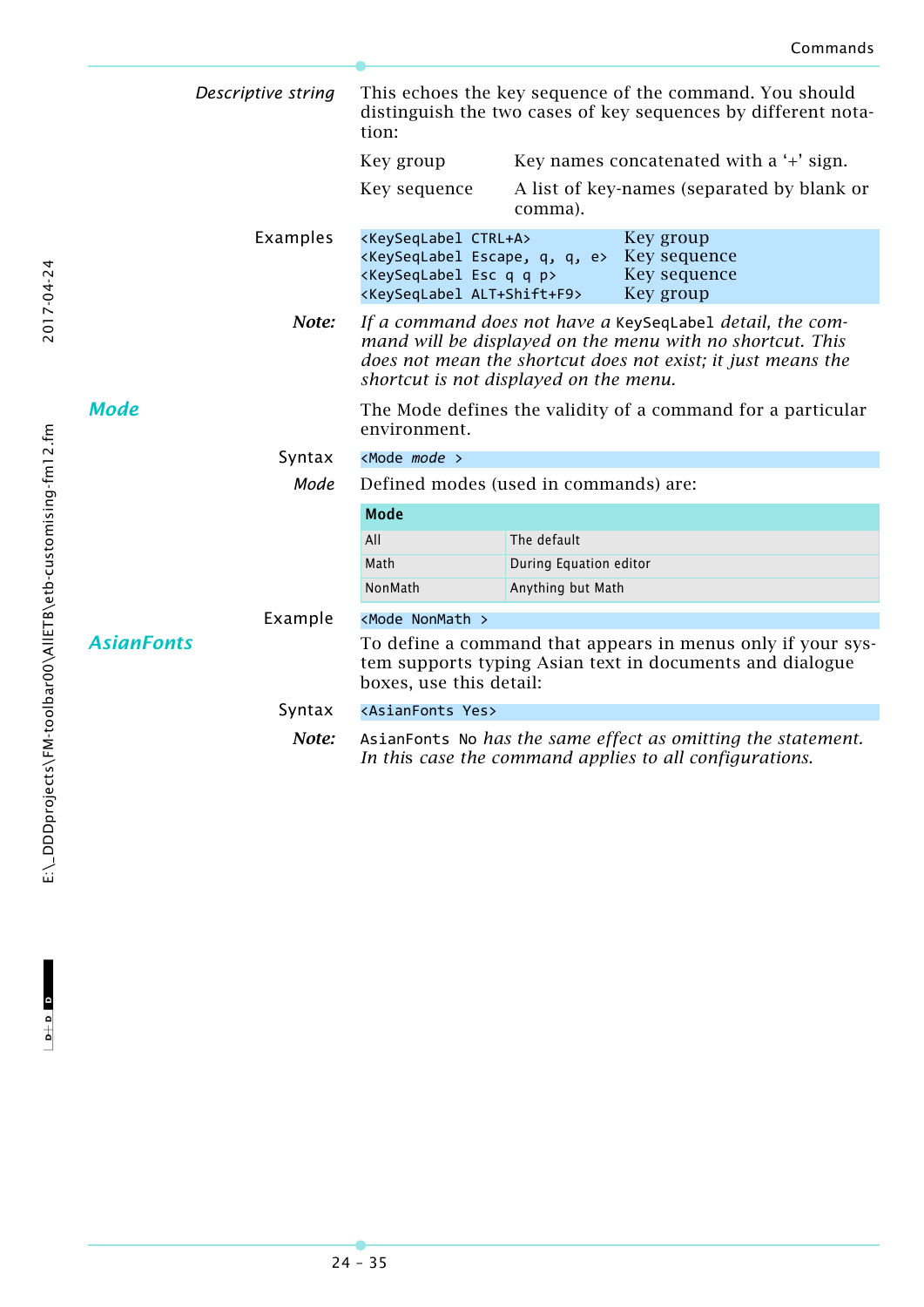## <span id="page-35-0"></span>**Some particularities of commands**

<span id="page-35-1"></span>

| <b>Hypertext commands</b>                 | • The following hypertext commands can not be used in<br>menu or tool bar: newlink, gotolink, gotolinkfitwin,<br>previouslink and previouslinkfitwin.<br>See a synopsis of the hypertext commands at Synopsis of FM<br><i>hypertext commands</i> on page 51.   |
|-------------------------------------------|----------------------------------------------------------------------------------------------------------------------------------------------------------------------------------------------------------------------------------------------------------------|
|                                           | • It is not possible to define shortcuts for hypertext com-<br>mands. For example, the shortcut defined in the Modify<br>statement is not executed:                                                                                                            |
|                                           | <command 11="" <label="" framemaker="" test1="" using=""/><br><hypertext etbfm11-help.pdf="" h:="" message="" openfile="">&gt;<br/><modify <keysequence="" \!qqq="" test1=""><br/><keyseqlabel escape="" q="">&gt;</keyseqlabel></modify></hypertext>          |
|                                           | Hypertext commands do not work in books, neither do<br>shortcuts to hypertext commands in a book window.<br>Although it is possible to define an entry in a book menu<br>for such commands, they are inactive (greyed out).                                    |
|                                           | • It is possible to define FM read only documents containing<br>buttons with hypertext commands. Examples are the Equa-<br>tions palette and the Vertical tool bar. See more on this<br>method on www.daube.ch.                                                |
| <b>Hypertext commands in</b><br>tool bars | In tool bars the same hypertext commands as in menus are<br>possible. However, they do not work, if the command is only<br>used in the toolbar. Hence it is necessary to at least define a<br>dummy menu entry. See <i>Menu and tool bar files</i> on page 54. |
| Note on drop-down lists                   | More than one drop-down list can appear in a tool bar <sup>20)</sup> :                                                                                                                                                                                         |
| Body<br>▼                                 | Times New R $\blacktriangledown$<br>12 <sub>pt</sub><br>Emphasis<br>$\overline{\mathbf{v}}$                                                                                                                                                                    |
| <b>Scripts as commands</b>                |                                                                                                                                                                                                                                                                |

Binary scripts Binary scripts  $(*.$  jsxbin) must reside in the Startup folder of the user area. They define the command name and a menu where used (See *[Menu and tool bar files](#page-53-0)* on page 54).

Binary scripts can not be addresses by a hypertext commands  $\mathbf{^{21)} }$ 

The general procedure is this [[Ric Quatro](https://forums.adobe.com/thread/2299092)]:

- 1 Create a new custom command in your script.
- 2 Use the built in Command function to wait for the custom command to be invoked and have it call a function with your simple code in it.
- 3 Compile the script to a jsxbin and install it in the Startup folder.

<sup>20</sup> Example provided by Shmuel Wolfson.

<sup>21</sup> This is, because no program association can be defined for such files. A xxx.jsxbin file would just be opened in Notepad and of course presents gibberish.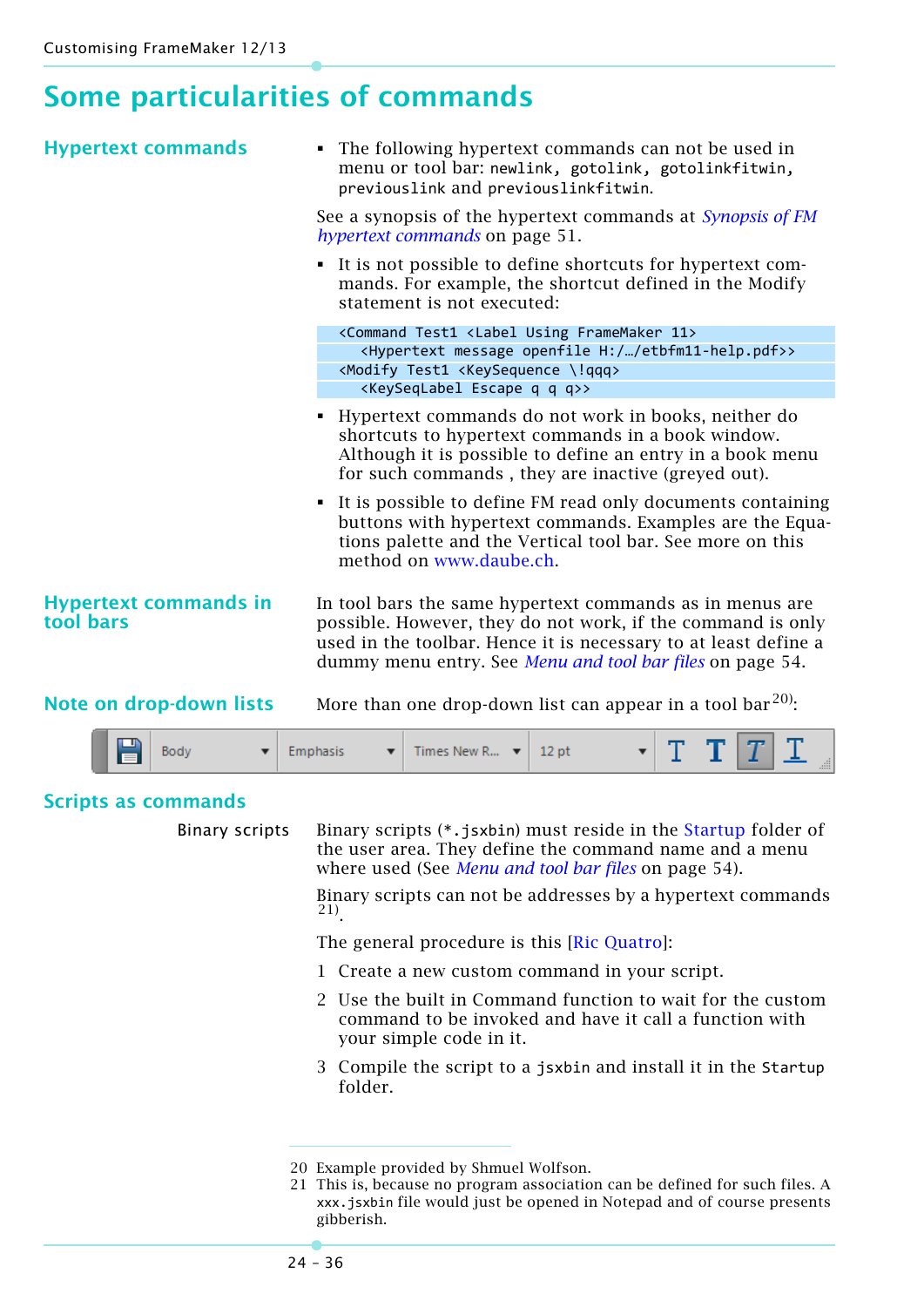*Note: See [File simple.jsx on page 17](#page-16-0) for an example. This will, however run at start of FM also, not just on demand by a button or menu. To avoid running at start of FM you need to add a Notify function:* function SetupNotifications () { // Watch for the following notifications =================== Notification (Constants.FA\_Note\_PostActiveDocChange, true); } // --- end SetupNotifications

function Notify (note, object, sparam, iparam) { // Handle triggered events =============== if (typeof wSaveOld == "undefined") {return;} // just started in StartUp folder switch (note) { ...  $} // -- end Notify$ The item in red is the name of the window (dialogue, panel)

|                    | object.                                                                                                                                                         |
|--------------------|-----------------------------------------------------------------------------------------------------------------------------------------------------------------|
| Source scripts     | Source scripts (*.jsx) can reside in the Startup folder of the<br>user area, but also in the general script folder at<br>%userprofile%\Documents\Adobe Scripts. |
| nulating alert and | The following ExtendScript is a replacement for the alert/                                                                                                      |

alerttitle hypertext commands:

#### **Simulating alert and alerttitle**

// ETBnudge.jsx // to be placed in C:/Users/Klaus/Documents/Adobe Scripts/

#target framemaker

```
var msgtitle = "Nudging objects";
```

|  |  |  |  |  |                                                                        |  | var msg = "At zoom 100% unit is 1pt; at zoom 353% unit is 0.1mm" |  |
|--|--|--|--|--|------------------------------------------------------------------------|--|------------------------------------------------------------------|--|
|  |  |  |  |  |                                                                        |  |                                                                  |  |
|  |  |  |  |  | والطائرين والمسترامين وبطر ويعتبرهم والمتحال المتحال والمتحال والمتحال |  |                                                                  |  |

- \n• Use ALT+arrow to nudge 1 unit + "\n• Use SHIFT+ALT+arrow to nudge 6 units"
	- + "\n\nATTENTION: SHIFT+ALT (without arrow) changes the system locale."
	- + "Check your system tray, if keyboard behaves strangely!";

alert(msg, msgtitle);

**Keyboard shortcuts** For ordinary commands (not hypertext commands) keyboard shortcuts can be redefined. However, this will provoke a log message if ConfigWarnKbdOverride = On is set in maker.ini. Even an unmodified FM-UI will issue such messages<sup>22)</sup>.

> If the same short cut is given more than once to a command, another message is issued if  $ConfigWarning$ MarnKbdRedundant = On is set in maker. ini  $^{23)}$ . This happens in particular for settings both in configui\customui.cfg and in the menu file in %appdata% – which is common for many UI modifications.

**Command overloading** A command (name) can be redefined<sup>24)</sup>.Initial definition:

| <command td="" test2<=""/> <td></td>           |                                                                                                                 |
|------------------------------------------------|-----------------------------------------------------------------------------------------------------------------|
| <label 11="" framemaker="" using=""></label>   |                                                                                                                 |
|                                                | <hypertext 11.0="" en="" help.adobe.com="" http:="" index.html="" message="" url="" us="" using=""></hypertext> |
| <keysequence \!gqq=""></keysequence>           |                                                                                                                 |
| <keyseqlabel escape="" q="">&gt;</keyseqlabel> |                                                                                                                 |
|                                                |                                                                                                                 |
|                                                | 22 For evample: The shortcut Leb in file EMPublisher everydes and or more                                       |

- 22 For example: The shortcut !ph in file FMPublisher overrides one or more previous shortcuts.
- 23 For example The shortcut !SFL in file \$HOME\fminit\configui\structured\wysiwygview\wincmds.cfg is a duplicate of an existing shortcut. 24 Lynne Price, 2014-10-23
- 24 37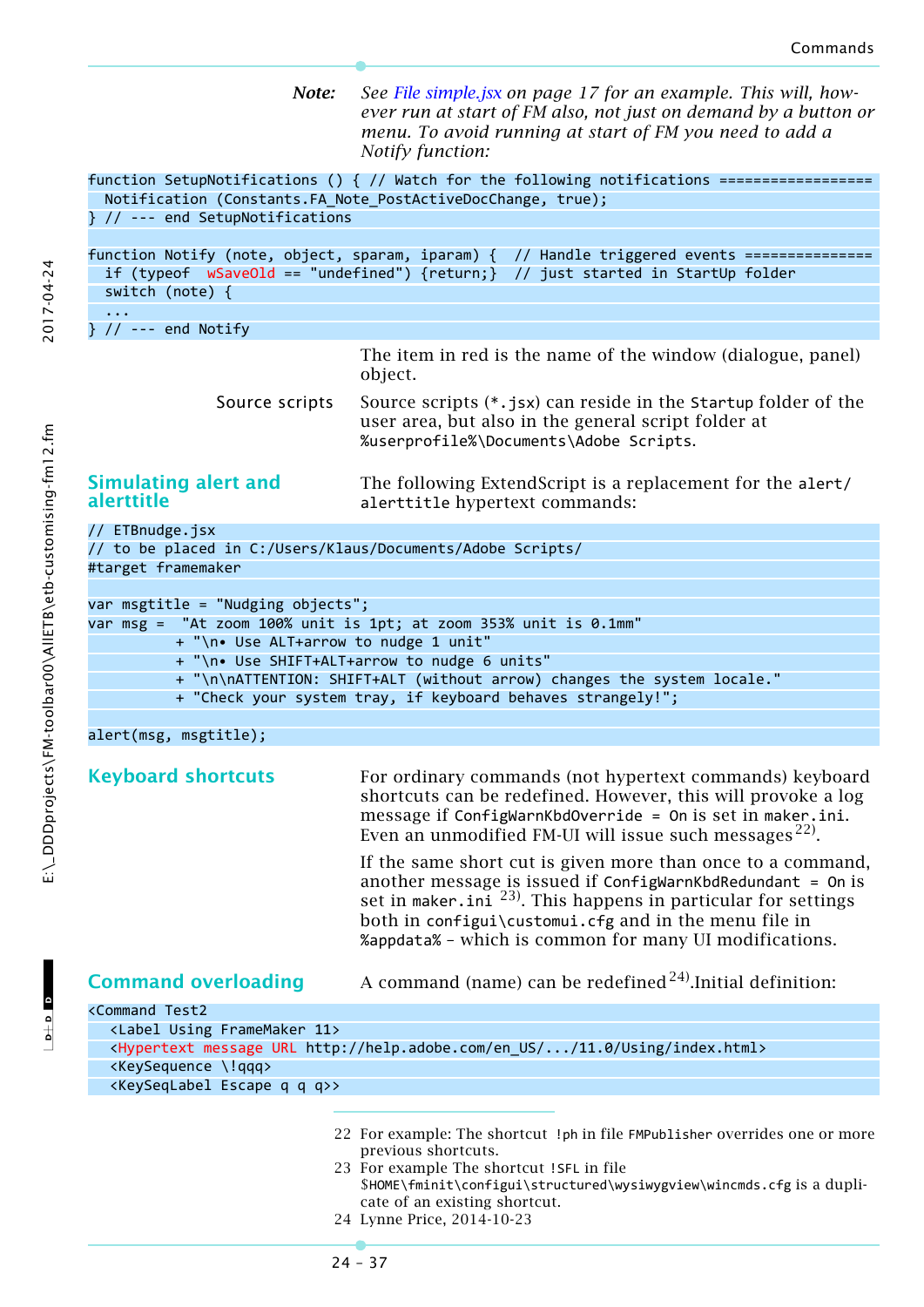<span id="page-37-0"></span>

| Later definition                               | <command td="" test2<=""/>                                                                                                                                                                                                                 |
|------------------------------------------------|--------------------------------------------------------------------------------------------------------------------------------------------------------------------------------------------------------------------------------------------|
|                                                | <hypertext alert="" hypertext="" is="" test2="" testing=""> &gt;<br/><add <menu="" test2="" viewmenu="">&gt;</add></hypertext>                                                                                                             |
| Result                                         | The shortcut ESCqqq brings up an alert that says "Test2 is test-<br>ing hypertext".                                                                                                                                                        |
|                                                |                                                                                                                                                                                                                                            |
| <b>Multi-code commands</b>                     | For multi-code commands only two of the three UI elements<br>may be defined: button, menu item, shortcut. If all three are<br>defined, then only the first code will be executed. $25$                                                     |
|                                                | For the following no menu item will be defined:                                                                                                                                                                                            |
|                                                | <command editingdisplay<="" td=""/>                                                                                                                                                                                                        |
|                                                | <reservedlabel &editing="" display="" document=""><br/><keysequence \!qqe=""></keysequence></reservedlabel>                                                                                                                                |
|                                                | <keyseqlabel e="" esc="" q=""></keyseqlabel>                                                                                                                                                                                               |
|                                                | <definition \x3f1="" \x3f2=""></definition>                                                                                                                                                                                                |
|                                                | <mode all="">&gt;</mode>                                                                                                                                                                                                                   |
|                                                | And for the following only a menu item (and no shortcut or<br>button) will be defined:                                                                                                                                                     |
|                                                | <command etbgotomasterpage<="" th=""/>                                                                                                                                                                                                     |
|                                                | $\langle$ Definition \x343 \x345 >                                                                                                                                                                                                         |
|                                                | <label a="" go="" master="" page="" specific="" to="">&gt;<br/><add <menu="" etbgotomasterpage="" viewmenu="">&gt;</add></label>                                                                                                           |
|                                                | <order th="" viewmenu.etbgotomasterpage<=""></order>                                                                                                                                                                                       |
|                                                | <before viewmenu.viewmasterpages="">&gt;</before>                                                                                                                                                                                          |
| <b>OWL commands</b>                            | The new interface requires special commands:                                                                                                                                                                                               |
| Show next tab in panel group                   | <command shownextkit<br=""/> <label next="" show=""><br/><keysequence ^="" f6=""><br/><definition \x971=""><br/><mode all="">&gt;</mode></definition></keysequence></label>                                                                |
| Show previous tab in panel<br>group            | <command showprevkit<br=""/> <label previous="" show=""><br/><keysequence +="" ^="" f6=""><br/><definition \x972=""><br/><mode all="">&gt;</mode></definition></keysequence></label>                                                       |
| ???                                            | <command themeload<br=""/> <label loadtheme=""><br/><keysequence \!lt=""><br/><definition \x974=""><br/><mode all="">&gt;</mode></definition></keysequence></label>                                                                        |
| ???                                            | <command themesave<br=""/> <label savetheme=""><br/><keysequence \!st=""><br/><definition \x975=""><br/><mode all="">&gt;</mode></definition></keysequence></label>                                                                        |
| Toggle between the<br>following 3 screen modes | <command togglescreenmode<br=""/> <label mode="" screen="" toggle=""><br/><keysequence return="" ~+=""><br/><keysequence \!smt=""><br/><definition \x978=""><br/><mode all="">&gt;</mode></definition></keysequence></keysequence></label> |

<sup>25</sup> This is a problem since FM-9 and is most likely a consequence of the new user interface.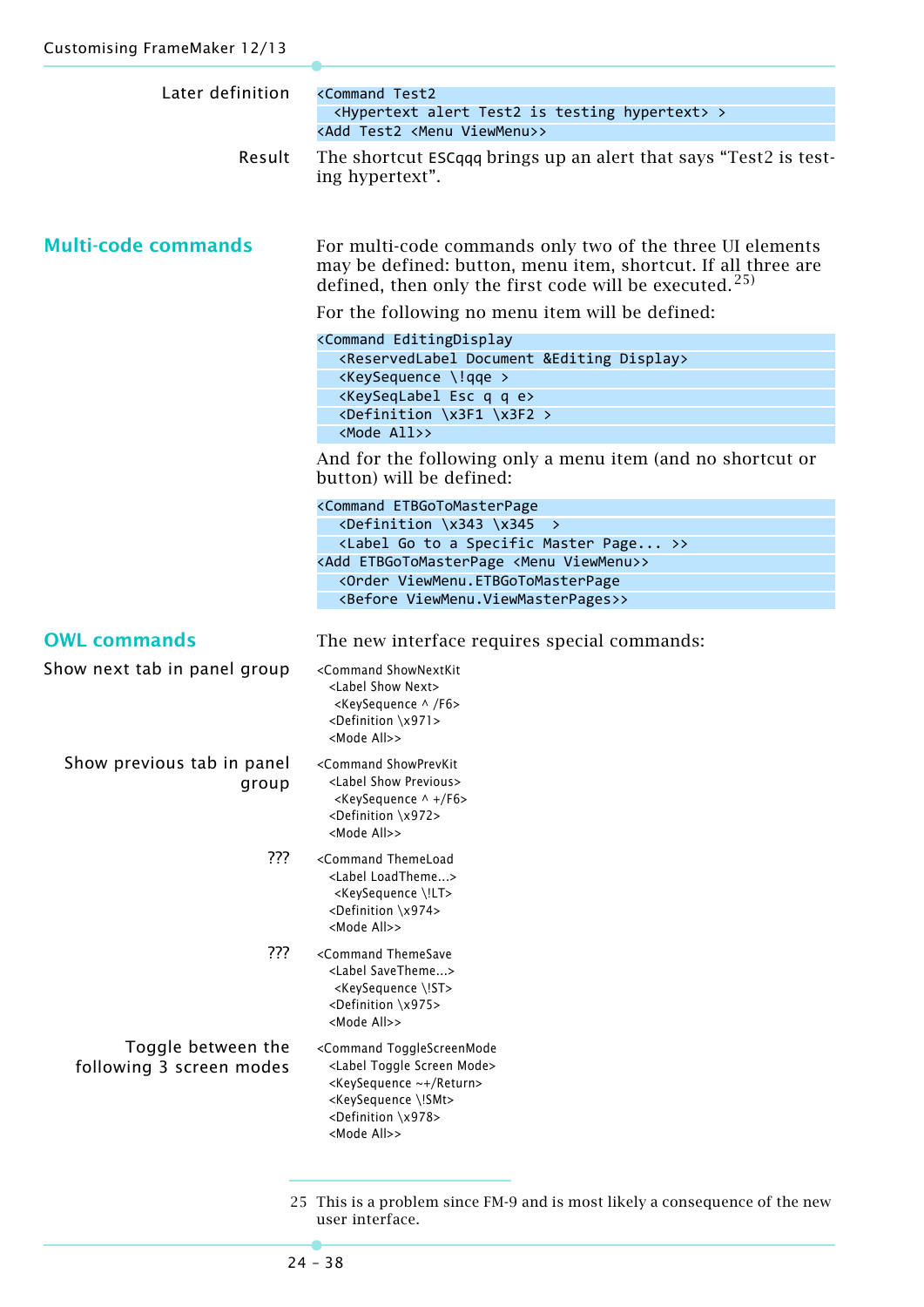| Standard mode (UI, normal<br>size)        | <command sceenmodestandard<br=""/> <label mode="" screen="" standard=""><br/><keysequence \!sms=""><br/><definition \x979=""><br/><mode all="">&gt;</mode></definition></keysequence></label>                                                                                                                                                                                                                                                   |
|-------------------------------------------|-------------------------------------------------------------------------------------------------------------------------------------------------------------------------------------------------------------------------------------------------------------------------------------------------------------------------------------------------------------------------------------------------------------------------------------------------|
| Full width with UI                        | <command screenmodefullwithui<br=""/> <label full="" mode="" screen="" ui="" with=""><br/><keysequence \!smu=""><br/><definition \x97a=""><br/><mode all="">&gt;</mode></definition></keysequence></label>                                                                                                                                                                                                                                      |
| Full screen, no UI                        | <command screenmodefullscreen<br=""/> <label full="" mode="" screen=""><br/><keysequence \!smf=""><br/><definition \x97b=""><br/><mode all="">&gt;</mode></definition></keysequence></label>                                                                                                                                                                                                                                                    |
| Peferences > Interface                    | <command uipreferences<br=""/> <label interface=""><br/><keysequence \!ip=""><br/><definition \x980=""><br/><mode all="">&gt;</mode></definition></keysequence></label>                                                                                                                                                                                                                                                                         |
| Preferences > Alert Strings               | <command uialertstringspreferences<br=""/> <label alert="" strings=""><br/><keysequence \!asp=""><br/><definition \x981=""><br/><mode all="">&gt;</mode></definition></keysequence></label>                                                                                                                                                                                                                                                     |
| Show all tool bars                        | <command toolbarshowall<br=""/> <label all="" show=""><br/><keysequence \!tsa=""><br/><definition \x989=""><br/><mode all="">&gt;</mode></definition></keysequence></label>                                                                                                                                                                                                                                                                     |
| Hide all tool bars                        | <command toolbarhideall<br=""/> <label all="" hide=""><br/><keysequence \!tha=""><br/><definition \x98a=""><br/><mode all="">&gt;</mode></definition></keysequence></label>                                                                                                                                                                                                                                                                     |
| Some graphic commands                     |                                                                                                                                                                                                                                                                                                                                                                                                                                                 |
| Keep next selected graphic<br>tool active | <command graphicskeeptool<br=""/> <label keep="" tool=""><br/><keysequence \!gk=""></keysequence></label>                                                                                                                                                                                                                                                                                                                                       |
|                                           | This keeps the next selected graphic tool active until<br>SmartSelectionTool is activated.                                                                                                                                                                                                                                                                                                                                                      |
| Operate on hot spot graphic               | <command graphicscreatelink<br=""/> <label create="" graphic="" link="" to=""><br/><keysequence \!gcl=""></keysequence></label>                                                                                                                                                                                                                                                                                                                 |
| Operate on hot spot graphic               | <command graphicscreatelinktable<br=""/> <label create="" for="" graphic="" link="" table=""><br/><keysequence \!gct=""></keysequence></label>                                                                                                                                                                                                                                                                                                  |
| <b>Dead commands</b>                      | Following commands do nothing (FM-9  13):<br><command !windowopen**="" **<br="" all="" not="" on="" platforms="" supported=""/> <label open=""><br/><keysequence \!wo=""><br/><command viewpublisherboundaries<br=""/><label boundaries="" publisher=""><br/><keysequence \!vl=""> (lowercase L)<br/><command reportcmds_byshortcut<br=""/><label by="" commands="" report="" shortcuts=""></label></keysequence></label></keysequence></label> |

 $D + D$  D

 $-$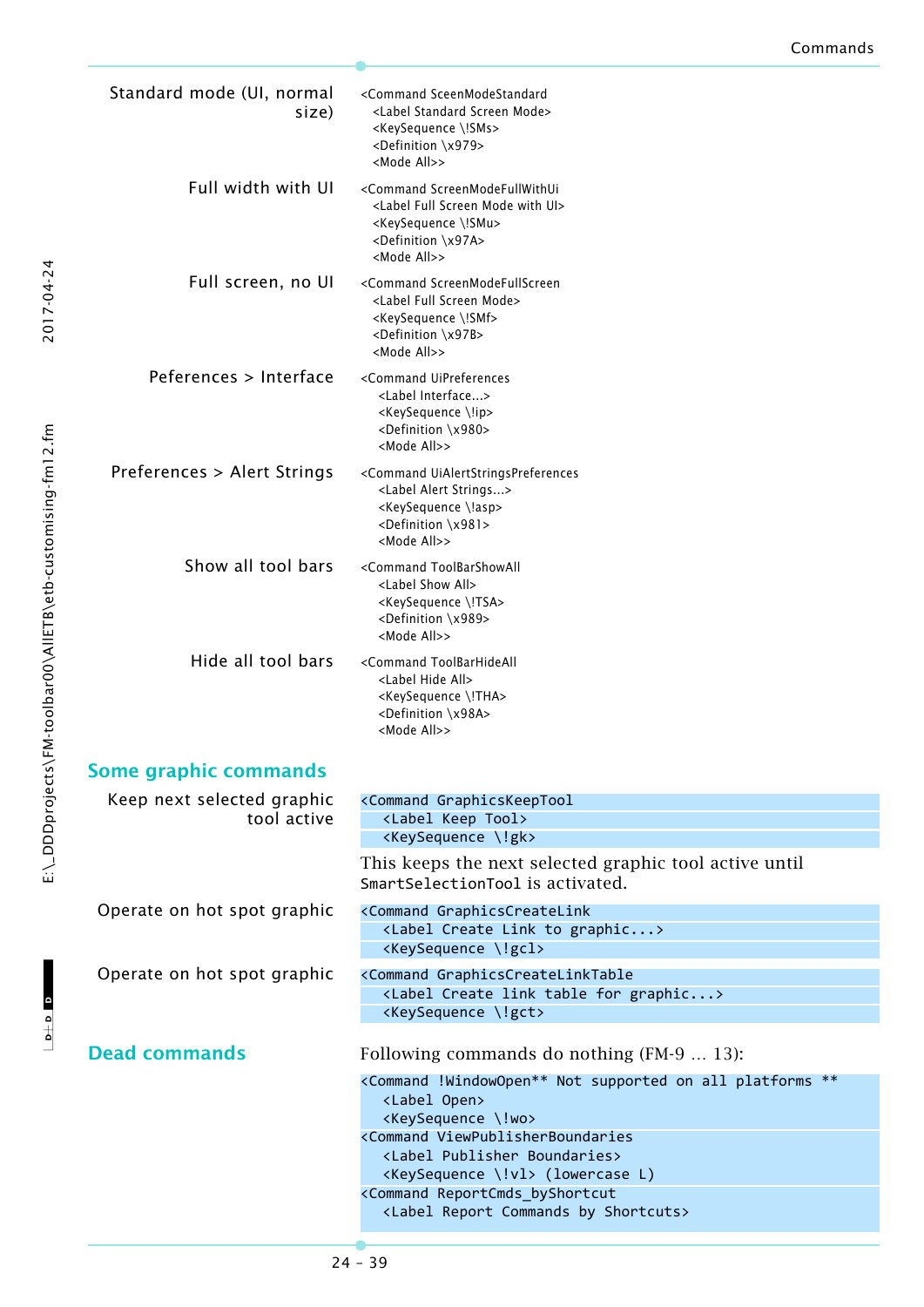#### <KeySequence \!SCR2>

**Viewer popup command** The commands for the viewer (and a locked document) also work in the ordinary edit window:

| Command            | <b>KeySequence</b> | <b>Definiiton</b> |
|--------------------|--------------------|-------------------|
| GotoNextPage       | \!pn               | \x34D             |
| GotoPreviousPage   | \!pp               | $\x34C$           |
| GotoFirstPage      | $\ln$              | \x340             |
| GotoLastPage       | \!pl               | $\x341$           |
| GotoPreviousScreen | \!vsp              | \xD40             |
| GotoNextScreen     | \!vsn              | \xD41             |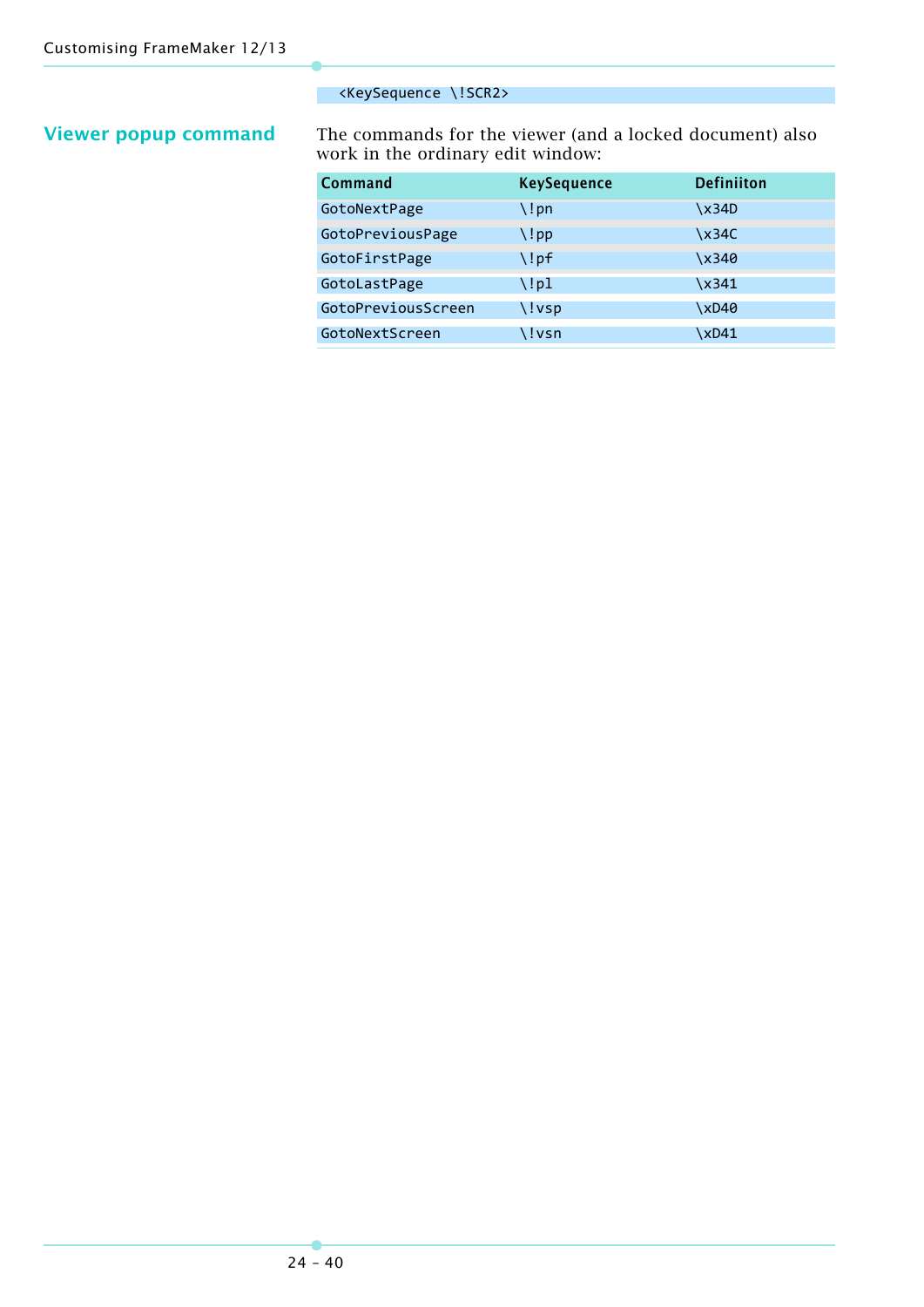## <span id="page-40-0"></span>**Command names from plugins and scripts**

Available commands have various sources. Even native FrameMaker comes with plugins: mapper.dll, masterpages.dll etc. Most installations add scripts, both started automatically or on demand.

To be able to set up custom menus and tool bars it is necessary to get the command names from these sources. The best method is to use the free *[FrameScript Report FM-commands](http://www.i-frame.itl.info/en/feature-description/free-scripts/report-fm-commands.html)*  from itl.

**Plugins** For example, the plugin AutoText.dll from Silicon Prairie Software creates commands which depend on a table in the related document AutoText.fm. This is an excerpt of these commands from my personal settings in the table:

| <b>Command name</b>     | <b>Command label</b>                                                         | <b>Shortcut FCode</b> |         |
|-------------------------|------------------------------------------------------------------------------|-----------------------|---------|
|                         | Editors note in frame $[ctrl+3]$ Editors note in frame $[ctrl+3]$ $[Ctrl+3]$ |                       | 1400DF0 |
| Callout figure [ctrl+4] | Callout figure [ctrl+4]                                                      | $Ctrl + 4$            | 1410DF0 |
|                         | Frame outside column [ctrl+4] Frame outside column [ctrl+4] Ctrl+5           |                       | 1420DF0 |
| Icon frame [ctrl+6]     | Icon frame [ctrl+6]                                                          | $Ctrl + 6$            | 1430DF0 |

<span id="page-40-1"></span>**ExtendScript** ExtendScript simple.jsx (see *[File simple.jsx](#page-16-0)* on page 17) creates the following commands:

| Command name | <b>Command label</b> | <b>FCode</b> |
|--------------|----------------------|--------------|
| msgJS        | JS alert             | 18B0DF0      |
| msgFM        | <b>FM Alert</b>      | 18C0DF0      |

You see that there is no relation between the script file name and the command names.

The above example does not define keyboard shortcuts for the menu entries, because at that time I did not know how to do it.

Define shortcuts To define a shortcut the last parameter in DefineAndAddComand gets the key-sequence. Be aware to double the  $\setminus$  for the ESC notation (ESC,q,j and ESC,q,f). See *[KeySequence](#page-32-0)* on page 33.

> You also want to indicate these shortcuts in the menu entries. There are two methods:

Shortcut label by TAB As known from the example (*ExtendScript* [on page 41\)](#page-40-1) the following actually precedes the Define Shortcut section in the script:

```
var oMenus = \{\}, menuLocation, simpleMenu;
  oMenus.MenuMain = "Test Alerts";
  oMenus.MenuJS = "Alert by JS\tESC,q,j";
  oMenus.MenuFM = "Alert by FM\tESC,q,f";
menuLocation = app.GetNamedMenu("!MakerMainMenu");
simpleMenu = menuLocation.DefineAndAddMenu("Simple", oMenus.MenuMain);
simpleMenu.DefineAndAddCommand(1,"msgJS","JS alert","\\!qj");
simpleMenu.DefineAndAddCommand(2,"msgFM","FM Alert","\\!qf");
UpdateMenus();
function Command(cmd){
  switch(cmd) {
```

```
 case 1:
```
*Keyboard shortcuts for* 

*ExtendScripts*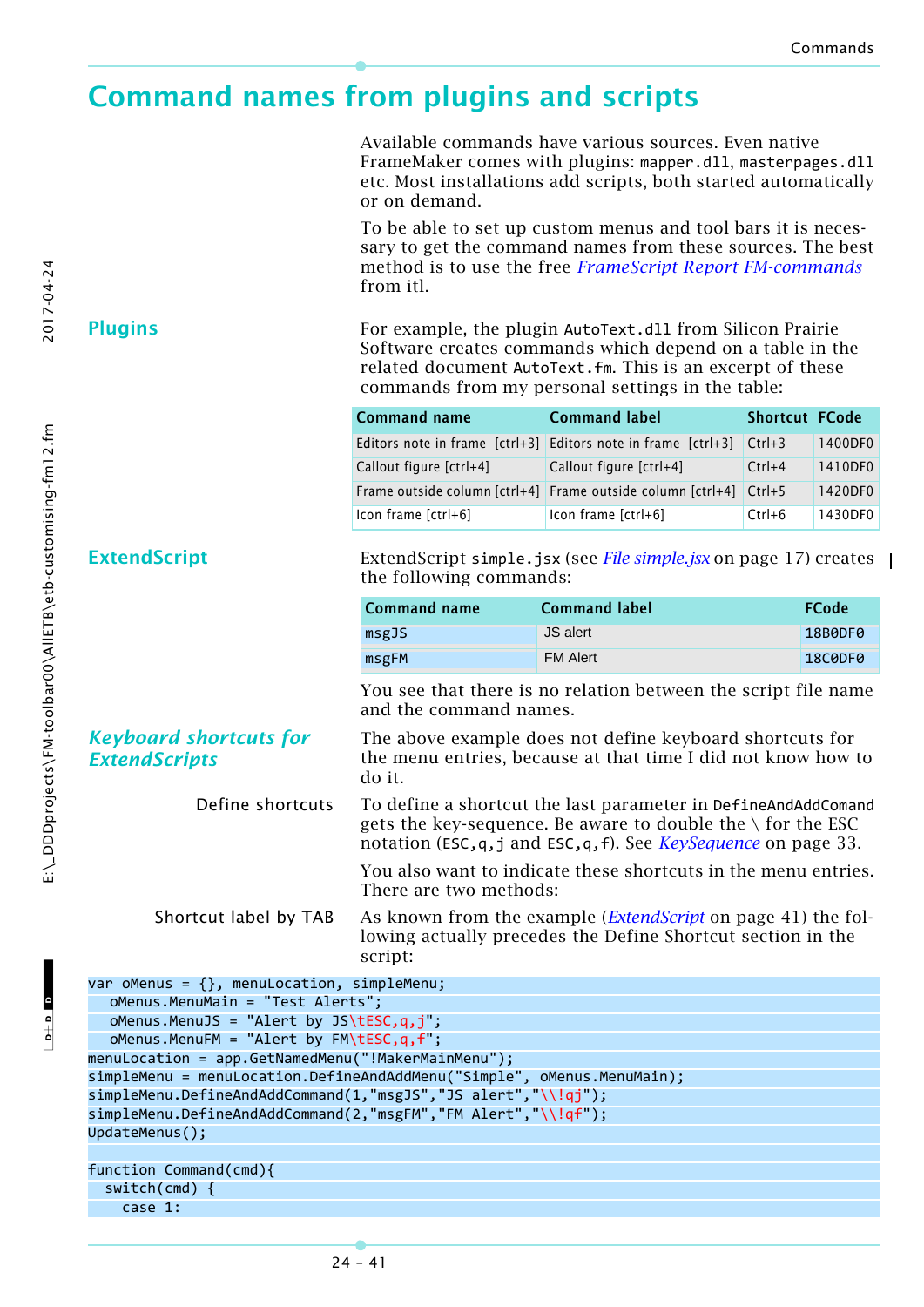}

| alert (msg1, "Message title");                 |
|------------------------------------------------|
| break;                                         |
| case 2:                                        |
| Alert(msg2, Constants.FF_ALERT_CONTINUE NOTE); |
| break;                                         |
|                                                |

Explicit definition of Shortcut label The command property KeyboardShortcutLabel is used for this method. To me it is not clear why this is a property of the command and not of the menu item.

var oMenus =  $\{\}$ , menuLocation, simpleMenu, commandJS, commandFM; oMenus.MenuMain = "Test Alerts"; oMenus.MenuJS = "Alert by JS"; oMenus.MenuFM = "Alert by FM"; commandJS =  $1$ ,"msgJS","JS alert"," $\langle \langle qj \rangle$ ; commandJS.KeyboardShortcutLabel = "ESC,q,j"; commandFM =  $2$ , "msgFM", "FM Alert", "\\!qf" commandFM.KeyboardShortcutLabel = "ESC,q,f"; menuLocation = app.GetNamedMenu("!MakerMainMenu"); simpleMenu = menuLocation.DefineAndAddMenu("Simple", oMenus.MenuMain); simpleMenu.DefineAndAddCommand(commandJS); simpleMenu.DefineAndAddCommand(commandFM); UpdateMenus(); function Command(cmd){ switch(cmd) { case 1: alert (msg1, "Message title"); break; case 2: Alert(msg2, Constants.FF ALERT CONTINUE NOTE); break; } }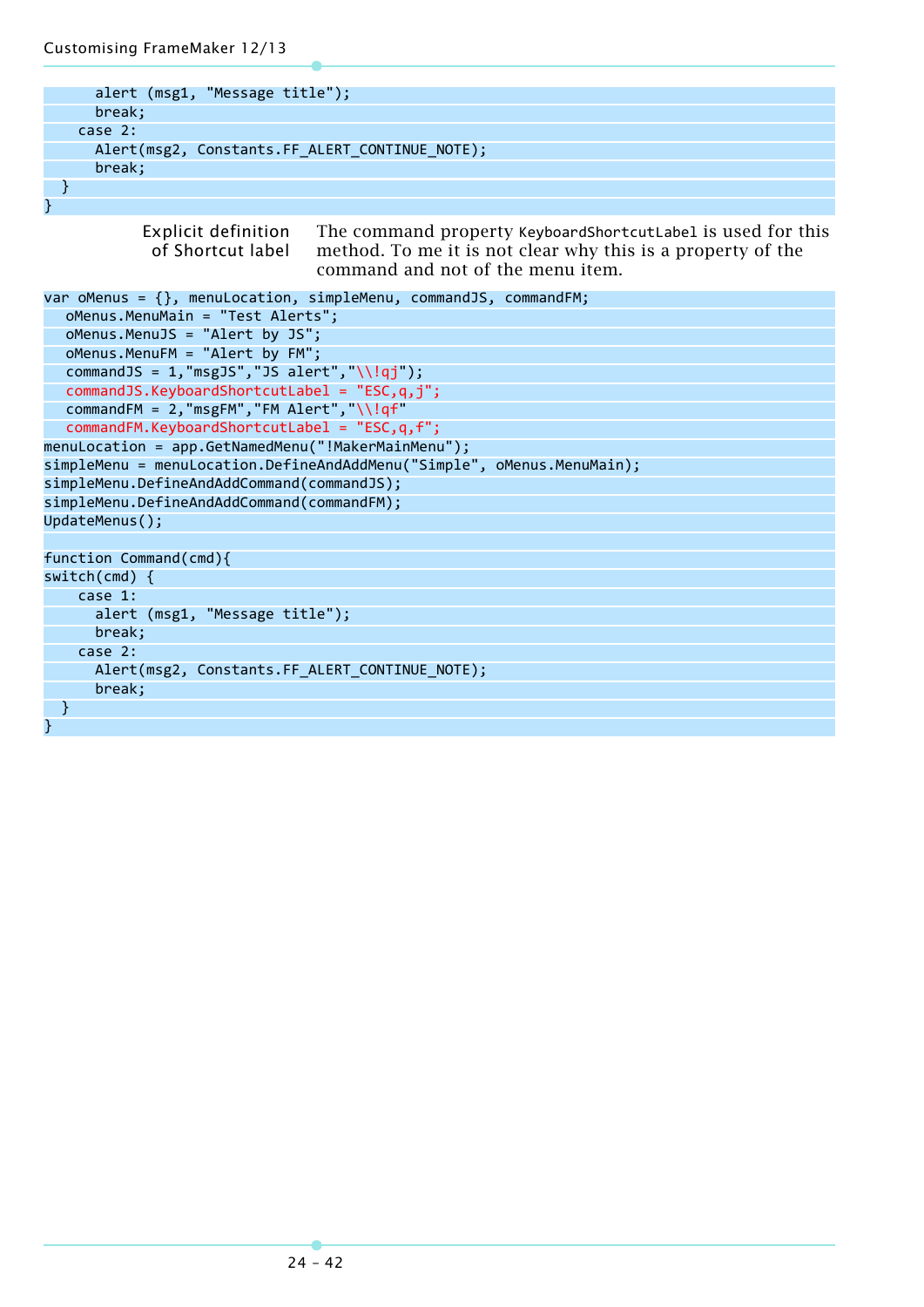#### **FrameScript**

#### *Note: This example is part of the download of [FM-customisation](http://daube.ch/docu/files/FM-customisation-example.zip)[example.zip.](http://daube.ch/docu/files/FM-customisation-example.zip)*

Ordinary scripts get generic names (ESLRUN*xxx*) which may change form FrameMaker start to start. Hence a menu or tool bar using these can not be distributed to other installations.

| Command name | <b>Command label</b> | <b>FCode</b> |
|--------------|----------------------|--------------|
| ESLSSRUN306  | Primitive            | 18E0DF0      |
| ESLSSRUN307  | Something Else       | 18F0DF0      |

To get a static command name to be used in a menu or tool bar the script must be set up as an EventScript.

- EventScripts must be installed, not just run.
- In an EventScript commands must reside within Events.
- Menus and commands are defined within the Event Initialize.
- It is good practice to remove the menu with Event Terminate.
- A menu item is not necessary, if the command is used in a toolbar only.

The installed script FrameScript primitive.fsl (see *[File](#page-16-1)  primitive.fsl* [on page 17\)](#page-16-1) gets the following properties:

*from FM session to FM session! Hence do not use them.*

| Command name | <b>Command label</b> | <b>FCode</b> |
|--------------|----------------------|--------------|
| MyCommand1   | My Command 1         | A0DF0        |

*Note: Be aware that the* FCodes *generated for the script may differ* 

| Installing the example script |  |  |
|-------------------------------|--|--|
|-------------------------------|--|--|

| <b>FrameScript Script Install</b>                         |        |
|-----------------------------------------------------------|--------|
| Script File                                               |        |
| DDDprojects\FM-menu+toolbar-example\scripts\primitive.fsl | Browse |
| Script Name Primitive                                     |        |
| M Always Install When FrameMaker Starts                   |        |
| Menu Information (Standard Scripts Only)                  |        |
| Menu Label                                                |        |
| Keyboard Shortc                                           |        |
| Menu Enabled Whi Always Enabled                           |        |
|                                                           |        |
| ОΚ<br>Cancel                                              |        |
|                                                           |        |

Since this example script has no menu entry, you do not see an action of it as long as you do not have a toolbar with a button …

2017-04-24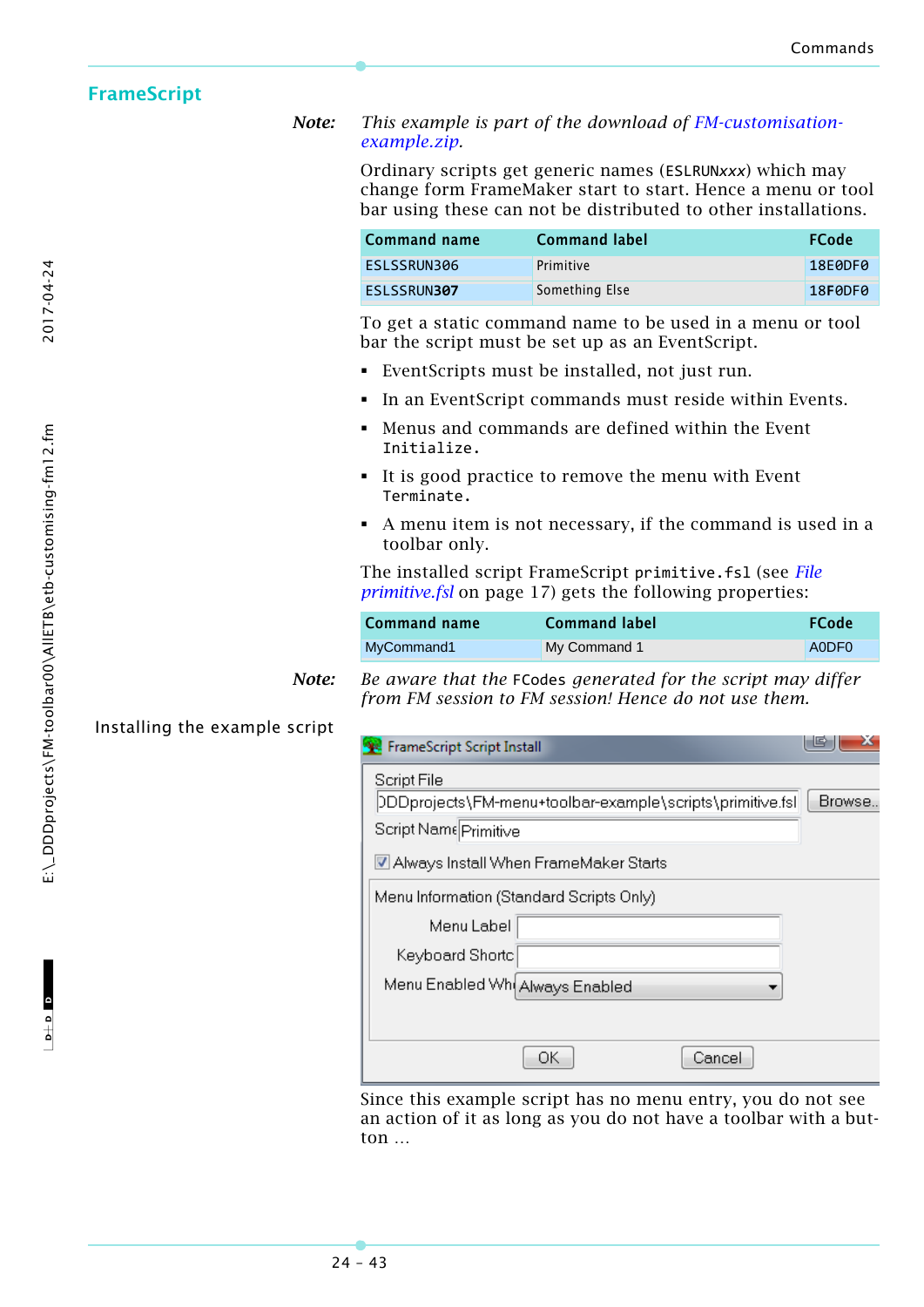### <span id="page-43-0"></span>**Menu statements**

<span id="page-43-2"></span><span id="page-43-1"></span>

| Note:                               | Commands do not need a corresponding menu entry. They<br>may be invoked by a keyboard short cut or a button only.                                                                                                                                                                                                                       |
|-------------------------------------|-----------------------------------------------------------------------------------------------------------------------------------------------------------------------------------------------------------------------------------------------------------------------------------------------------------------------------------------|
| <b>Menu</b>                         | A new menu or sub menu is defined with this statement:                                                                                                                                                                                                                                                                                  |
| Syntax                              | <menu <label="" menu-label="" menu-name="">&gt;</menu>                                                                                                                                                                                                                                                                                  |
| Examples                            | <menu (etb)="" <label="" enhanced="" etbmenu="" toolbar="">&gt;</menu>                                                                                                                                                                                                                                                                  |
|                                     | <menu (pdf)="" <label="" documentation="" etblocaldocuments="" local="">&gt;</menu>                                                                                                                                                                                                                                                     |
| <b>Reserved menu</b>                | Many of the menus defined in the standard menu files for<br>FrameMaker are reserved menus. FrameMaker has intrinsic<br>knowledge about reserved menus; it can refer to these menus<br>directly by name.                                                                                                                                 |
| Syntax                              | <reservedmenu !menu-name="" <label="" menu-label="">&gt;</reservedmenu>                                                                                                                                                                                                                                                                 |
| Menu-name                           | FrameMaker relies on Permanent menus and also on Context<br>menus. Both are defined with the ReservedMenu statement in<br>the standard menu files. Custom menus must not use names<br>of these reserved menus. It is a good idea to prefix custom<br>menu names by a project abbreviation. For example, <b>ETB</b> menu<br>or ! MTmenu. |
| Menu-label                          | The Label detail is the same as for commands, because the<br>command is represented in the menu item. See Label on<br>page 32.                                                                                                                                                                                                          |
| Reserved menus                      | By convention, the names of reserved menus begin with an<br>exclamation point (!). The highlighted items in the table are                                                                                                                                                                                                               |
|                                     | permanent menus <sup>26)</sup> .                                                                                                                                                                                                                                                                                                        |
| <b>Menu ID</b>                      | <b>Description</b>                                                                                                                                                                                                                                                                                                                      |
| !BookMainMenu                       | Menu bar for complete menus (book window active)                                                                                                                                                                                                                                                                                        |
| !CustomMakerMainMenu                | Menu bar for custom menus (document window active)                                                                                                                                                                                                                                                                                      |
| !EmbeddedObjectMenu                 | Submenu Edit > Object                                                                                                                                                                                                                                                                                                                   |
| !HelpMenu                           | Menu Help                                                                                                                                                                                                                                                                                                                               |
| !MakerMainMenu                      | Menu bar for complete menus (document window active)                                                                                                                                                                                                                                                                                    |
| !MenusMenu                          | Submenu View > Menus                                                                                                                                                                                                                                                                                                                    |
| !MSWindowMenu                       | Menu Window                                                                                                                                                                                                                                                                                                                             |
| !QuickBookMainMenu                  | Menu bar for quick menus (book window active)                                                                                                                                                                                                                                                                                           |
| !QuickMakerMainMenu                 | Menu bar for quick menus (document window active)                                                                                                                                                                                                                                                                                       |
| !RulerAlignMenu                     | ¶-alignment pop-up menu in the formatting bar                                                                                                                                                                                                                                                                                           |
| !RulerAlignMenu                     | ¶-alignment pop-up menu in the formatting bar                                                                                                                                                                                                                                                                                           |
| !RulerControlMenu                   | Formatting bar: commands ! ShowRulerToggle,<br>!ShowRulerAlignmentSpacingAndTabs and !ShowRulerParagraphTags -<br>all with an empty defintion $(\x0)$ .                                                                                                                                                                                 |
| !RulerParaMenu                      | ¶-formats pop-up menu in the formatting tool bar                                                                                                                                                                                                                                                                                        |
| !RulerSpaceMenu                     | Line-spacing pop-up menu in the formatting tool bar                                                                                                                                                                                                                                                                                     |
| !StructureViewMainMenu <sup>a</sup> | Structure menu bar (structured product interface only)                                                                                                                                                                                                                                                                                  |

<span id="page-43-3"></span>a. Not used in any of the FM-13 \*cfg files - depreciated?

26 This table is deducted from the various cmd*xxx*.cfg files of FM-13.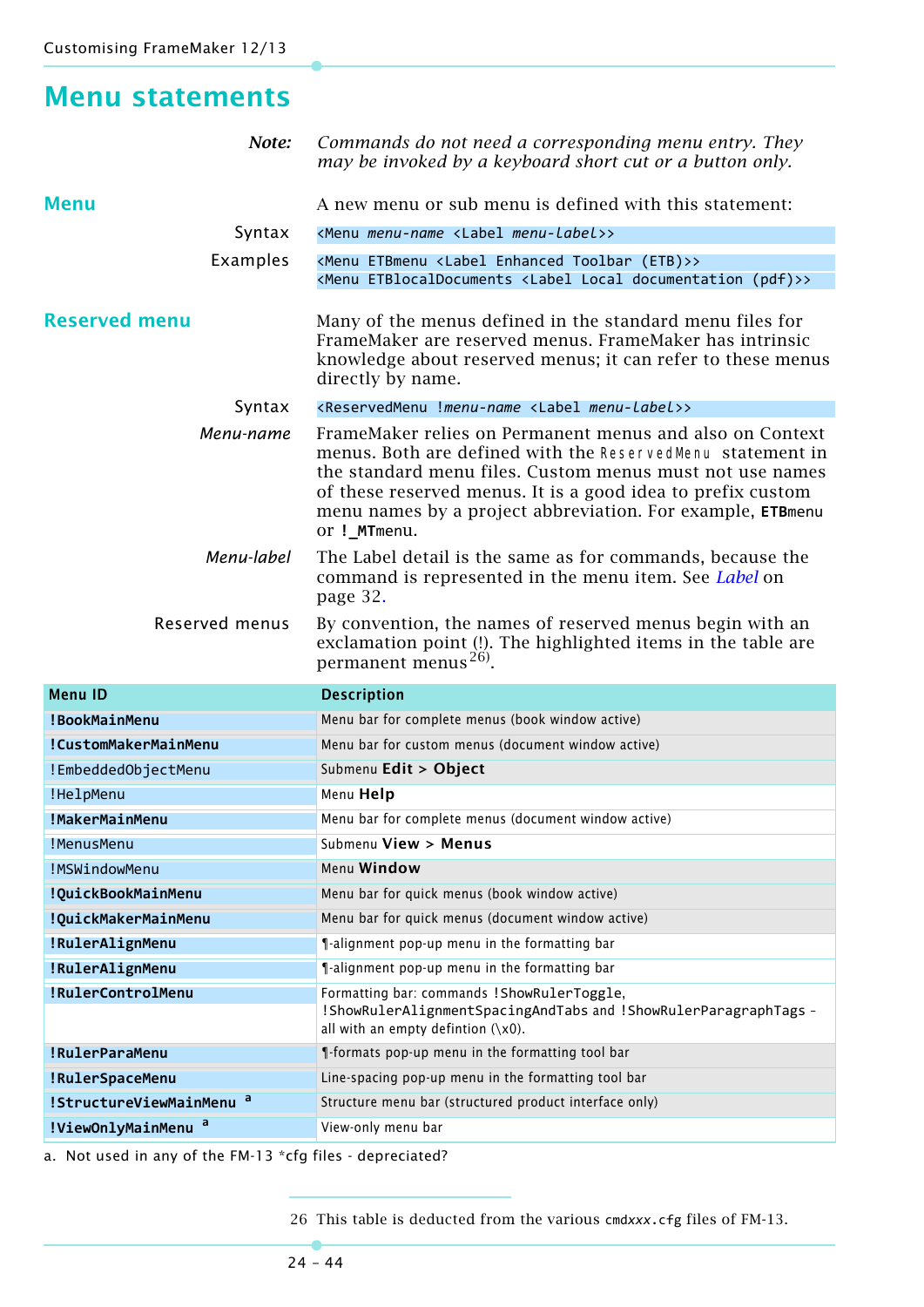**Permanent menus** FrameMaker relies on some menus existing. In the table of Reserved Menus their ID is bold. You cannot remove these menus from a menu configuration file. FrameMaker will not work properly without them.

**Context menus** The default context menu for a particular selection does not contain every possible command. If a menu item is not applicable to the selection and the current state of FM, he menu item will be dimmed.

> Context menus can not contain shifted commands. See *[ShiftCommand](#page-29-2)* on page 30).

Context menus can also be displayed by pressing **Shift+F10**. In this case, the appearing menu depends on whether there exists a selected object, an insertion point, or neither.<sup>27)</sup>

| Context menu id                          | Object providing the context                                             |
|------------------------------------------|--------------------------------------------------------------------------|
| ! AnchoredFrameContextMenu               | an anchored frame                                                        |
| !AutoSpellCheckContextMenu               |                                                                          |
| !BookContextMenu                         | a book window                                                            |
| !DocumentContextMenu                     | the document as a whole (no active insertion point and nothing selected) |
| !EmbeddedObjectContextMenu               | an OLE object                                                            |
| !GraphicsContextMenu                     | all graphic objects except an anchored frame                             |
| !MathContextMenu                         | an equation                                                              |
| !MultiGraphicsContextMenu                | any grouped graphic object                                               |
| !QuickBookContextMenu                    | a book window when Quick Menus is the current menu set up                |
| !StructureContextMenu                    | the Structure View in FrameMaker+SGML                                    |
| !StructuredTextContextMenu               | text in a structured text flow in FrameMaker+SGML                        |
| !TableContextMenu                        | a table                                                                  |
| !TableTextContextMenu                    | text in a table                                                          |
| !TextContextMenu                         | text                                                                     |
| !TextLineContextMenu                     | text line selected as text                                               |
| !TextLineGraphicContextMenu              | text lines selected as graphic objects                                   |
| !ViewerPopup                             | a View-only document window                                              |
| !ViewOnlyBookContextMenu                 | a View-only book window                                                  |
| !ViewOnlyDitamapContextMenu              | DitaMap                                                                  |
| !ViewOnlyDitamapContextMenuCon<br>tainer |                                                                          |
| TableMenuInTextContextMenu               |                                                                          |

 $D + D$  D

 $-1$ 

<span id="page-44-0"></span>Add This statement adds an item to a menu at the end of the already existing entries. Hence normally a corresponding Order statement exists in a customisation file.

| Syntax | <add <menu="" command="" menu-name="">&gt;</add>             |
|--------|--------------------------------------------------------------|
|        | <add <menu="" menu-name="" submenu-name="">&gt;</add>        |
|        | <add <menu="" menu-name="" separtorn="">&gt;</add>           |
|        | <i>Command</i> This identifies an already defined command.   |
|        | <i>Submenu-name</i> This identifies an already defined menu. |

27 This table is deducted from the various cmd*xxx*.cfg files of FM-13. See also *FP\_EnabledWhen value* in the FDK reference.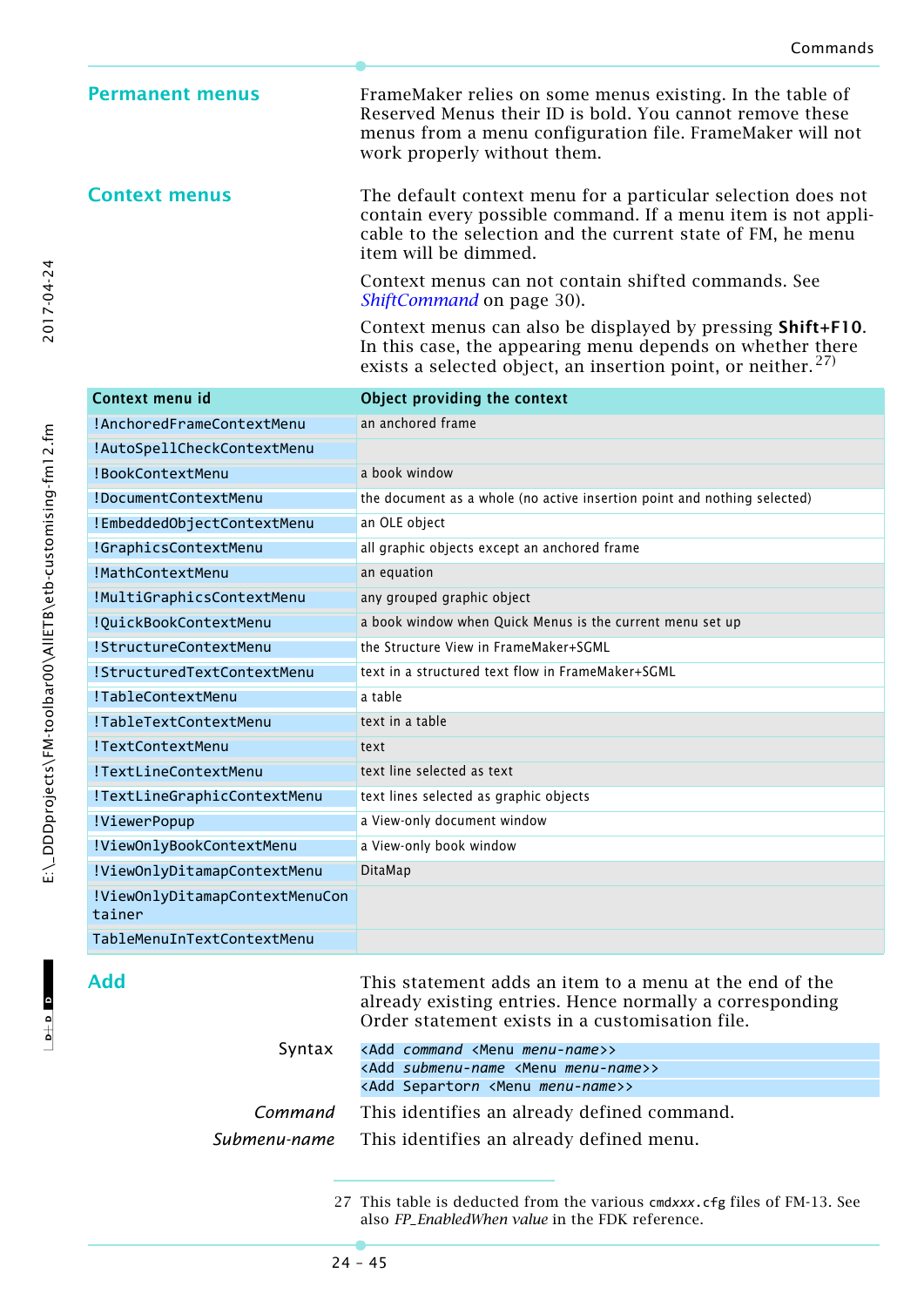<span id="page-45-0"></span>

|       | Menu-name          | Name of the menu to which the command or sub-menu shall<br>be added.                                                                                                                                                                                                                                                       |
|-------|--------------------|----------------------------------------------------------------------------------------------------------------------------------------------------------------------------------------------------------------------------------------------------------------------------------------------------------------------------|
|       | Separator <i>n</i> | Within a menu the separators must be numbered to get<br>unique names for an Order statement.                                                                                                                                                                                                                               |
|       | Examples           | <menu filemenu="">&gt;<br/><add open<br=""><add etbspecial<br=""><menu etbmenu="">&gt;<br/><add seaprator5<br=""><menu etbmenu="">&gt;</menu></add></menu></add></add></menu>                                                                                                                                              |
| Order |                    | This statement defines where a menu entry shall be placed in<br>the menu.                                                                                                                                                                                                                                                  |
|       | Syntax             | <order <first="" menu="" menu.new-item="">&gt;<br/><order <last="" menu="" menu.new-item="">&gt;<br/><order <before="" menu.new-item="" menu.ref-item="">&gt;<br/><order <after="" menu.new-item="" menu.ref-item="">&gt;</order></order></order></order>                                                                  |
|       | Menu               | The menu we are talking about, defined by a Menu statement.                                                                                                                                                                                                                                                                |
|       | New-item           | The item to be placed. It has been defined in the <i>menu</i> .                                                                                                                                                                                                                                                            |
|       | Ref-item           | The reference item in <i>menu</i> relative to which the new item is<br>inserted.                                                                                                                                                                                                                                           |
|       | Examples           | <order !textlinecontextmenu.specialcharscontext<br=""><before !textlinecontextmenu.undo="">&gt;<br/><order !textlinecontextmenu.separator1<br=""><before !textlinecontextmenu.undo="">&gt;<br/><order viewmenu.viewgraphicson<br=""><before viewmenu.separator3="">&gt;</before></order></before></order></before></order> |
|       |                    |                                                                                                                                                                                                                                                                                                                            |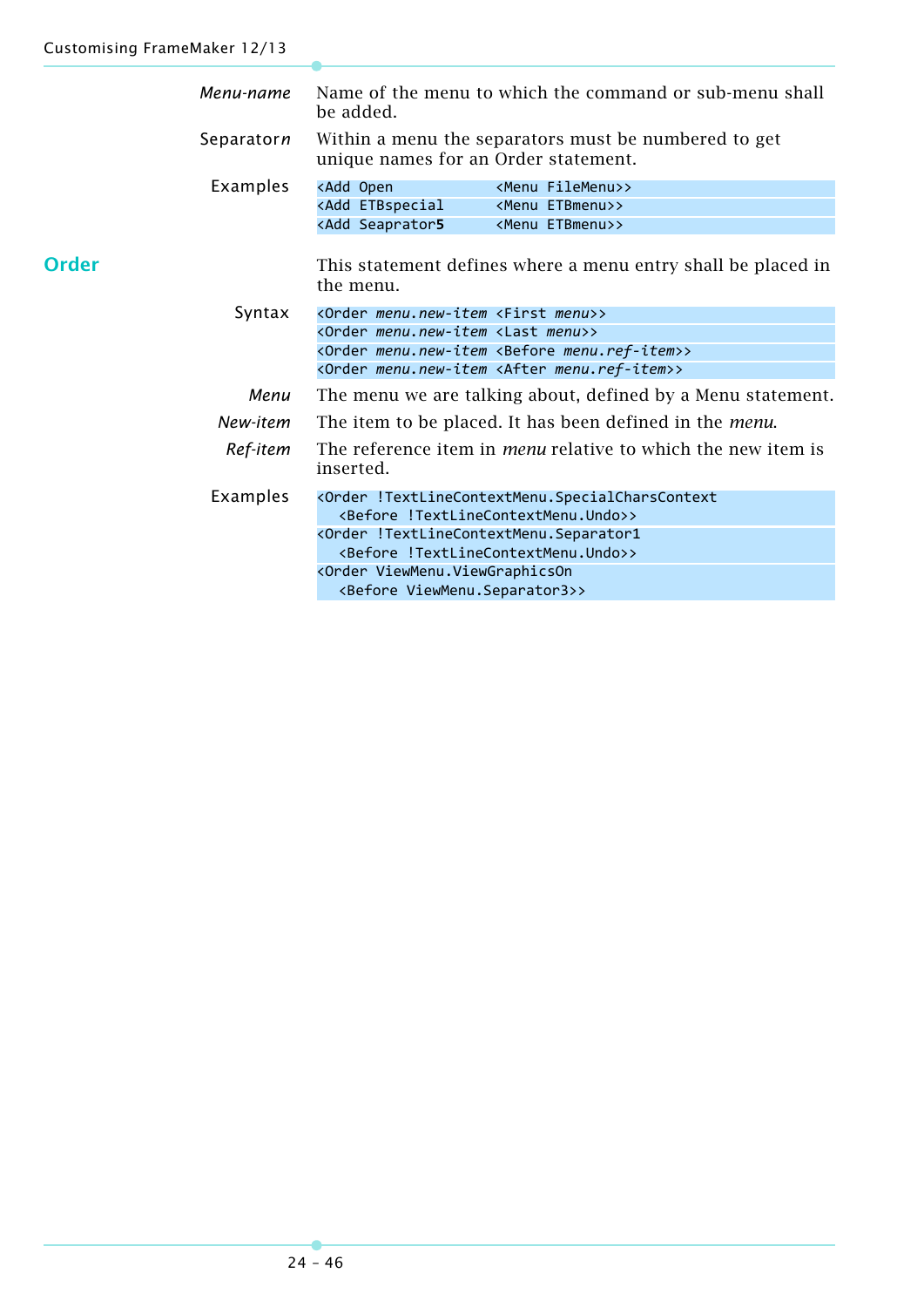## <span id="page-46-0"></span>**Workspace definition**

Workspaces are defined in files xxx.cfws (current) and xxx.fws (last saved). In most cases we need not create or modify (besides line 2) such a file.

**Modify or create workspace** Menus and toolbars appear in a view due to the file location of them. Multiple workspaces can be defined for a particular view. Activating a newly introduced toolbar (docked or undocked) modifies the current workspace, which can be saved to a new name.

**workspace file** The following is the definition of custom workspace Custom.cfws which refers to a custom menu file and a custom tool-set file (long lines are truncated to display the structure):

```
Key in the workspace file are the palette and control-bar
                              statements, which hold various information about the panels 
                              and toolbars.
 <FrameUI version="1">
1
     <data type="all" menuFile="custom_menus.cfg" toolbarFile="custom_toolset.xml"/>
     <fm-workspace>
       <workspace version="1">
         <dock anchor="left" content="palette toolbar" is-closed="false"/>
         <dock anchor="right" content="palette toolbar" is-closed="false">
           <tab-pane mode="expanded" preferred-iconic-length="0" layout-mode="auto-flow">
             <tab-group active-palette="00070CB2" is-closed="false">
               <palette id="00070CB2" is-closed="false" preferred-unconstrained-size="135
               <palette id="00060F46" is-closed="false" preferred-unconstrained-size="135
               <palette id="000A10CE" is-closed="false" preferred-unconstrained-size="135
               <palette id="00060BAA" is-closed="false" preferred-unconstrained-size="135
             </tab-group>
             <tab-group active-palette="00060DD6" is-closed="false">
               <palette id="000C1118" is-closed="false" preferred-unconstrained-size="317
               <palette id="00060DD6" is-closed="false" preferred-unconstrained-size="359
             </tab-group>
           </tab-pane>
         </dock>
         <dock anchor="top" content="multi-control-bar" is-closed="false">
           <control-bar-pane >
             <control-bar id="00060B9A" origin="4 35" size="858 34" is-closed="false" app-
           </control-bar-pane>
         </dock>
         <dock anchor="bottom" content="palette" is-closed="false"/>
       </workspace>
     </fm-workspace>
</FrameUI>
282
 3
4
 5
 6
7
8
9
10
11
12
13
14
15
16
17
18
19
20
21
2223
24
25
26
27
```
*Note: For customisation we are normally only dealing with the second line which defines the menu set and the toolbar set. Be aware that xml comments are removed from workspace files!*

**Size of toolbar** Only if a drop down box appears in the toolbar you may need to adjust the size parameters in the control-bar statement. You do this after the workspace file has been created. Normally you adjust the parameters size = preferred-size and then minimum and maximum.

<control-bar id="004C0966" origin="874 31" size="255 34" is-closed="false" app-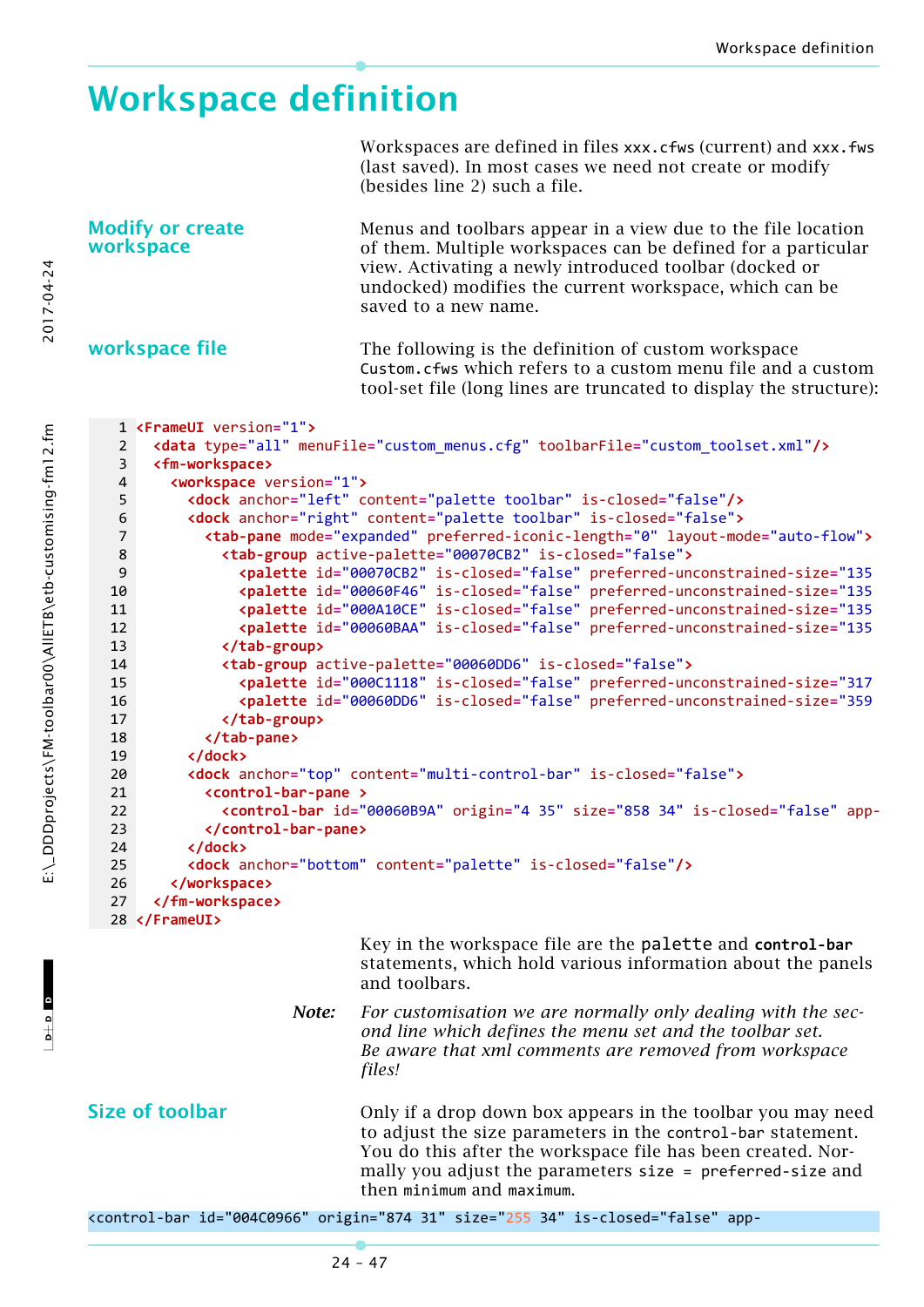| data="#1t;control-bar cb-data=#quot;custom_tb#quot; minimum-size=#quot;240 34#quot; maximum-<br>$size=\#quot; 300$ 34#quot; preferred-size=#quot;255 34#quot;/>"/> |                                                                                                                                  |  |  |  |
|--------------------------------------------------------------------------------------------------------------------------------------------------------------------|----------------------------------------------------------------------------------------------------------------------------------|--|--|--|
| <b>Custom menu</b>                                                                                                                                                 | If you want to refer to a custom menu you will change the ref-<br>erences in line 2, for example                                 |  |  |  |
| from                                                                                                                                                               |                                                                                                                                  |  |  |  |
|                                                                                                                                                                    | <data menufile="menus.cfg" toolbarfile="fmtoolbar.xml" type="all"></data>                                                        |  |  |  |
| to                                                                                                                                                                 |                                                                                                                                  |  |  |  |
|                                                                                                                                                                    | <data menufile="custom_menus.cfg" toolbarfile="fmtoolbar.xml" type="all"></data>                                                 |  |  |  |
|                                                                                                                                                                    | You also need to set up a menu file custom-menus.cfg. and<br>place it in appropriate directory.                                  |  |  |  |
| <b>Custom toolbar set</b>                                                                                                                                          | If you want to refer to a custom toolbar set, you will change<br>the references in line 2, for example                           |  |  |  |
| from                                                                                                                                                               |                                                                                                                                  |  |  |  |
|                                                                                                                                                                    | <data menufile="menus.cfg" toolbarfile="fmtoolbar.xml" type="all"></data>                                                        |  |  |  |
| to                                                                                                                                                                 |                                                                                                                                  |  |  |  |
|                                                                                                                                                                    | <data menufile="menus.cfg" toolbarfile="custom_toolbar.xml" type="all"></data>                                                   |  |  |  |
|                                                                                                                                                                    | You will set up a corresponding list of toolbars in<br>custom_toolset.xml. This list refers to the individual tool bar<br>files. |  |  |  |
| Note:                                                                                                                                                              | Toolbars containing a drop-down list can not be docked left or<br>right to become oriented vertically!                           |  |  |  |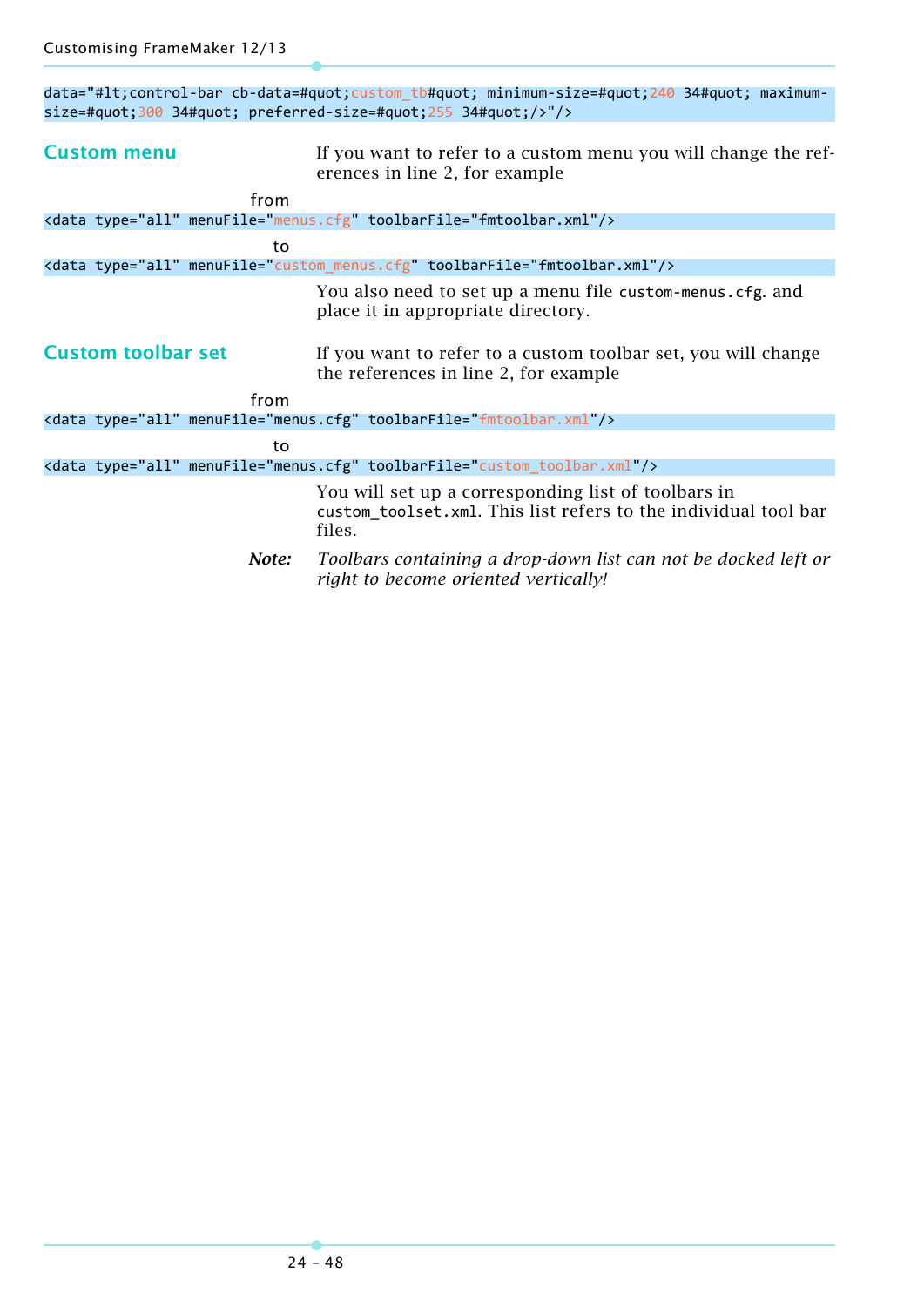## <span id="page-48-0"></span>**Initialisation files maker.ini and others**

The \*.ini files are a standard Windows initialisation files which are divided into sections. Section names are enclosed in brackets. The equal sign may be surrounded by spaces:

#### [Frame]

ProductInterface=FrameMaker ; Comment lines start with a semicolon.

The coding of these files vary. Most use the Windows cp 1252, maker.ini uses UTF-8.

When opening an initialisation file in FrameMaker, assure to open it as **Text**. When you're finished editing the file, use the **Save As** command to save it as **Text Only**.

For FM-13 the maker.ini file comprises about 350 entries. Some of them are necessary to get back the behaviour of previous FM-versions , for example

#### SymbolSortingBeforeAlphaNumeric = On

Since FM-7.1 the file in \$HOME is considered the master file and only the file in the user-area is modified individually. These files are now coded in UTF-8. Nevertheless special characters can be defined in the traditional way using :

FindSpaceBefore=On !%),.:;?]}\u00bb\u201d\u2019\u203a ;SmartQuotes \xd4\xd5\xd2\xd3 ) English curved quotes SmartQuotes="""

The last line shown above uses the Unicode of the characters, while the comment line uses the traditional FrameRoman notation.

Of course it is possible to establish a complete copy of the \$HOME file in the user-area and then open FrameMaker. However, some entries, such as ProductInterface are not present in the main file. They describe items which might differ between users of the same system.

**Other ini files** Special features are supported by additional ini files<sup>28)</sup>:

| Initialisation file     | Purpose, used by                                                 |
|-------------------------|------------------------------------------------------------------|
| AuthorView.ini          | Set-up of the Author View                                        |
| ditafm-output.ini       | Set-up for DITA output processing                                |
| ditafm.ini              | Set-up for DITA processing                                       |
| DynaHelpPreview.ini     | Publisher: Dynamic Help extension                                |
| MathFlowPlugin.ini      | Set-up of the none-Adobe plug-in MathFlow                        |
| ModalDialogPosition.ini | Save the current positions of the modal dialogues                |
| pdfsize.ini             | Settings from Format > Document > Optimise PDF<br>Size > Options |
| SkinGallery.ini         | Publisher: skins (WebHelp, WildFire, AirHelp)                    |
| sqPalmXmlViewer.ini     | Publisher: Palm xml viewer                                       |
| sqSkin.ini              | Publisher: sqSkin extension                                      |
| <b>WHATSTHS.INI</b>     | Set-up for the What's This function of Publisher                 |
| XmlCodeView.ini         | Set-up of the XML Code View                                      |

28 List according to FM-13 installation.

2017-04-24

24 – 49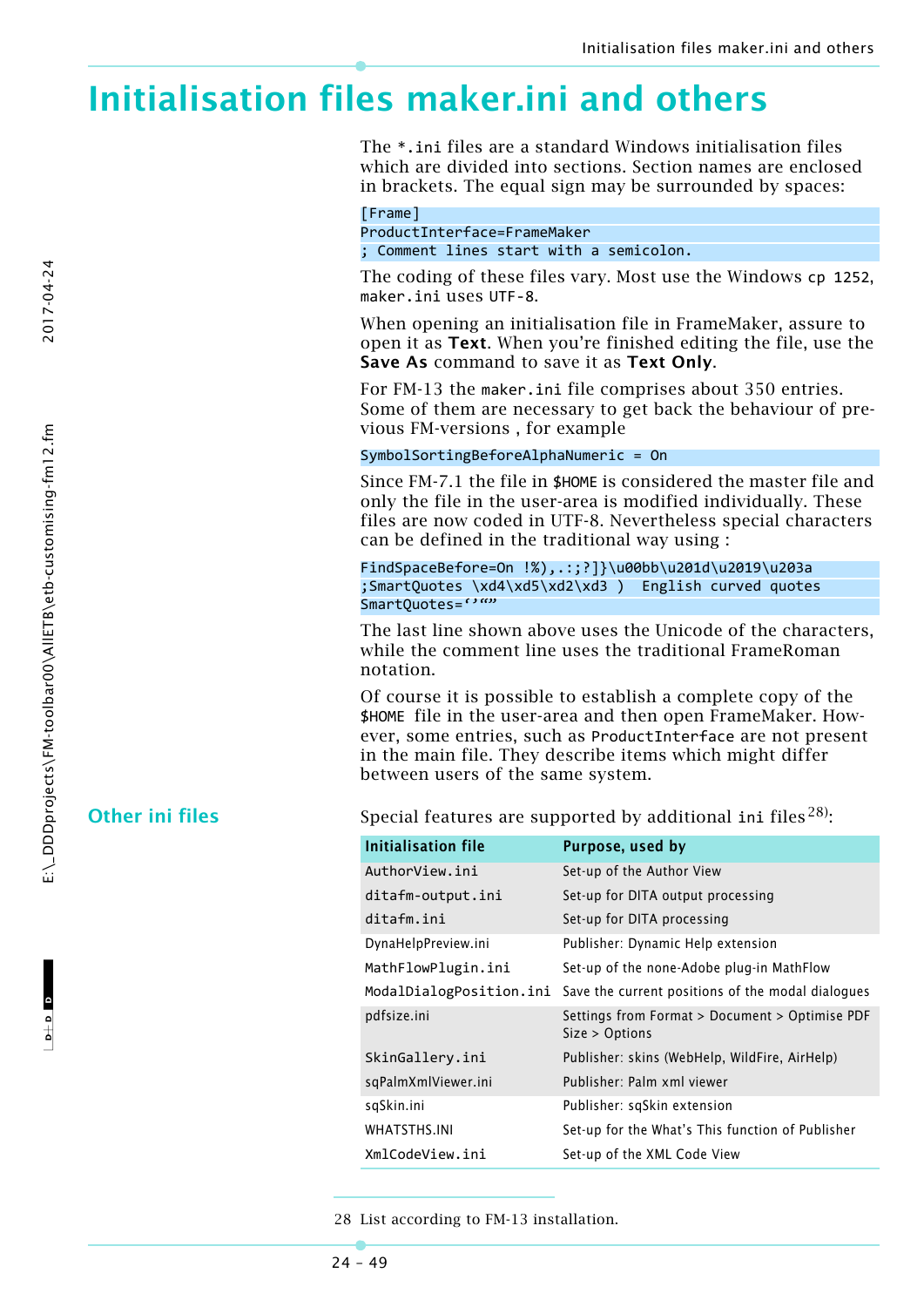<span id="page-49-0"></span>

| <b>Entries in ini files</b> |       | To a void redundancy I do not list the entries of maker.ini<br>and other ini files here. Look at www.daube.ch for a main-<br>tained list.                               |  |
|-----------------------------|-------|-------------------------------------------------------------------------------------------------------------------------------------------------------------------------|--|
|                             | Note: | Since FM-12 Adobe maintains a document describing the<br>entries in maker.ini - See Help > Help Topics > $5th$ icon<br>(FrameMaker Help Center) > FrameMaker Resources. |  |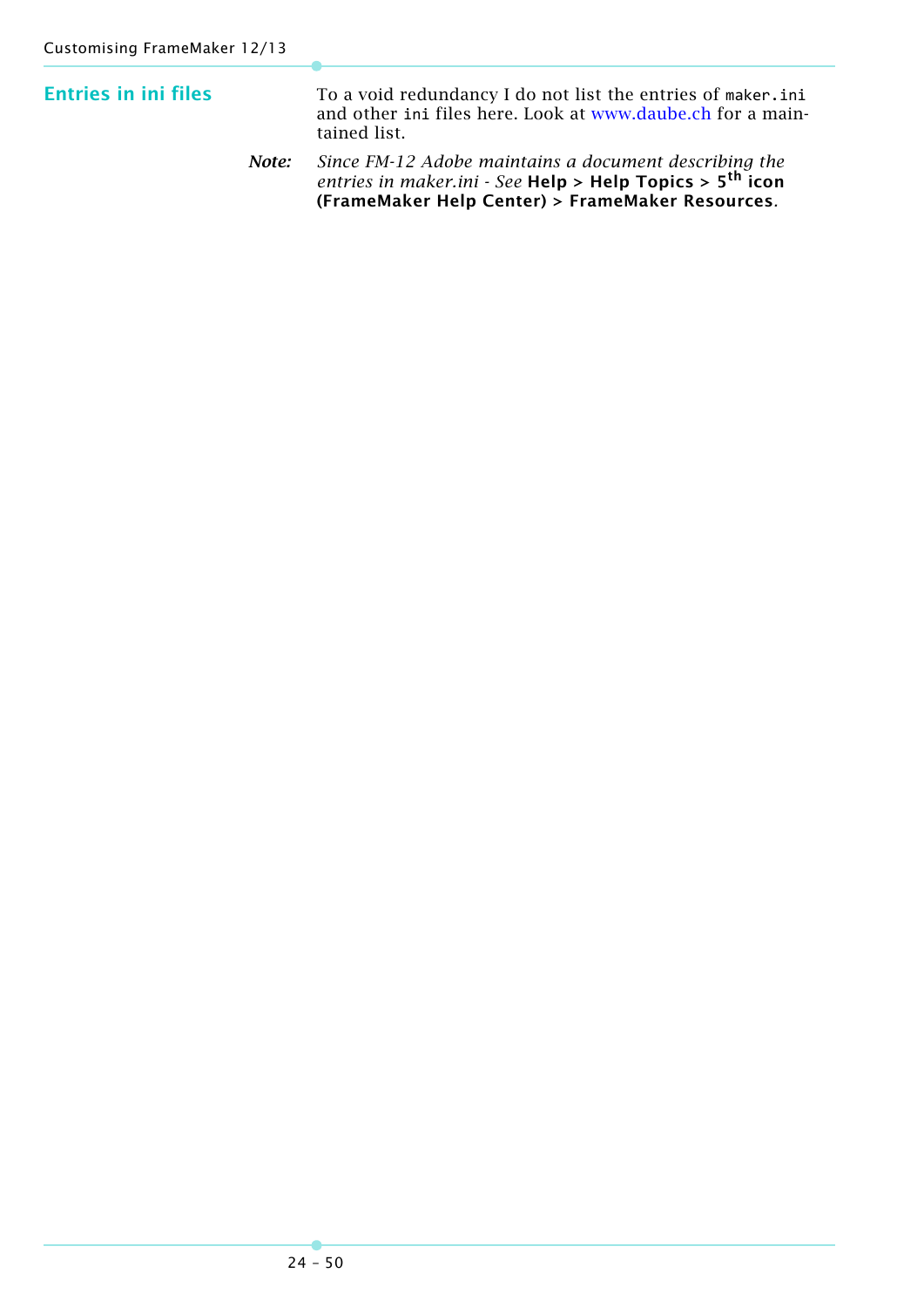# **Synopsis of FM hypertext commands**

<span id="page-50-0"></span>

| <b>Command</b>                                                                             | <b>Syntax</b>                                                   | Example <sup>d)</sup>                                                                      |            | Valid in         |                   |                       |  |  |
|--------------------------------------------------------------------------------------------|-----------------------------------------------------------------|--------------------------------------------------------------------------------------------|------------|------------------|-------------------|-----------------------|--|--|
| (drop down list in FM)                                                                     |                                                                 |                                                                                            | <b>Doc</b> | PDF <sup>e</sup> | HTML <sup>†</sup> | Menu/TB <sup>g)</sup> |  |  |
| Alert <sup>h)</sup>                                                                        | alert text                                                      | alert Time for lunch now! <sup>1)</sup>                                                    | Y          | Y                | N                 | Y                     |  |  |
| Alert with title h)                                                                        | alerttitle title: text                                          | alerttitle Hello - I'm the title: This is in<br>the first line\x0dand this is in the next. | Y          | Y                | N                 | Y                     |  |  |
| Specify named destination                                                                  | newlink <i>name</i>                                             | newlink here_we_go                                                                         | Y          | Y                | Y                 | $\mathsf{N}$          |  |  |
| Jump to named destination<br>Jump to  and fit to page                                      | gotolink name<br>gotolinkfitwin path: link                      | gotolink hereafter<br>gotolinkfitwin hereafter                                             | Y          | Y                | Y<br>y            | N.                    |  |  |
| Jump to first page in file <sup>j)</sup><br>Jump to last page in file                      | gotolink path:firstpage<br>gotolink path: lastpage              | gotolink dummy.fm:firstpage<br>gotolink dummy.fm:lastpage                                  | Y          | Y                | N.                | Y                     |  |  |
| Jump to page number                                                                        | gotopage path: pagenumber                                       | gotopage dummy.fm: $2^{k}$ )                                                               | Y          | Y                | N                 | Y                     |  |  |
| Jump to previous page / next<br>page of current document                                   | previouspage<br>nextpage                                        | previouspage<br>nextpage                                                                   | Y          | Y                | N                 | Y                     |  |  |
| Jump back (to last view)<br>Jump Back & Fit To Page                                        | previouslink<br>previouslinkfitwin                              | previouslink<br>previouslinkfitwin                                                         | Y          | N.               | N                 | N                     |  |  |
| Open document<br>Open document  and fit to page<br>(same type as source: fm or pdf) $^{1}$ | openlink path<br>openlinkfitwin path                            | openlink dummy.fm<br>openlinkfitwin dummy.fm                                               | Y          | Y                | Y                 | Y<br>Y                |  |  |
| Open Document As New                                                                       | opennew path                                                    | opennew H:/Adobe/framemaker.13en/<br>AdobeFrameMaker2015/Templates/Book/Chapter.fm         | Y          | N.               | N                 | Y                     |  |  |
| Open document at first/last<br>page <sup>j)</sup>                                          | openlink path: firstpage<br>openlink path: lastpage             | openlink dummy.fm:firstpage<br>openlink dummy.fm:lastpage                                  | Y          | Y                | Y                 | Y                     |  |  |
| Open document at page number                                                               | openpage path: pagenumber                                       | openpage dummy.fm:2                                                                        | Y          | Y                | Y                 | Y                     |  |  |
| Go to URL                                                                                  | message URL url                                                 | message URL http://www.daube.ch/docu/<br>fmaker00.html                                     | Y          | Y                | Y                 | Y                     |  |  |
| Message client: Open document<br>with associated application                               | message openfile path <sup>l)</sup>                             | message openfile C:\Windows\win.ini                                                        | Y          | Y                | N                 | $Y^{(m)}$             |  |  |
| Launch Windows application                                                                 | message winexec application<br>path[,windowstate] <sup>n)</sup> | Start the Windows calculator<br>(C:\WINDOWS\System32\calc.exe)                             | Y          | N.               | N                 | Y                     |  |  |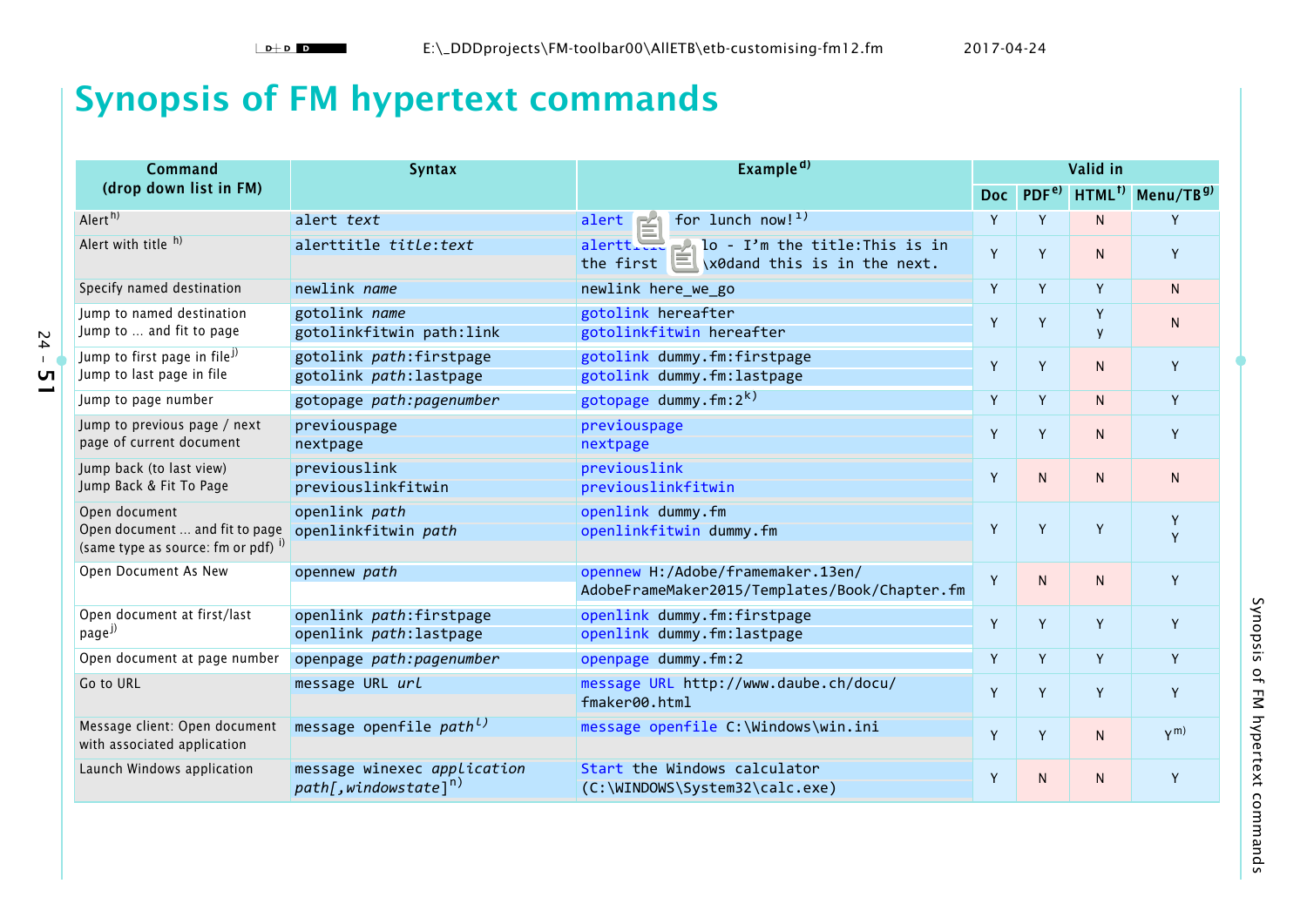<span id="page-51-0"></span>

| Command                                                                                                                                                                                    | <b>Syntax</b>                                                                                                                                                                                               | Example <sup>d)</sup>                                                                                                                                                                                     |         |   | Valid in |                                                            |
|--------------------------------------------------------------------------------------------------------------------------------------------------------------------------------------------|-------------------------------------------------------------------------------------------------------------------------------------------------------------------------------------------------------------|-----------------------------------------------------------------------------------------------------------------------------------------------------------------------------------------------------------|---------|---|----------|------------------------------------------------------------|
| (drop down list in FM)                                                                                                                                                                     |                                                                                                                                                                                                             |                                                                                                                                                                                                           | Doc     |   |          | PDF <sup>e)</sup> HTML <sup>t)</sup> Menu/TB <sup>g)</sup> |
| Popup menu<br>(works only in FrameMakerView<br>mode)<br><b>Variables</b><br><b>Cross references</b><br>Update references<br><b>Footnotes</b><br><b>Hyperlinks</b><br><b>Bibliographies</b> | popup textflow_on_refpage<br>Popup Menu Sample<br>Variables <b>T</b><br>Cross references <sup>T</sup><br>Update references <sup>T</sup><br><b>Footnotes</b> T<br><b>Hyperlinks</b><br>Bibliographies $\top$ | popup popup1<br>The marker in the text flow contains a hyper-<br>text command gotolink xxx with xxx being<br>the name in a hypertext marker newlink xxx at<br>the location to be jumped to with the menu. | $Y^{0}$ | N | N        | N                                                          |
| <b>Button matrix</b>                                                                                                                                                                       | matrix nrows ncolumns flowname                                                                                                                                                                              | Equation palette, Vertical toolbar                                                                                                                                                                        | Y       | N | V        | N                                                          |
| Close current window                                                                                                                                                                       | quit                                                                                                                                                                                                        | quit                                                                                                                                                                                                      | Y       | M | N.       | N                                                          |
| Close all hypertext windows                                                                                                                                                                | quitall                                                                                                                                                                                                     | quitall                                                                                                                                                                                                   | Y       | M | N        | N                                                          |
| Exit Framemakter application                                                                                                                                                               | exit                                                                                                                                                                                                        | exit                                                                                                                                                                                                      | Y       | M | N        | N                                                          |

#### **Notes**

24

 **–52**

- <span id="page-51-1"></span> d Be aware that not all examples will work on your system.
- <span id="page-51-2"></span><sup>e</sup> M: equivalent function from Acrobat menu available.
- <span id="page-51-3"></span> $f Y =$  works in principle, but certain restrictions apply.
- <span id="page-51-4"></span>g Hypertext commands indicated with Y work in menus.cfg files. The same commands work in toolbar files (e.g. quick-access.xml) only, if also used in a menu! This can be a menu which is not inserted in an existing menu (I call this an orcus-menu). See *[Menu and](#page-53-2)  [tool bar files](#page-53-2)* on page 54.
- <span id="page-51-5"></span>h In PDF this will be a text note, the title will not be presented as such, but stay within the text. See also *[Difference in presentation](#page-52-5)* on page 53.
- <span id="page-51-6"></span>i To get line breaks in the alert and alerttile display, use \x0d in the FM-document and \x09

in command config files. Inspecting the hypertext marker later will display the \x0d as blank. A tab may be inserted as \r in the FM document and as \x08 in config files.

- <span id="page-51-7"></span>FrameMaker hyperlinks have two variations: goto and open.The goto variation displays the target document in the current window (closing the currently-displayed file); the open variation displays the target document in a new window, leaving the current document open. If you hold the Shift key when activating a link/cross-ref with Ctrl+Alt/link (that is, Ctrl+Alt+Shift+click), the goto... is interpreted as an open... action (and vice versa).
- <span id="page-51-8"></span>k The current document will be closed (user prompt, if edited), before the linked document is opened. "Jump Back" opens the current document again.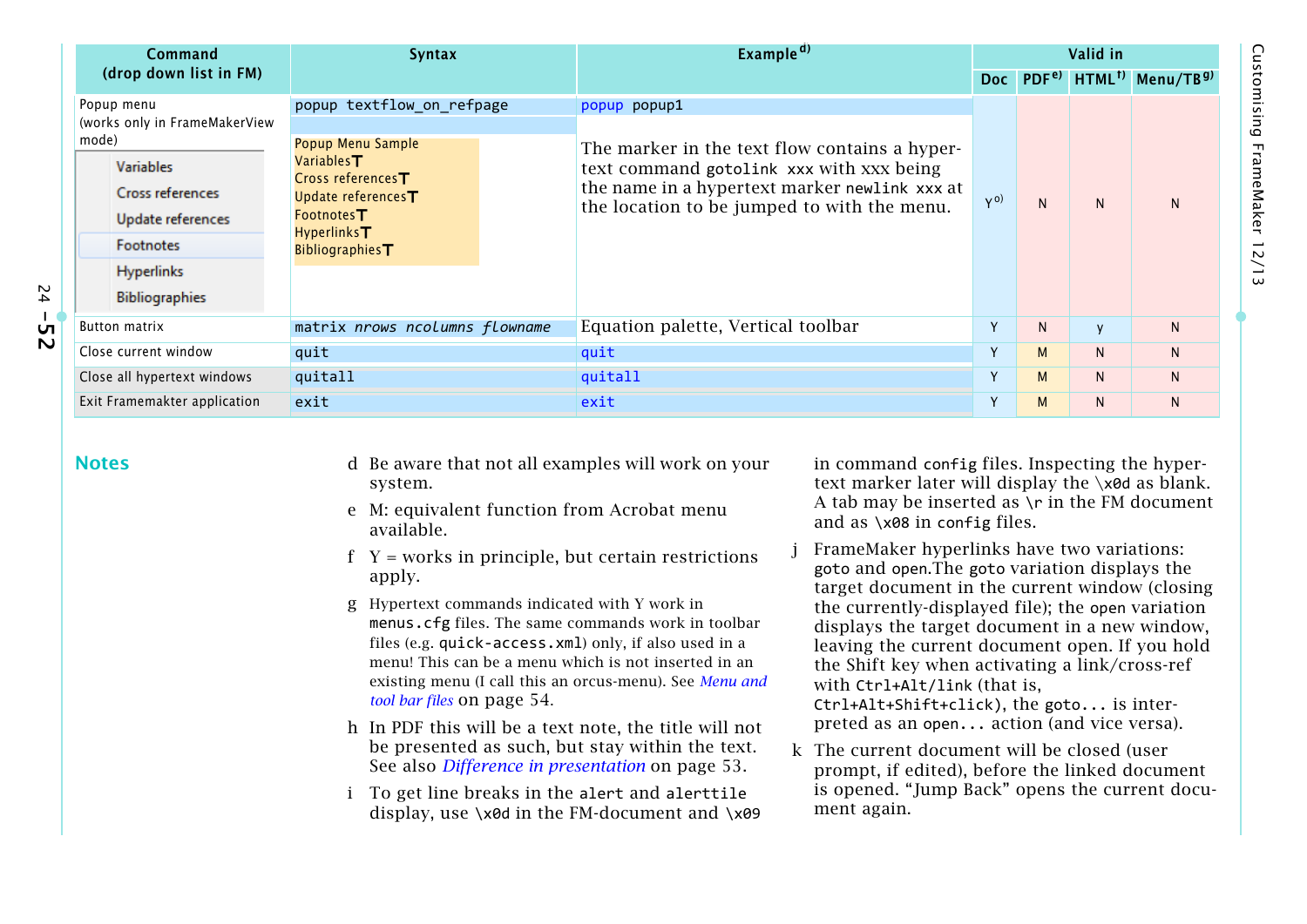<span id="page-52-5"></span><span id="page-52-4"></span><span id="page-52-3"></span><span id="page-52-2"></span><span id="page-52-1"></span><span id="page-52-0"></span>l For this command both the backslash and the solidus are

allowed in path names. m If the file is a binary script, it will be opened in Notepad rather than executed. n The window state is a string constant such as SW\_SHOWMAXIMIZED (see help for more). o To test a popup switch the document to View only by locking it. The flow with same name as the popup must be located on a reference page. **File paths** In file paths or URLs the backslash is not valid. The solidus (normal slash) must be used. Both absolute and relative paths (relative to current document) are possible. same folder message URL file.ext sub-folder message URL subfolder/file.ext parallel folder message URL ../folder/file.ext one level above message URL ../../upperfolder/file.ext *Target of gotolink* This destination is used in the example hyperlinks above. **Difference in**  Both in the FM document and in the cfg files the carriage **presentation** return and the TAB need unusual coding. In FM document alerttitle The title line:Some text in line one\r\x09Just after a tab\r•\x09Bullet, then TAB\rSome bullet characters:• ¤ » … In the document the hypertext command uses Unicode which gives a rich set of special characters. The contents of the hypertext statement is listed hereafter. The title line i Gri Some text in line one Just after a tab **Bullet, then TAB** Some bullet characters:• ¤ » ... OK In cfg file The cfg files must be in Windows 1252 code page and use the FrameRoman coding for special characters. <Command Test01 <KeySequence \!991> <Hypertext alerttitle The title line:Some text in line one\x09\x08Just after a tab\x09\xe2\x08Bullet, then TAB\x09Some bullet characters:\x09\xdb (db) \xe2 (e2) \xc8

24 – 53

 $(c8)$   $(xc9 (c9)$  >>